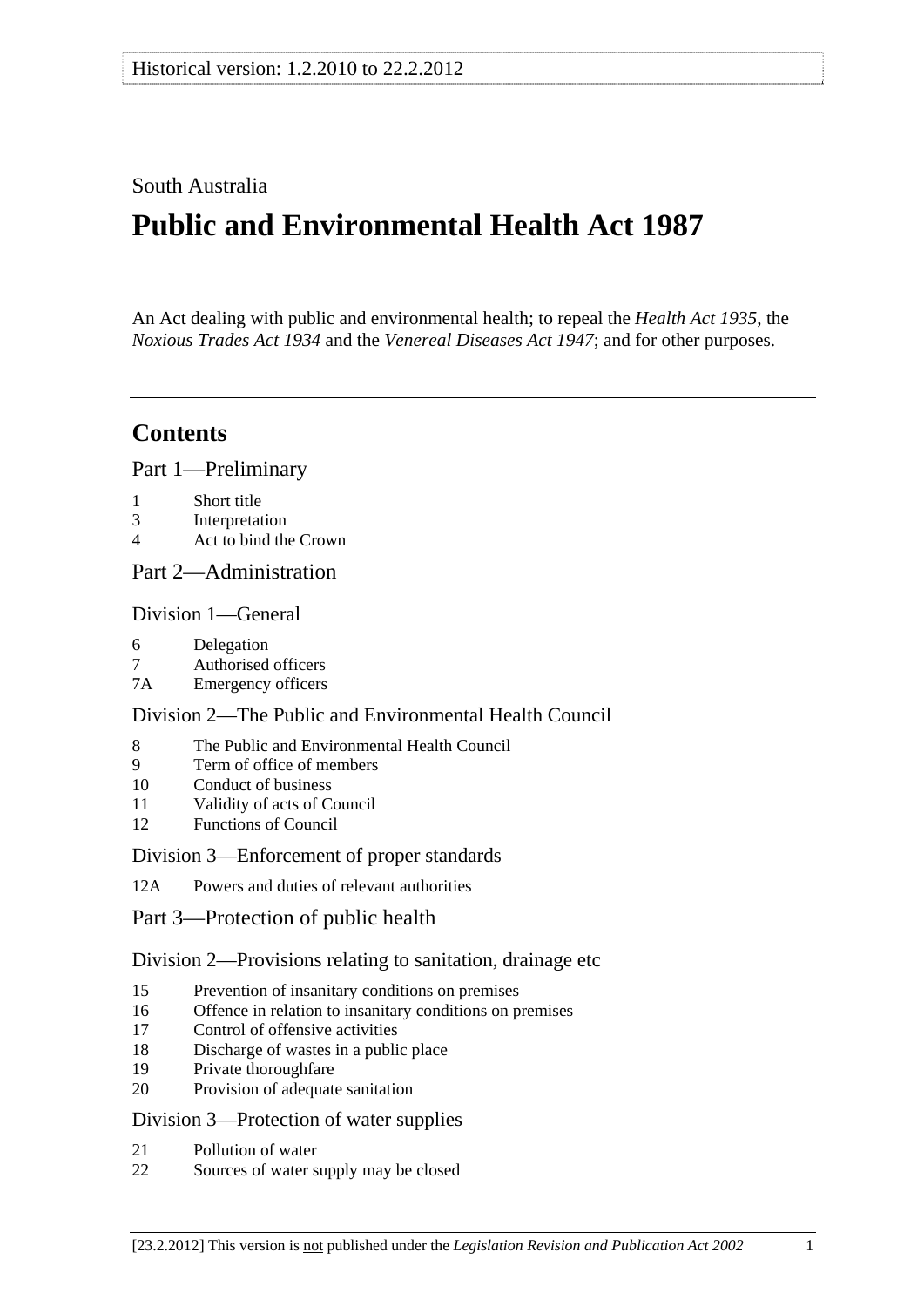#### [Division 4—Action on default, recovery of costs etc](#page-13-0)

- [23 Action on default](#page-13-0)
- [24 Recovery of costs by one person from another](#page-14-0)

#### [Division 5—Appeals](#page-14-0)

- [25 Grounds for, and manner of, appeal](#page-14-0)
- [26 Constitution of special committee](#page-14-0)
- [27 Proceedings of review committee](#page-14-0)
- [28 Determination of an appeal](#page-15-0)
- [29 Further appeal](#page-15-0)

## [Part 4—Notifiable diseases and the prevention of infection](#page-15-0)

### [Division 1—Notification of diseases](#page-15-0)

[30 Notification](#page-15-0) 

### [Division 2—Examination and treatment of diseases](#page-16-0)

- [31 Power of Chief Executive to require a person to undergo an examination](#page-16-0)
- [32 Power of Chief Executive, in the interests of public health, to detain persons suffering](#page-16-0)  [from diseases](#page-16-0)
- [33 Power of Chief Executive to give directions to persons suffering from diseases](#page-17-0)
- [34 Right of appeal against a decision of a magistrate](#page-18-0)

## [Division 3—Control and prevention of infection](#page-18-0)

- [35 Reporting to local councils](#page-18-0)
- [36 Action to prevent the spread of infection](#page-19-0)
- [37 Person infected with disease must prevent transmission to others](#page-19-0)

### [Part 4A—Management of emergencies](#page-20-0)

- [37A Public health incidents](#page-20-0)
- [37B Public health emergencies](#page-20-0)
- [37C Making and revocation of declarations](#page-20-0)
- [37D Powers and functions of Chief Executive](#page-20-0)
- [37E Application of Emergency Management Act](#page-21-0)

### [Part 5—Miscellaneous](#page-22-0)

- [38 Inspections etc](#page-22-0)
- [39 Councils may appoint officers of health](#page-23-0)
- [41 Power to require information](#page-23-0)
- [42 Confidentiality](#page-23-0)
- [42A Provision of certain information](#page-24-0)
- [43 Manner of giving notice](#page-24-0)
- [43A Person infested with vermin must prevent transmission to others](#page-24-0)
- [44 Reporting](#page-25-0)
- [45 Offences](#page-25-0)
- [46 Offences by bodies corporate](#page-26-0)
- [47 Regulations](#page-26-0)

[Schedule 1—Notifiable diseases](#page-28-0) 

## [Schedule 2—Controlled notifiable diseases](#page-29-0)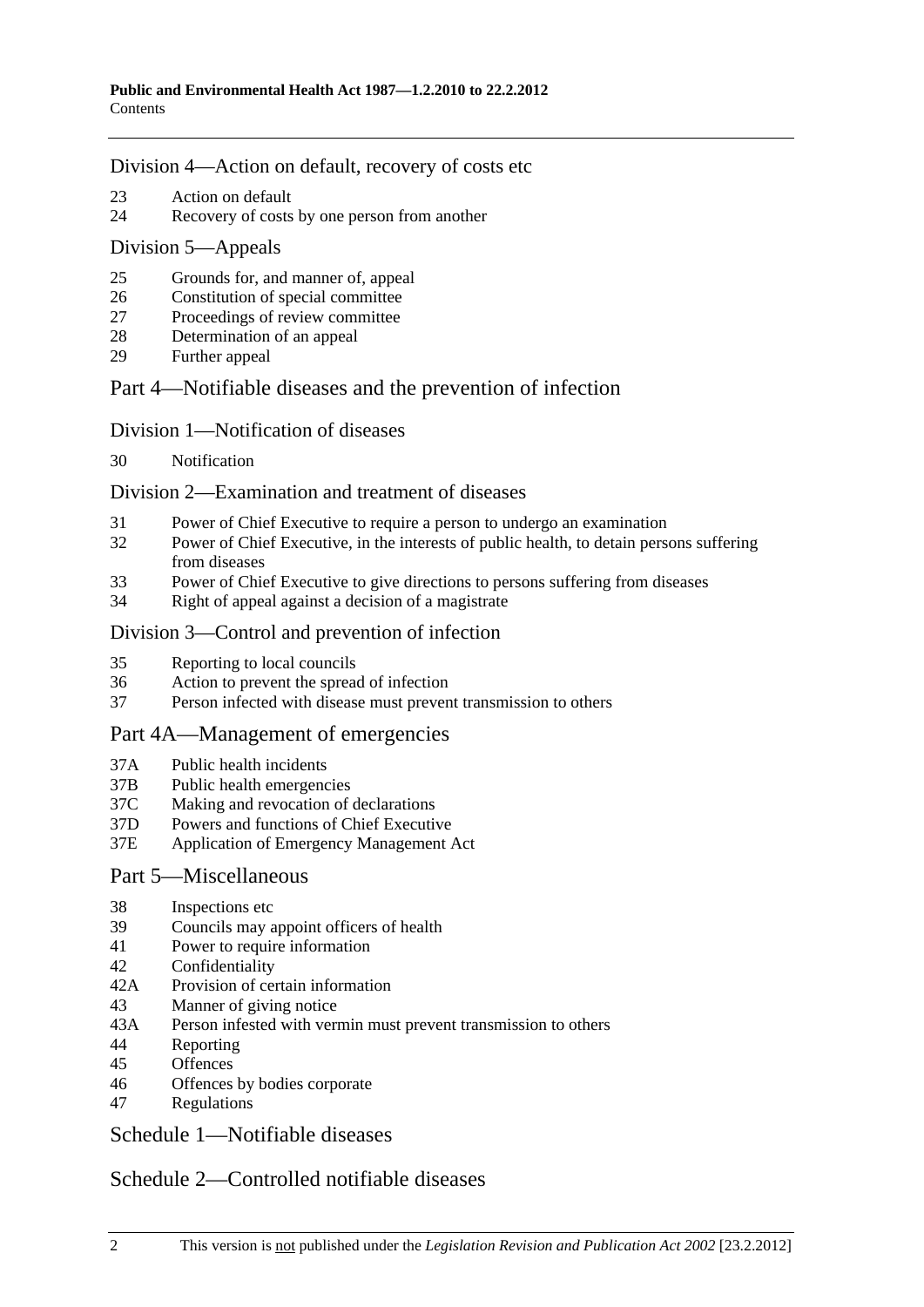<span id="page-2-0"></span>[Schedule 3—Repeal of certain Acts and transitional provisions](#page-30-0) 

Repeal of certain Acts

[Legislative history](#page-32-0) 

[Appendix—Divisional penalties and expiation fees](#page-37-0)

## **The Parliament of South Australia enacts as follows:**

# **Part 1—Preliminary**

### **1—Short title**

This Act may be cited as the *Public and Environmental Health Act 1987*.

## **3—Interpretation**

(1) In this Act, unless the contrary intention appears—

*the authority* means—

- (a) in relation to a local government area—the local council for that area; and
- (b) in relation to a part of the State that is not within a local government area the Minister,

(but where powers are withdrawn from a local council and vested in the Minister or the Minister is, by agreement with a local council, discharging duties of the council, a reference to the authority in relation to those powers or duties is a reference to the Minister rather than that council);

*authorised officer* means a person—

- (a) holding an appointment as an authorised officer under [Part 2](#page-5-0); or
- (b) authorised by the Minister to exercise the powers of an authorised officer under this Act;

*building* includes a structure;

*Chief Executive* means the Chief Executive of the Department and includes a person for the time being acting in that position;

*Chief Medical Officer* means the Chief Medical Officer of the Department and includes a person for the time being acting in that position;

*child* means a person under the age of 16 years;

*controlled notifiable disease* means—

- (a) a notifiable disease included in [Schedule 2;](#page-29-0) or
- (b) a notifiable disease prescribed by regulation to be a controlled notifiable disease;

*controlling authority* means a controlling authority constituted under the *[Local](http://www.legislation.sa.gov.au/index.aspx?action=legref&type=act&legtitle=Local%20Government%20Act%201934)  [Government Act 1934](http://www.legislation.sa.gov.au/index.aspx?action=legref&type=act&legtitle=Local%20Government%20Act%201934)*;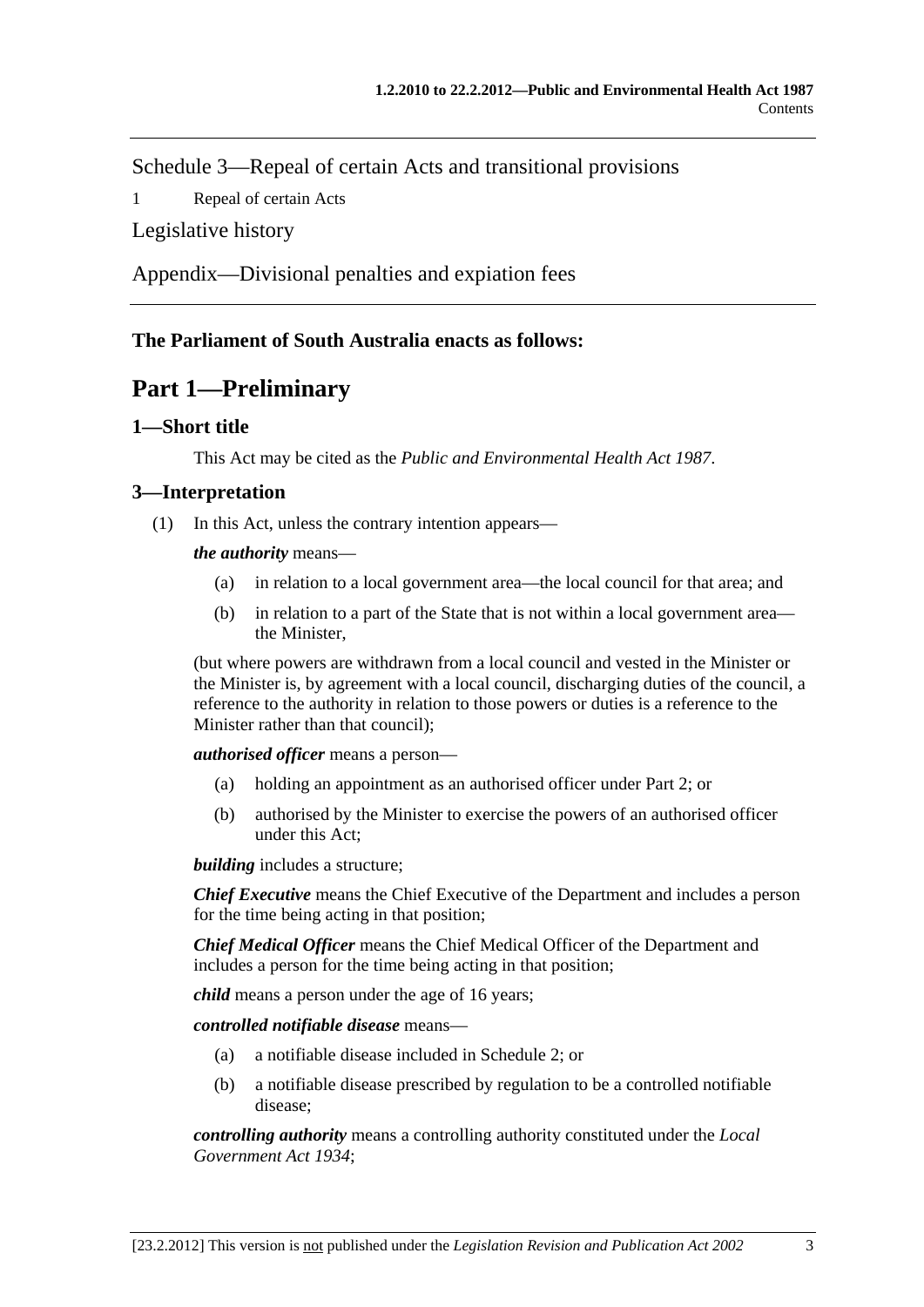*the Council* means the Public and Environmental Health Council constituted under [Part 2;](#page-5-0)

*the Department* means the department of the Minister to whom the administration of this Act is committed;

*director* of a body corporate includes any member of the governing body of the body corporate;

*emergency* has the same meaning as in the *[Emergency Management Act 2004](http://www.legislation.sa.gov.au/index.aspx?action=legref&type=act&legtitle=Emergency%20Management%20Act%202004)*;

*emergency officer* means a police officer or a person holding an appointment as an emergency officer under [section 7A](#page-5-0);

*local council* means a council constituted under the *[Local Government Act 1934](http://www.legislation.sa.gov.au/index.aspx?action=legref&type=act&legtitle=Local%20Government%20Act%201934)*;

*medical practitioner* means a legally qualified medical practitioner;

*notifiable disease* means—

- (a) a communicable disease included in [Schedule 1](#page-28-0); or
- (b) a communicable disease prescribed by regulation to be a notifiable disease;

*occupier*, in relation to premises, means a person who has, or is entitled to, possession or control of the premises and includes a person who is in charge of the premises;

*owner*, in relation to premises, includes an occupier of the premises;

*place of public assembly* includes a building (in public or private ownership) at which more than 20 persons gather on a regular or irregular basis;

*pollution*, in relation to water, connotes a degree of impurity that renders the water unfit for human consumption;

*premises* means—

- (a) any land, building or place (including a public place, or a movable building or structure); or
- (b) a part of premises;

*public health emergency*—see [section 37B;](#page-20-0)

*public health incident*—see [section 37A](#page-20-0);

*Public Health Emergency Management Plan* means a plan (or a series of plans) prepared by the Chief Executive and approved by the Minister comprising strategies to be administered by the Department for the prevention of emergencies in this State and for ensuring adequate preparation for emergencies in this State, including strategies for the containment of emergencies, response and recovery operations and the orderly and efficient deployment of resources and services in connection with response and recovery operations;

**Note—** 

It is contemplated that the Public Health Emergency Management Plan will form part of, or be recognised in, the State Emergency Management Plan prepared under the *[Emergency Management Act 2004](http://www.legislation.sa.gov.au/index.aspx?action=legref&type=act&legtitle=Emergency%20Management%20Act%202004)*.

*public place* includes a place to which the public ordinarily has access;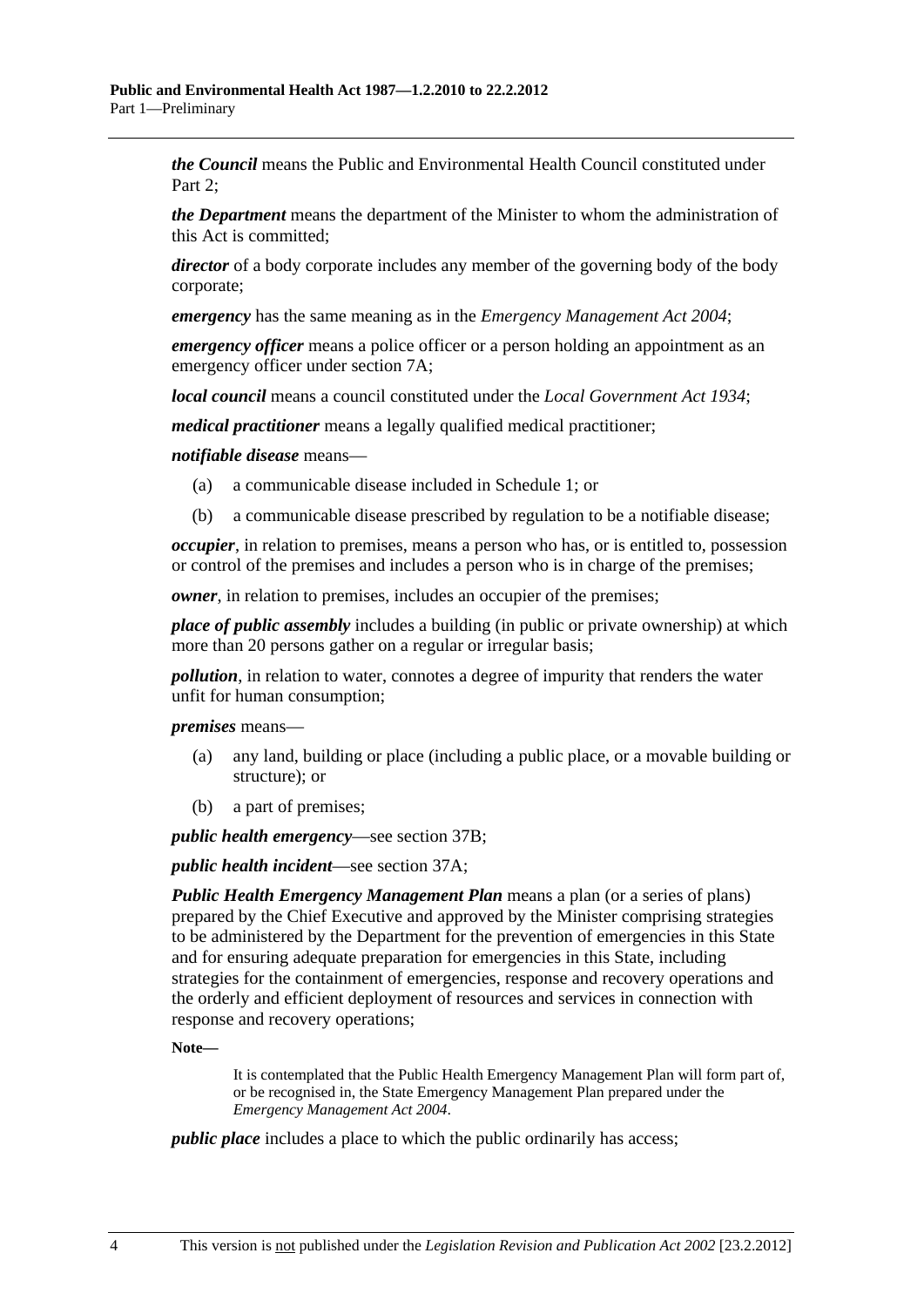<span id="page-4-0"></span>*recovery operations* has the same meaning as in the *[Emergency Management](http://www.legislation.sa.gov.au/index.aspx?action=legref&type=act&legtitle=Emergency%20Management%20Act%202004)  [Act 2004](http://www.legislation.sa.gov.au/index.aspx?action=legref&type=act&legtitle=Emergency%20Management%20Act%202004)*;

*refuse* includes rubbish and other forms of waste material;

*response operations* has the same meaning as in the *[Emergency Management](http://www.legislation.sa.gov.au/index.aspx?action=legref&type=act&legtitle=Emergency%20Management%20Act%202004)  [Act 2004](http://www.legislation.sa.gov.au/index.aspx?action=legref&type=act&legtitle=Emergency%20Management%20Act%202004)*;

*State Co-ordinator* means the person holding or acting in the position of State Co-ordinator under the *[Emergency Management Act 2004](http://www.legislation.sa.gov.au/index.aspx?action=legref&type=act&legtitle=Emergency%20Management%20Act%202004)*;

*vehicle* includes an aircraft or vessel;

*vermin* includes lice, fleas and mites;

*waste control system* means any system that provides for the collection, treatment or disposal of human, commercial or industrial waste through—

- (a) a drainage or sewerage system; or
- (b) a system of pipes, pumps, appliances, plant or storage or treatment facilities that deals with the waste in solid or liquid form, or in a combination of both; or
- (c) a system that incorporates the use of biological, chemical or artificial means, or any combination of such means, to collect, treat or dispose of the waste, or any residues,

and includes any fixture, fitting, appliance, plant or process associated with any such system but does not include any system of a class excluded by regulation from the ambit of this definition;

*water supply* includes any natural or artificial accumulation or source of water.

- (2) Premises are in an insanitary condition if—
	- (a) the condition of the premises gives rise to a risk to health; or
	- (b) the premises are so filthy or neglected that there is a risk of infestation by rodents or other pests; or
	- (c) the condition of the premises is such as to cause justified offence to the owner of any land in the vicinity; or
	- (d) offensive material or odours are emitted from the premises; or
	- (e) the premises are for some other reason justifiably declared by the authority to be in an insanitary condition.

**Note—** 

For definition of divisional penalties (and divisional expiation fees) see Appendix.

#### **4—Act to bind the Crown**

This Act binds the Crown.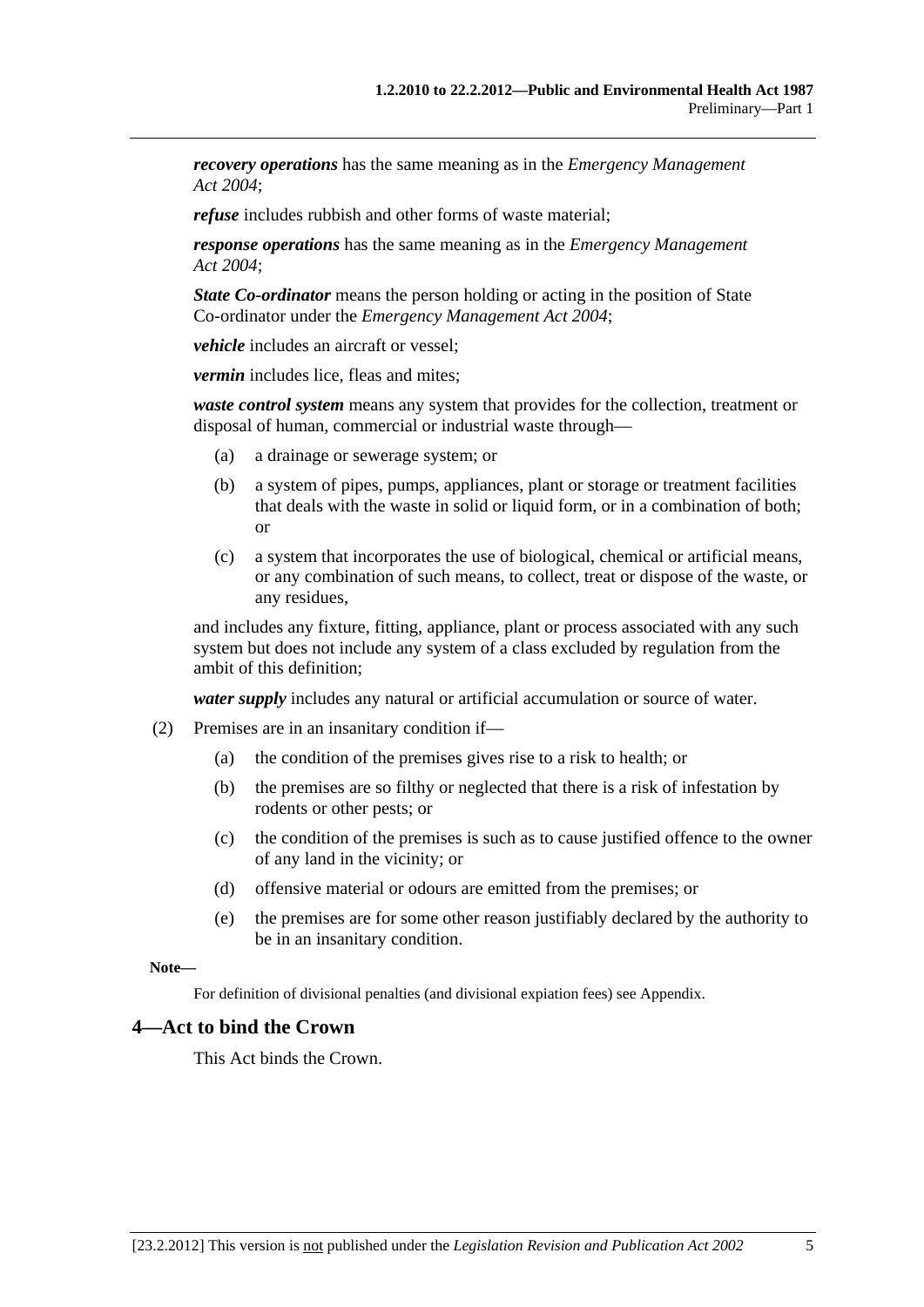# <span id="page-5-0"></span>**Part 2—Administration**

## **Division 1—General**

### **6—Delegation**

- (a1) The Minister may, by instrument in writing, delegate any of the Minister's powers or functions under this Act.
- (1) A local council may, by instrument in writing, delegate any of its powers or functions under this Act.
- (1aa) The Chief Executive may, by instrument in writing, delegate any of the Chief Executive's powers or functions under this Act.
- (1a) A power or function delegated under this section may, if the instrument of delegation so provides, be further delegated.
- (2) A delegation under this section—
	- (a) may be absolute or conditional; and
	- (b) does not derogate from the powers of the delegator to act in a matter; and
	- (c) is revocable at will.
- (3) No delegation may be made to a local council under this section without the concurrence of the local council.
- (4) The Minister or the Chief Executive must not revoke a delegation made to a local council under this section without first consulting with the local council.

## **7—Authorised officers**

- (1) Authorised officers may be appointed by the Minister or a local council.
- (2) Subject to [subsection \(3\),](#page-5-0) a person is not eligible for appointment as an authorised officer unless the person—
	- (a) holds qualifications approved by the Minister; or
	- (b) held, immediately before the commencement of this Act, an appointment as an officer or health surveyor under the *[Health Act 1935](http://www.legislation.sa.gov.au/index.aspx?action=legref&type=act&legtitle=Health%20Act%201935)*.
- (3) Where, in the opinion of the Minister, a local council cannot reasonably be expected to appoint a qualified person as an authorised officer, the local council may, with the consent of the Minister, appoint a person as an authorised officer even though he or she does not comply with [subsection \(2\).](#page-5-0)
- (4) The Minister must not appoint an officer or employee of a local council as an authorised officer unless the local council consents to the appointment.
- (5) Every authorised officer must be furnished with a certificate of authority and the certificate must be produced by the authorised officer on demand.

## **7A—Emergency officers**

 (1) The Chief Executive may appoint, individually or by class, such persons to be emergency officers for the purposes of this Act as the Chief Executive thinks fit.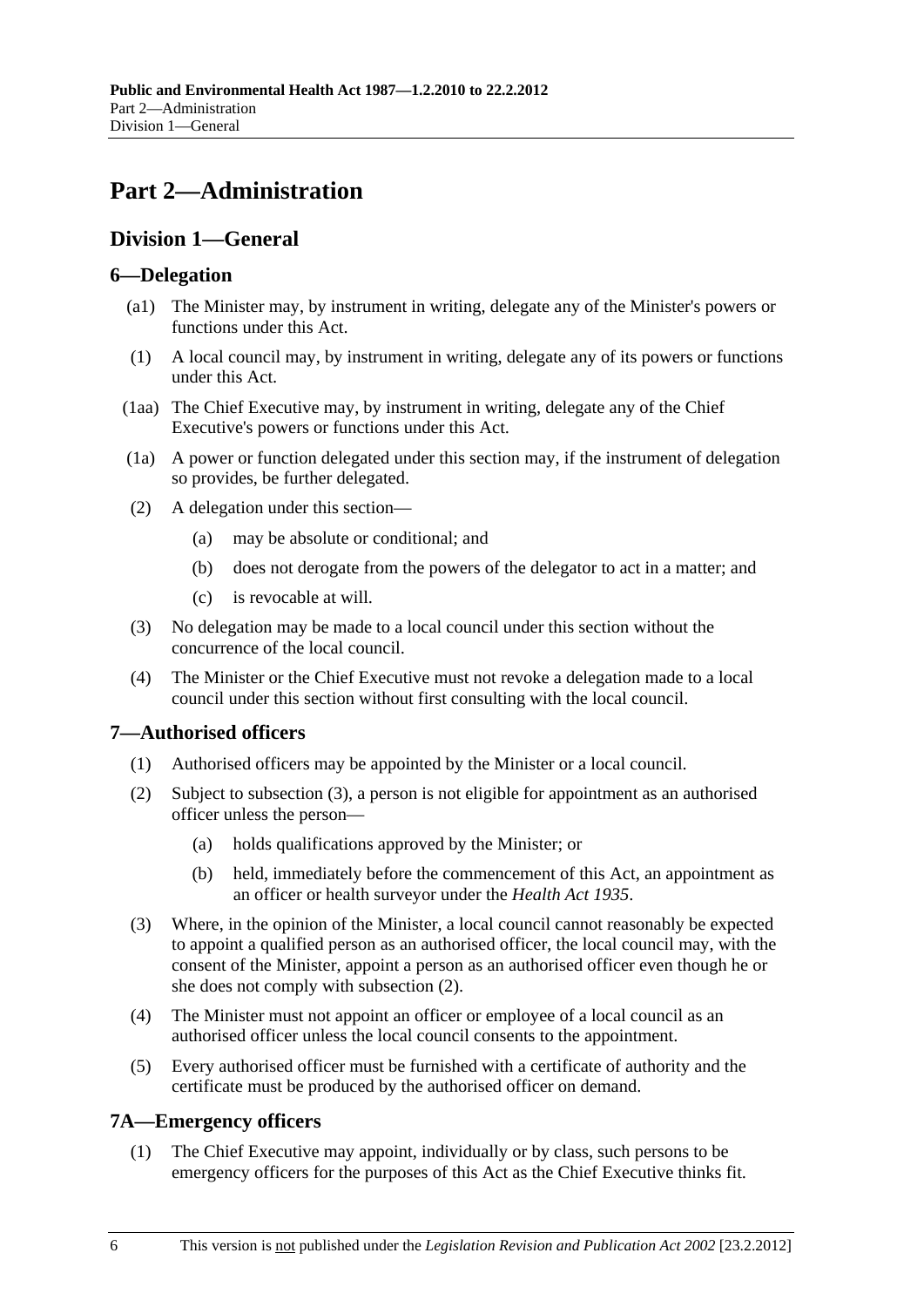- <span id="page-6-0"></span> (2) An appointment under [subsection \(1\)](#page-5-0) may be subject to conditions specified by the Chief Executive.
- (3) An emergency officer, other than a police officer, must be issued with an identity card in a form approved by the Chief Executive—
	- (a) containing the person's name and a photograph of the person; and
	- (b) stating that the person is an emergency officer for the purposes of this Act.
- (4) An emergency officer must, at the request of a person in relation to whom the officer intends to exercise any powers under this Act, produce for the inspection of the person—
	- (a) in the case of an emergency officer who is a police officer and is not in uniform—his or her certificate of authority; or
	- (b) in the case of an emergency officer who is not a police officer—his or her identity card.
- (5) An emergency officer appointed under this Act must, on ceasing to be an emergency officer for any reason, surrender his or her identity card and any insignia or special apparel or equipment issued to the emergency officer for the purposes of this Act to the Chief Executive or a person nominated by the Chief Executive.

Penalty: Division 8 fine.

## **Division 2—The Public and Environmental Health Council**

### **8—The Public and Environmental Health Council**

- (1) The Public and Environmental Health Council is established.
- (2) The Council will consist of six members appointed by the Governor, of whom—
	- (a) one (the presiding member) will be a member of the staff of the Department; and
	- (b) two will be persons selected by the Minister from a panel of five nominated by the Executive Council of the Local Government Association of South Australia; and
	- (c) two will be persons nominated by the Minister, being persons who are qualified in, and have extensive experience in, public and environmental health; and
	- (d) one will be an officer or employee of a local council, selected by the Minister from a panel of three nominated by the Australian Institute of Health Surveyors (South Australian Division).
- (3) Where the Minister, by notice in writing, requests a body to make nominations for the purposes of this section, and the body fails to make the nominations within the time allowed in the notice, a person may be appointed to the Council on the Minister's nomination and that member will be taken to have been appointed on the nomination of the body in default.
- (4) The Governor may appoint a suitable person to be the deputy of a member of the Council, and the deputy may, in the absence of that member, act as a member of the Council.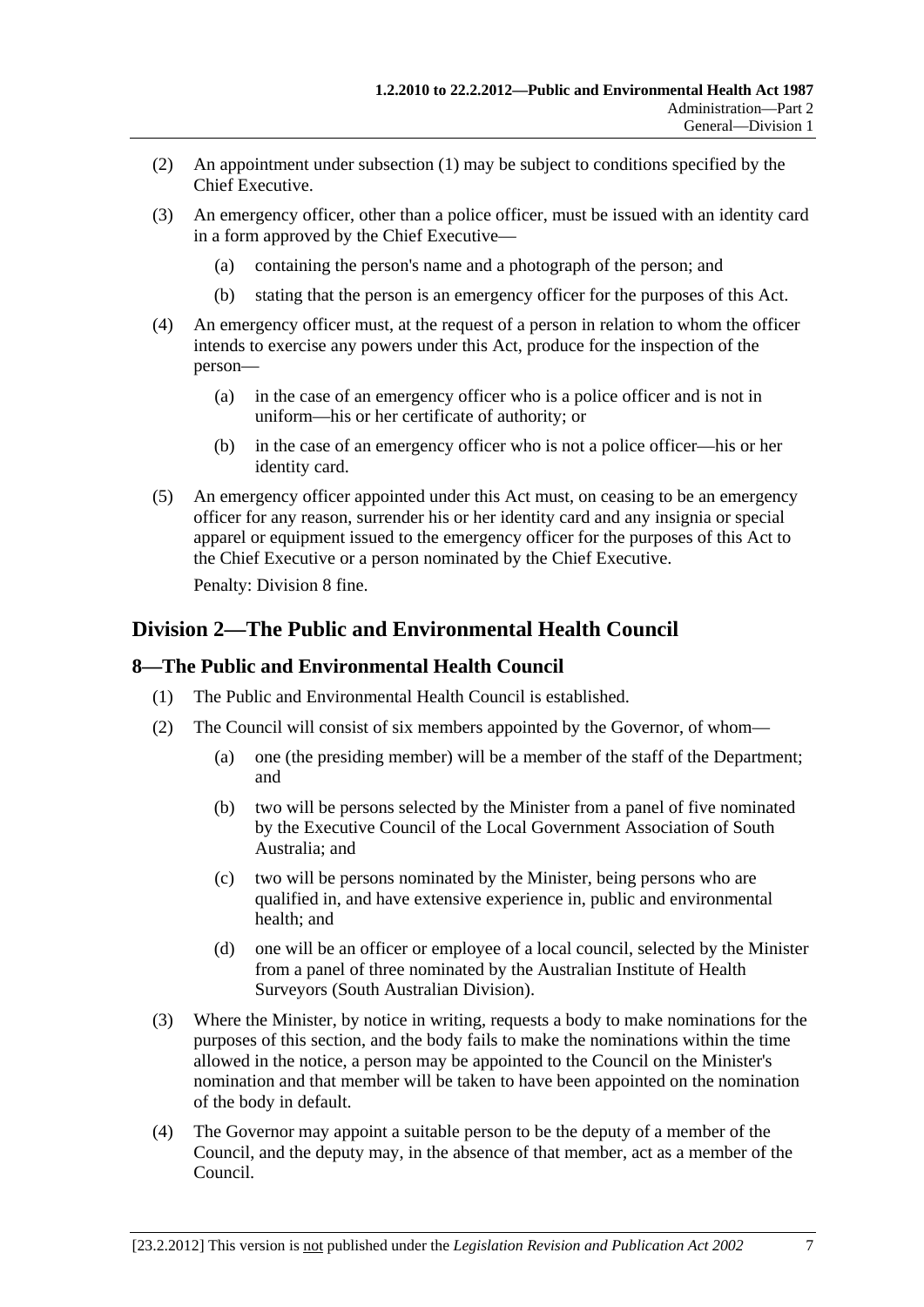<span id="page-7-0"></span> (5) The provisions of this section relating to the qualification and nomination of a member extend to a deputy to that member.

### **9—Term of office of members**

- (1) Subject to this section, a member of the Council will be appointed for a term of three years.
- (3) A member of the Council is, on the expiration of a term of office, eligible for reappointment.
- (4) The Governor may remove a member of the Council from office if the member—
	- (a) becomes mentally or physically incapable of carrying out official duties satisfactorily; or
	- (b) is guilty of neglect of duty or dishonourable conduct.
- (5) The office of a member of the Council becomes vacant if the member—
	- (a) dies; or
	- (b) completes a term of office and is not reappointed; or
	- (c) resigns by written notice addressed to the Minister; or
	- (d) is removed from office by the Governor pursuant to [subsection \(4\)](#page-7-0).
- (6) On the office of a member of the Council becoming vacant, a person must be appointed to that office in accordance with this Act (but a person who is to fill a casual vacancy in the office of a member will only be appointed for the balance of the term of the person's predecessor).

### **10—Conduct of business**

- (1) The presiding member will, if present at a meeting of the Council, preside at that meeting and, in the absence of that member, his or her deputy will preside.
- (2) If a person is not available to preside at a meeting of the Council in accordance with [subsection \(1\)](#page-7-0), the members present may elect one of their number to preside at the meeting.
- (3) Four members constitute a quorum of the Council.
- (4) A decision carried by a majority of the votes cast by the members present at a meeting of the Council is a decision of the Council.
- (5) Each member present at a meeting of the Council is entitled to one vote on a question arising for decision at the meeting and, in the event of an equality of votes, the person presiding is entitled to a second, or casting, vote.
- (6) Subject to this Act, the business of the Council may be conducted in such manner as it determines.

### **11—Validity of acts of Council**

 (1) An act or proceeding of the Council is not invalid by reason only of a vacancy in its membership or a defect in the appointment of a member.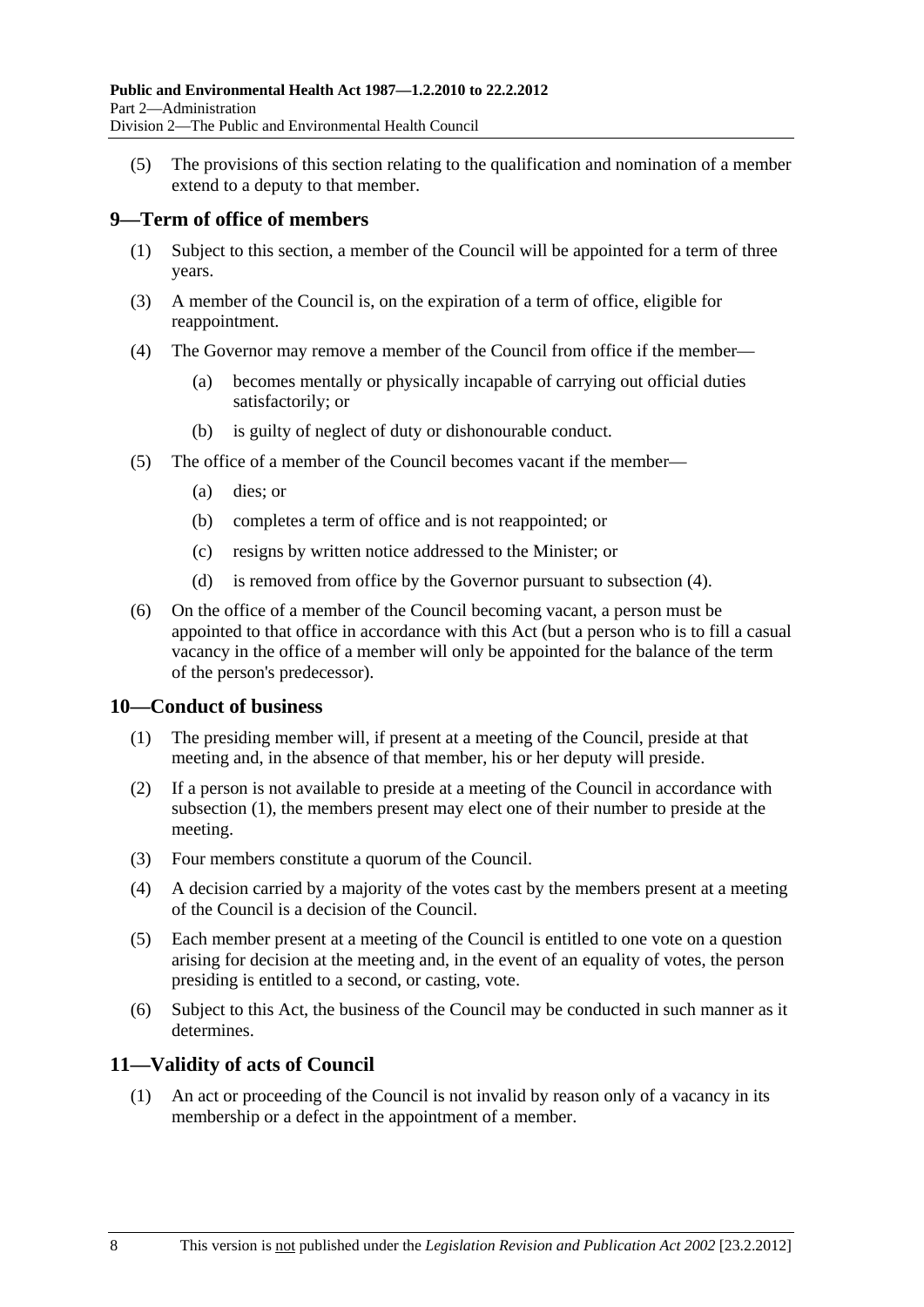### <span id="page-8-0"></span>**12—Functions of Council**

- (1) The functions of the Council are—
	- (a) to report (on its own initiative or at the request of the Minister or the Chief Executive) to the Minister or the Chief Executive on any matter relating to public or environmental health;
	- (b) to initiate, carry out or oversee programmes and activities designed to improve or promote public and environmental health;
	- (c) to promote or, with the approval of the Minister, conduct inquiries into any aspect of public and environmental health;
	- (d) to keep the operation, administration and enforcement of this Act under review and to recommend to the Minister any legislative or administrative change that appears necessary or appropriate;
	- (e) to consider and report to the Minister on regulations proposed to be made under this Act;
	- (f) to carry out any other function or duty assigned to the Council by the Minister or by or under this Act.
- (2) The Council may establish such committees and sub-committees as it thinks fit (which may, but need not consist of, or include, members of the Council) to advise it on any aspect of its functions under this Act.
- (3) The Council may, by instrument in writing, delegate any of its powers or functions under this Act.
- (4) A delegation under [subsection \(3\)—](#page-8-0)
	- (a) may be absolute or conditional; and
	- (b) does not derogate from the powers of the Council itself; and
	- (c) is revocable at will.

### **Division 3—Enforcement of proper standards**

#### **12A—Powers and duties of relevant authorities**

- (1) It is the duty of the Minister—
	- (a) to promote proper standards of public and environmental health in the State generally; and
	- (b) without derogating from the powers of a local council under this Act (but subject to this section), to take adequate measures to ensure that the provisions of this Act are observed within the State.
- (2) Subject to this section, it is the duty of a local council—
	- (a) to promote proper standards of public and environmental health in its area; and
	- (b) to take adequate measures to ensure that the provisions of [Part 3](#page-10-0) are observed in its area; and
	- (c) to take reasonable steps—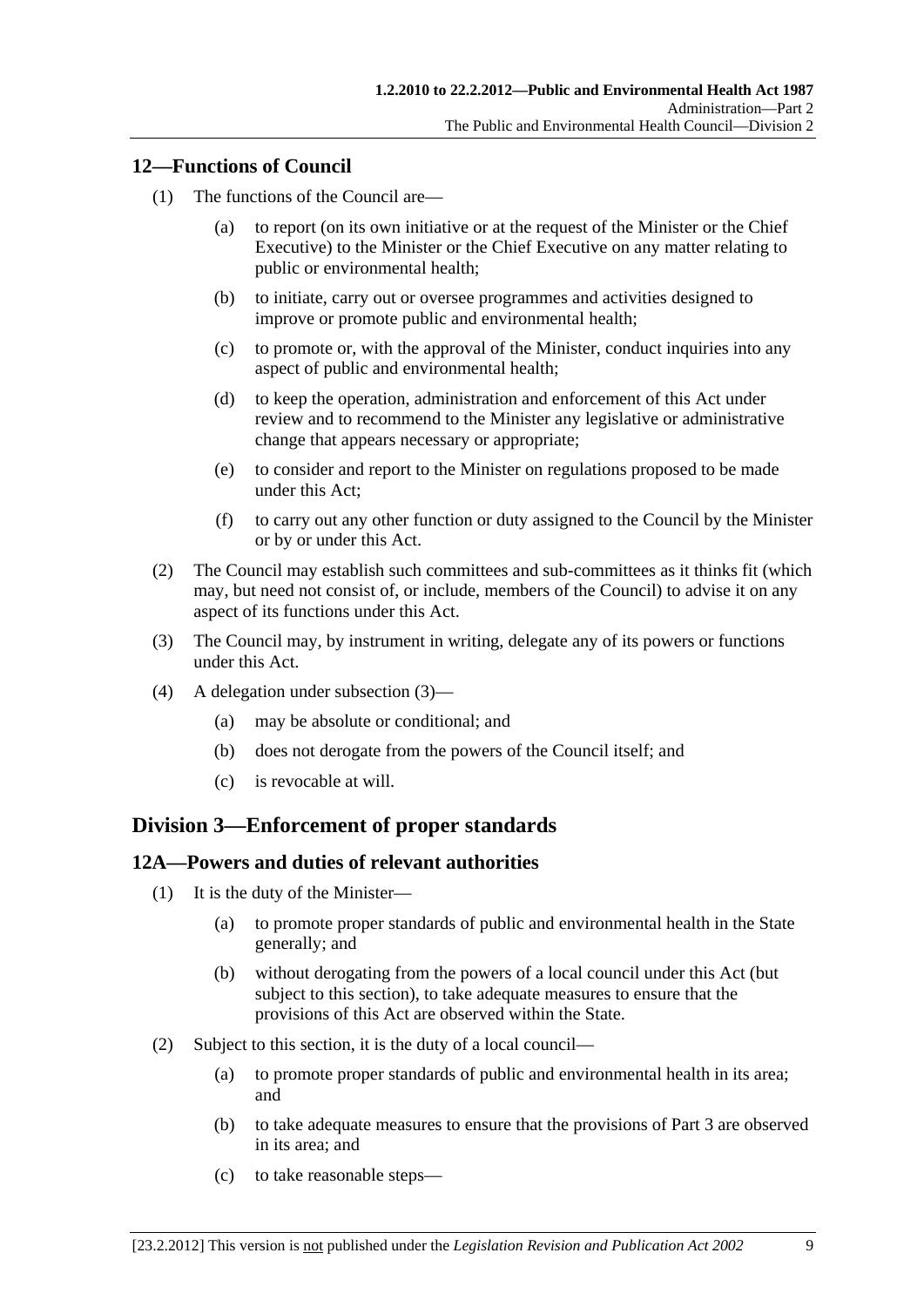- (i) to prevent the occurrence and spread of notifiable diseases within its area; and
- (ii) to prevent any infestation or spread of vermin, rodents or other pests within its area.
- <span id="page-9-0"></span> (3) If, in the opinion of the Council, a local council has failed to discharge its duty under this section, the Council must consult with the local council in relation to the matter.
- (4) If, after taking action to comply with [subsection \(3\),](#page-9-0) the Council considers that the matter remains unresolved, the Council may take such action as appears appropriate.
- (5) Without limiting the generality of [subsection \(4\),](#page-9-0) the Council may, by notice in the Gazette, withdraw powers from a local council and transfer them to the Minister.
- (6) Before taking action under [subsection \(5\)](#page-9-0)
	- (a) the Council must, by notice in writing—
		- (i) inform the local council of its proposed course of action (setting out the grounds on which that action is proposed); and
		- (ii) invite the local council to make written submissions in relation to the matter; and
	- (b) if the local council so requests in written submissions to the Council—the Council must discuss the matter with a delegation representing the local council.
- (7) The Council must, as soon as is reasonably practicable after publishing a notice under [subsection \(5\),](#page-9-0) furnish the local council with written reasons for its decision.
- (8) The Minister may recover as a debt costs and expenses reasonably incurred in exercising powers transferred under [subsection \(5\)](#page-9-0) from the local council from which the powers are withdrawn.
- (9) The Council may, by subsequent notice in the Gazette, revoke a notice under [subsection \(5\).](#page-9-0)
- (10) The Minister may agree to discharge on behalf of a local council any part of its duty under [subsection \(2\).](#page-8-0)
- (11) An agreement under [subsection \(10\)](#page-9-0) may be made subject to conditions and limitations.
- (12) Where the Minister enters into an agreement under [subsection \(10\)](#page-9-0), the Minister is, to the extent contemplated by the agreement, vested with the powers of the local council in respect of which the agreement is made.
- (13) A breach of duty under this section does not give rise to any civil liability.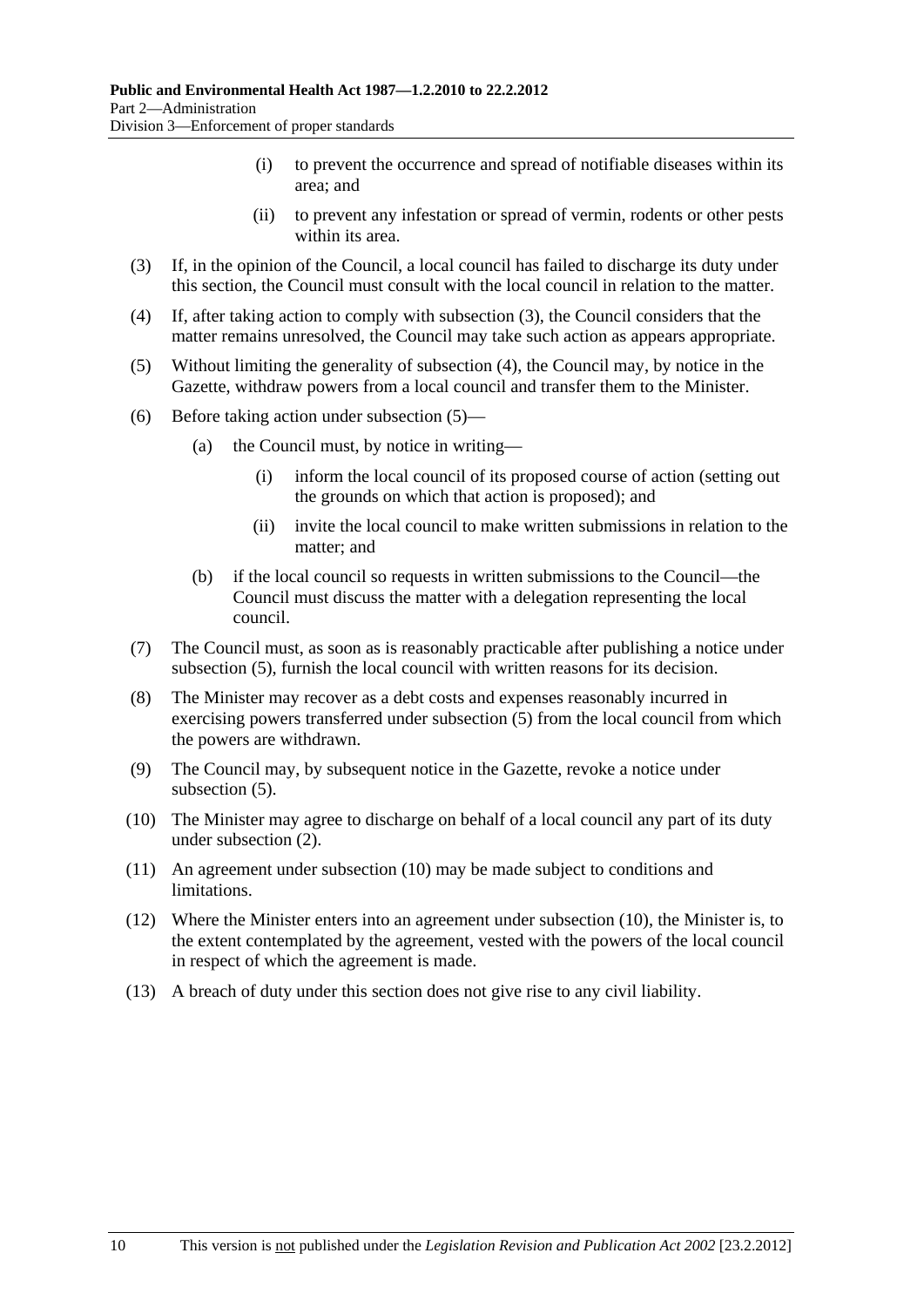# <span id="page-10-0"></span>**Part 3—Protection of public health**

## **Division 2—Provisions relating to sanitation, drainage etc**

### **15—Prevention of insanitary conditions on premises**

- (1) If premises are in an insanitary condition, the authority may, by notice in writing, require an owner of the premises or any other person who is apparently responsible for causing the insanitary condition or allowing the insanitary condition to occur—
	- (a) to take specified action to improve the condition of the premises; or
	- (b) to desist from a specified activity to which the condition of the premises is apparently attributable.
- (2) If residential premises are, by reason of their insanitary condition, unfit for human habitation, the authority may include in a notice under [subsection \(1\),](#page-10-0) a direction that, after a date specified in the notice, the premises must not be occupied until—
	- (a) specified action to render the premises fit for human habitation has been taken; and
	- (b) the authority is satisfied that the premises are fit for human habitation.
- (3) A person to whom a notice under [subsection \(1\)](#page-10-0) is addressed shall not, without reasonable excuse, fail to comply with the notice.

Penalty: Division 5 fine.

Expiation fee: Division 6 fee.

- (4) Where a notice under [subsection \(1\)](#page-10-0) includes a direction under [subsection \(2\),](#page-10-0) the authority must have a copy of the notice affixed to a conspicuous part of the premises to which it relates.
- (5) A person shall not, knowing that a direction exists under [subsection \(2\),](#page-10-0) occupy premises in contravention of that direction.

Penalty: Division 6 fine.

Expiation fee: Division 7 fee.

 (6) The authority may, by further notice in writing, vary or revoke a notice given under this section.

### **16—Offence in relation to insanitary conditions on premises**

 (1) If premises are in an insanitary condition, any person who is responsible for causing the condition or allowing the condition to occur is guilty of an offence.

Penalty: Division 5 fine.

Expiation fee: Division 6 fee.

 (2) It is a defence to a charge for an offence against [subsection \(1\)](#page-10-0) to prove that there is a reasonable excuse for the condition of the premises.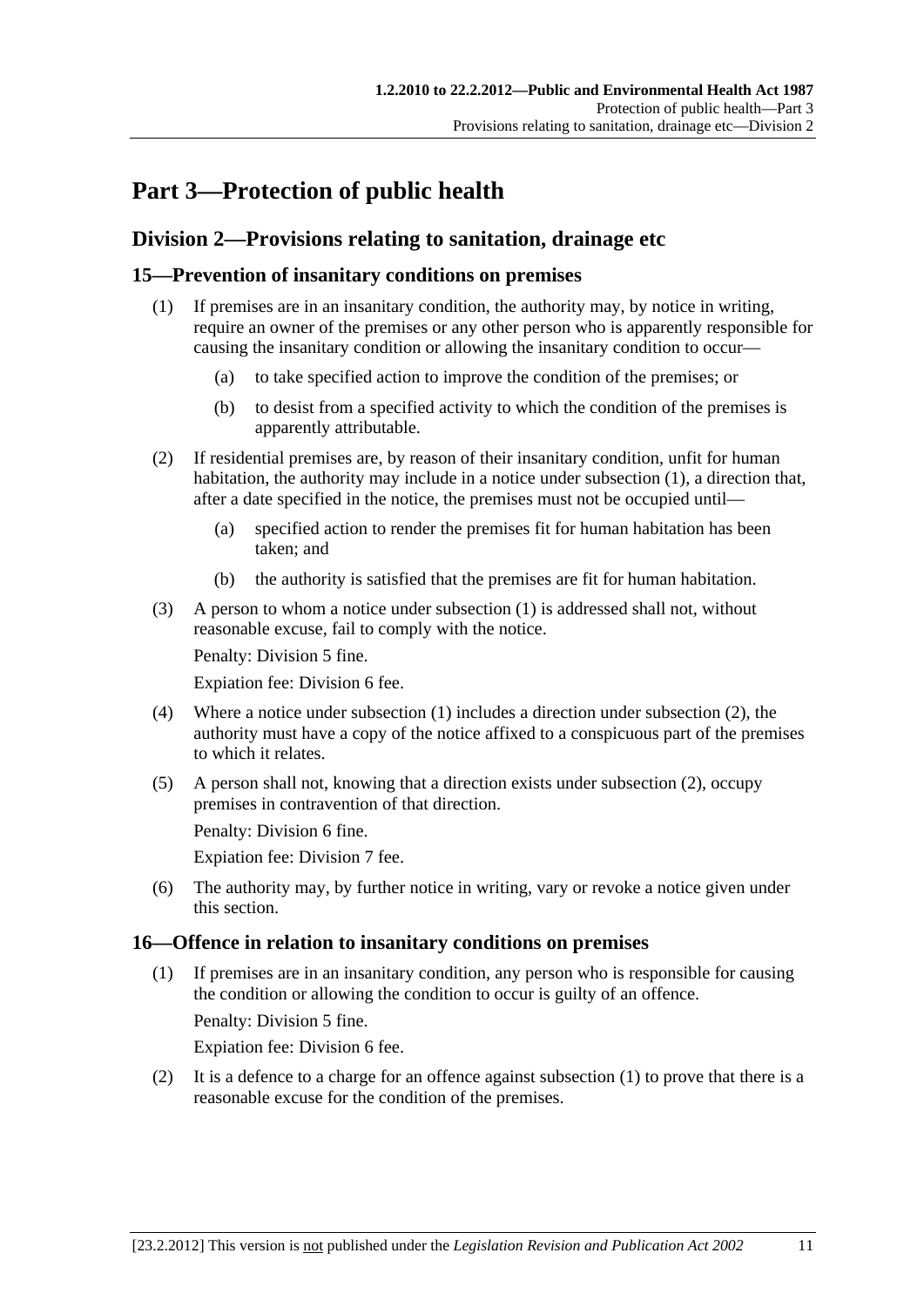### <span id="page-11-0"></span>**17—Control of offensive activities**

- (1) If an activity—
	- (a) gives rise to a risk to health; or
	- (b) results in the emission of offensive material or odours,

the authority may, by notice in writing to the person responsible for the activity, require that person to desist from the activity or to observe requirements stipulated in the notice in relation to the carrying on of the activity.

 (2) A person who, without reasonable excuse, fails to comply with a notice under [subsection \(1\)](#page-11-0) is guilty of an offence.

Penalty: Division 5 fine.

Expiation fee: Division 6 fee.

### **18—Discharge of wastes in a public place**

- (1) A person who discharges waste into a public place is guilty of an offence. Penalty: Division 3 fine.
- (2) A person who, without lawful permission, discharges waste into premises of which he or she is not an owner is guilty of an offence.

Penalty: Division 3 fine.

- (3) The authority may, by notice in writing, require the owner to take specified action (immediately or within a period specified in the notice)—
	- (a) to prevent the discharge or potential discharge of waste from those premises into a public place or other premises; or
	- (b) to remove waste discharged by the owner into a public place or other premises.
- (4) A person to whom a notice under [subsection \(3\)](#page-11-0) is addressed shall not, without reasonable excuse, fail to comply with the notice.

Penalty: Division 3 fine.

Expiation fee: Division 6 fee.

 (5) The authority may, by further notice in writing, vary or revoke a notice given under this section.

### **19—Private thoroughfare**

 (1) The owner of a private thoroughfare shall keep the thoroughfare clean and free of refuse.

Penalty: Division 6 fine.

Expiation fee: Division 7 fee.

 (2) Where the owner of a private thoroughfare fails to comply with [subsection \(1\)](#page-11-0), the authority may, by notice in writing, require the owner to take specified action to remedy the default within such time as the authority allows in the notice.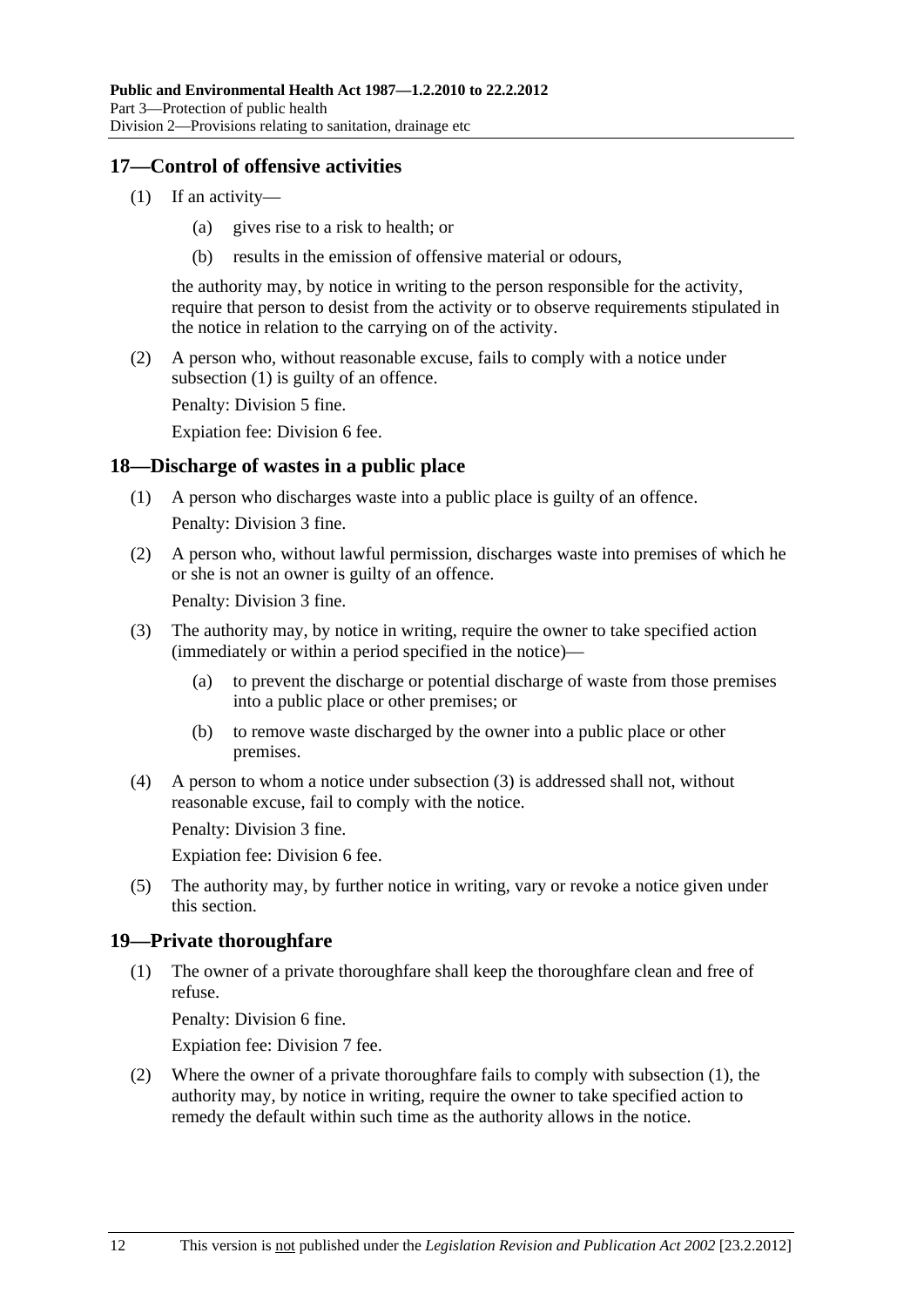<span id="page-12-0"></span> (3) A person to whom a notice under [subsection \(2\)](#page-11-0) is addressed shall not, without reasonable excuse, fail to comply with the notice.

Penalty: Division 6 fine.

Expiation fee: Division 7 fee.

- (4) The authority may, by further notice in writing, vary or revoke a notice given under this section.
- (5) In this section—

*private thoroughfare* means a private street, road, lane, footway, alley, court or thoroughfare that the public is allowed to use.

#### **20—Provision of adequate sanitation**

- (1) Where the authority is of the opinion that premises have inadequate facilities for sanitation or personal hygiene, the authority may, by notice in writing, require an owner of the premises to take such action as the authority thinks necessary, and specifies in the notice, to provide adequate facilities within such time, and in such manner, as is specified in the notice.
- (2) A person to whom a notice under [subsection \(1\)](#page-12-0) is addressed shall not, without reasonable excuse, fail to comply with the notice.

Penalty: Division 6 fine.

Expiation fee: Division 7 fee.

- (3) The authority may, by further notice in writing, vary or revoke a notice given under this section.
- (4) The owner of a building that is used as a place of public assembly shall keep the building clean and properly ventilated.

Penalty: Division 6 fine.

Expiation fee: Division 7 fee.

## **Division 3—Protection of water supplies**

### **21—Pollution of water**

- (1) A person who pollutes a water supply is guilty of an offence. Penalty: Division 1 fine.
- (2) If the authority is of the opinion that a water supply may become polluted in consequence of a particular activity, the authority may, by notice in writing addressed to the person responsible for the activity, require the person—
	- (a) to take specified action to prevent pollution of the water supply within such time as the authority specifies in the notice; or
	- (b) to desist from the activity.
- (3) A person to whom a notice under [subsection \(2\)](#page-12-0) is addressed shall not, without reasonable excuse, fail to comply with the notice. Penalty: Division 1 fine.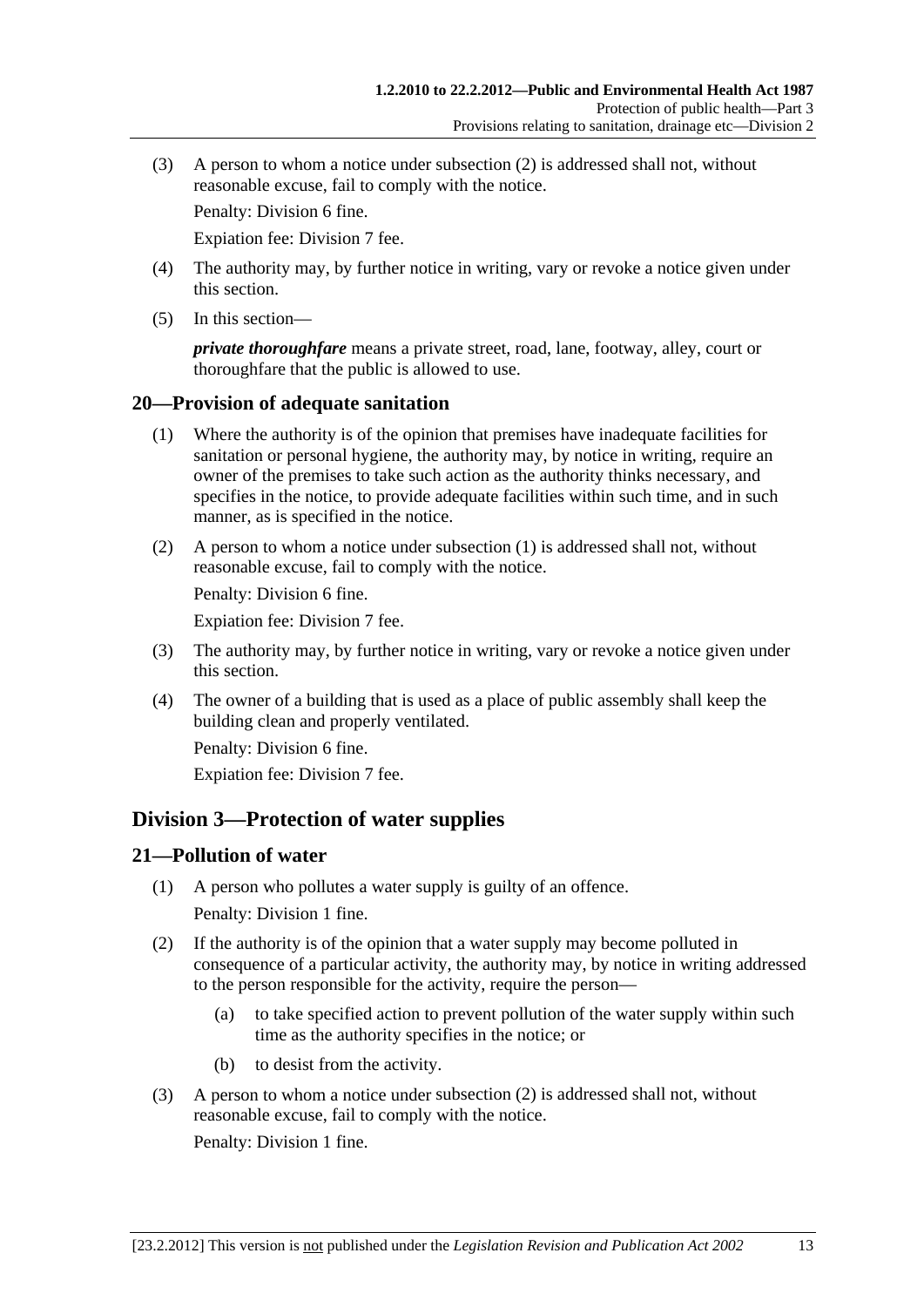- <span id="page-13-0"></span> (4) The authority may, by further notice in writing, vary or revoke a notice given under this section.
- (5) This section does not apply to, or in relation to—
	- (a) the pollution of water supply that is authorised by or under the *[Water](http://www.legislation.sa.gov.au/index.aspx?action=legref&type=act&legtitle=Water%20Resources%20Act%201990)  [Resources Act 1990](http://www.legislation.sa.gov.au/index.aspx?action=legref&type=act&legtitle=Water%20Resources%20Act%201990)*;
	- (b) a person in relation to the pollution of a water supply if that person is exempted by or under the *[Water Resources Act 1990](http://www.legislation.sa.gov.au/index.aspx?action=legref&type=act&legtitle=Water%20Resources%20Act%201990)* from the operation of Division 2 of Part 5 of that Act in relation to the pollution of that water supply;
	- (c) the pollution of a water supply if the pollution does not constitute an offence under the *[Water Resources Act 1990](http://www.legislation.sa.gov.au/index.aspx?action=legref&type=act&legtitle=Water%20Resources%20Act%201990)* because of a regulation under that Act declaring that the Act, or a particular provision of the Act, does not apply to, or in relation to, the water supply.

#### **22—Sources of water supply may be closed**

- (1) If the authority is of the opinion that a water supply is polluted and that action is necessary under this subsection to prevent human consumption of the water, it may, by notice published in the Gazette, restrict or prohibit the taking of water from that water supply, or the use of water taken from that water supply, for human consumption.
- (2) A person, knowing that a notice has been given under [subsection \(1\),](#page-13-0) shall not, without reasonable excuse, contravene the notice.

Penalty: Division 4 fine.

 (3) The authority may, by further notice in the Gazette, vary or revoke a notice given under this section.

## **Division 4—Action on default, recovery of costs etc**

#### **23—Action on default**

- (1) Where the requirements of a notice under this Part are not complied with, the authority may cause the requirements to be carried out.
- (2) A person authorised to do so by the authority may enter premises at any reasonable time for the purposes of carrying out the requirements of a notice, but shall not break into the premises unless authorised to do so by warrant of a justice.
- (3) A justice may issue a warrant under [subsection \(2\)](#page-13-0) if satisfied, by affidavit or other sworn evidence, that the warrant is reasonably required in the circumstances of the case.
- (4) The authority may recover the costs and expenses reasonably incurred in exercising the powers under [subsection \(1\)](#page-13-0) from the person who failed to comply with the notice, as a debt.
- (5) Any costs and expenses reasonably incurred in exercising powers under [subsection \(1\)](#page-13-0)  in respect of land will be a charge against the land and may be recovered as if they were rates in arrear.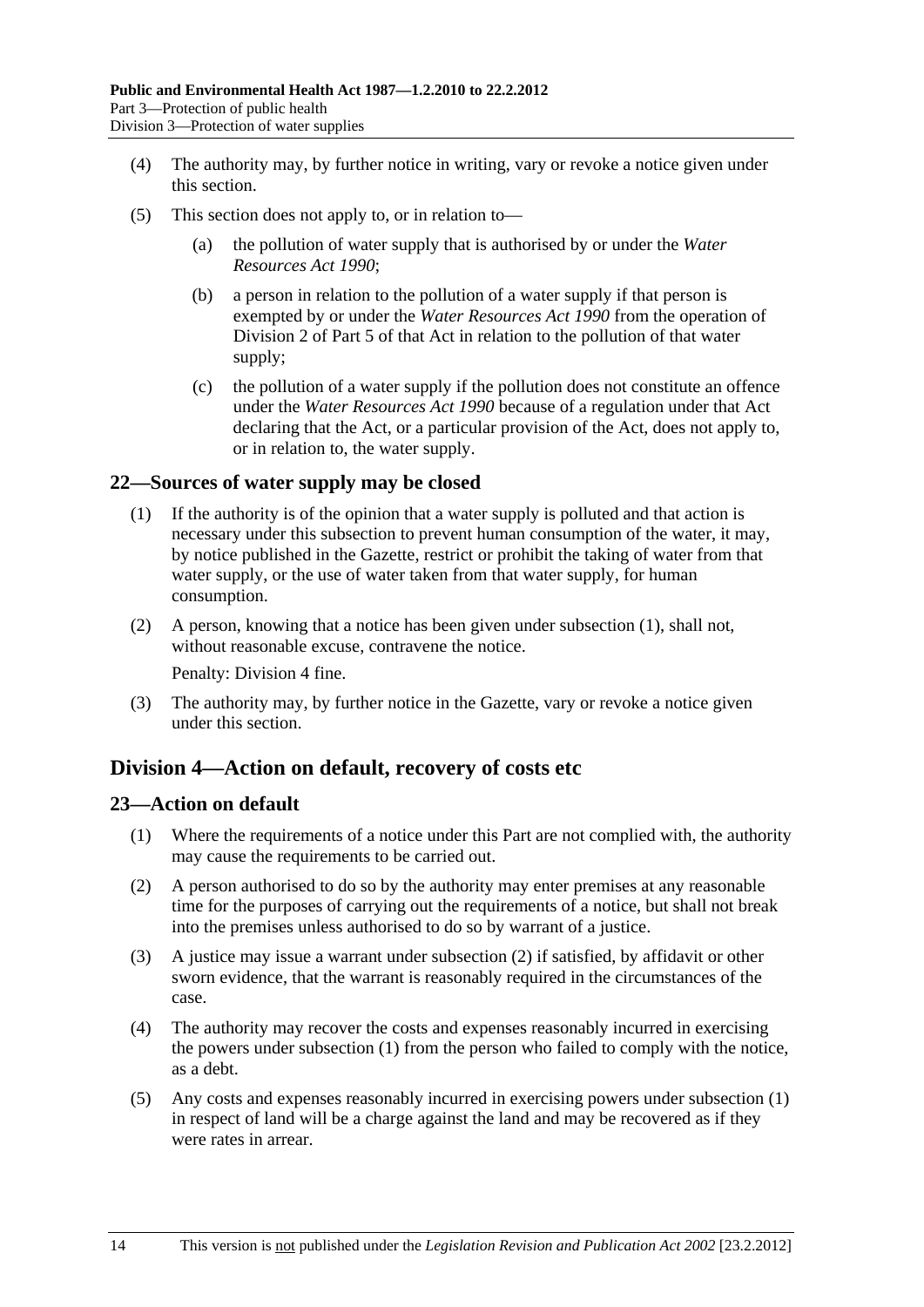### <span id="page-14-0"></span>**24—Recovery of costs by one person from another**

Where—

- (a) a person is required by a notice under this Part to take any action; and
- (b) the circumstances out of which the requirement arose are attributable to the act or default of another,

the person may recover the amount of the costs and expenses reasonably incurred in complying with the notice from that other person as a debt.

## **Division 5—Appeals**

### **25—Grounds for, and manner of, appeal**

- (1) A person may appeal against a requirement imposed under this Part.
- (2) An appeal under this section lies to the Council and must be instituted by a written notice of appeal setting out, in detail, the grounds of appeal.
- (3) An appeal must be instituted within 14 days of the requirement being imposed under this Part unless the Council, in its discretion, allows an extension of time for instituting the appeal.
- (4) Subject to a determination by the Council to the contrary in relation to a particular appeal, where an appeal has been instituted, the requirement appealed against is suspended until the appeal has been determined or withdrawn.
- (5) An appeal under this section is to be conducted as a full review of the matter to which the appeal relates.
- (6) An appeal under this section must be dealt with as expeditiously as possible.

### **26—Constitution of special committee**

- (1) An appeal will be heard and determined by a review committee, constituted by the Council, consisting of—
	- (a) the member of the staff of the Department appointed to the Council (who will preside); and
	- (b) one of the members of the Council who were appointed on the nomination of the Local Government Association of South Australia; and
	- (c) either one of the members of the Council who were appointed on the nomination of the Minister on account of their qualifications and experience in public and environmental health or the member of the Council appointed on the nomination of the Australian Institute of Health Surveyors (South Australian Division).
- (2) A decision in which two members of a review committee concur is a decision of the Council and takes effect without further action by the Council.

#### **27—Proceedings of review committee**

 (1) For the purposes of dealing with an appeal, a review committee may adopt such procedures as it thinks appropriate.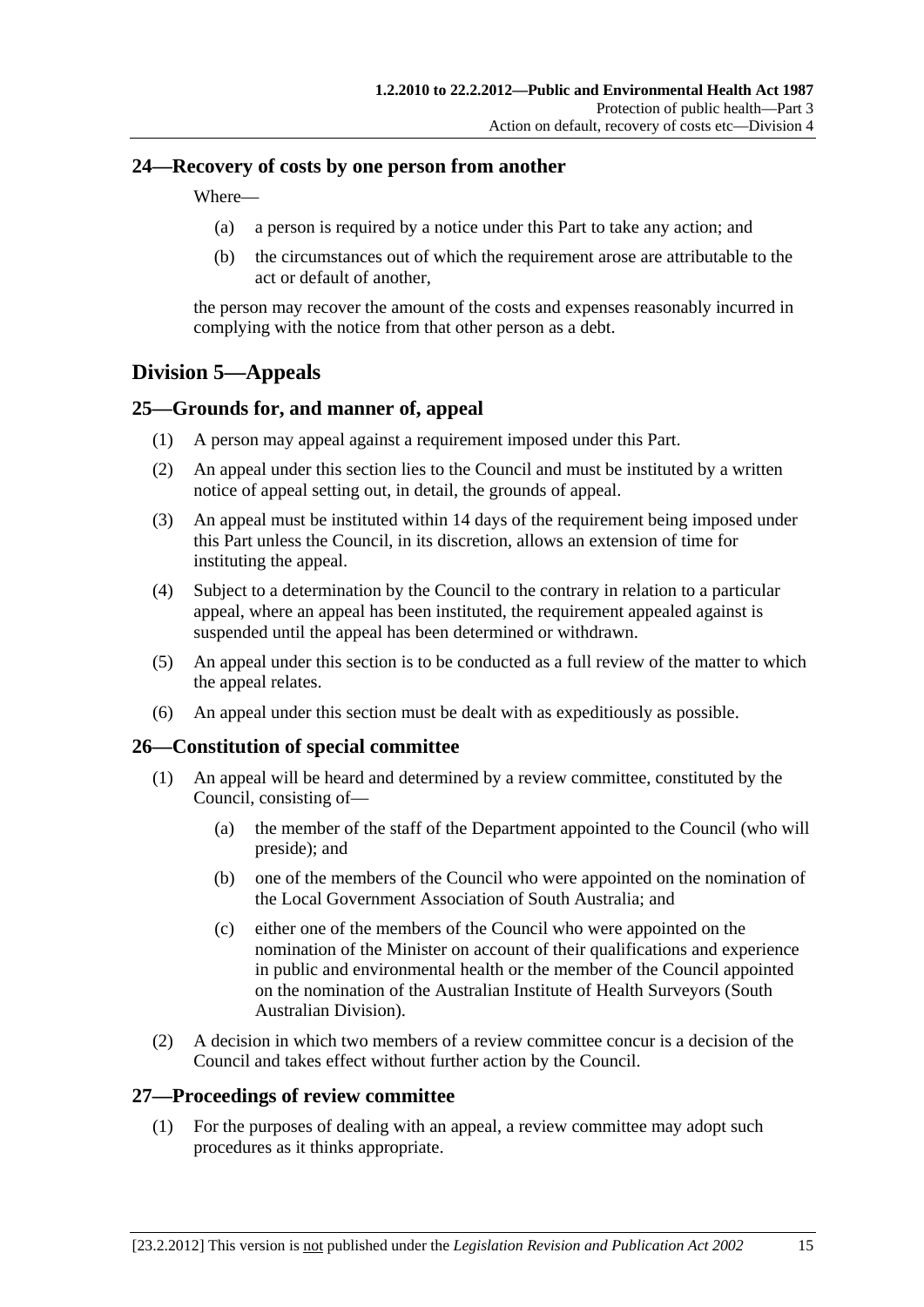- <span id="page-15-0"></span> (2) A party is entitled to appear personally or, with leave of the committee, by representative, in proceedings before a review committee.
- (3) A review committee may proceed to determine an appeal in the absence of a party if the party has had notice of the time and place of the proceedings and fails to appear.
- (4) In any proceedings before a review committee, the review committee is not bound by the rules of evidence but may inform itself upon any matter relating to the proceedings in such manner as it thinks fit.

## **28—Determination of an appeal**

Upon hearing an appeal, a review committee may—

- (a) revoke the requirement appealed against and, where appropriate, discharge any notice given to the appellant;
- (b) substitute any requirement or notice that could have been made or given in the first instance;
- (c) dismiss the appeal;
- (d) refer the matter back to the authority for re-consideration;
- (e) make an order for costs;
- (f) make any ancillary order that the committee thinks fit.

### **29—Further appeal**

- (1) A right of appeal exists to the Administrative and Disciplinary Division of the District Court against a decision of the Council under this Division.
- (1a) An appeal must be instituted within 14 days of the decision of the Council.

# **Part 4—Notifiable diseases and the prevention of infection**

## **Division 1—Notification of diseases**

### **30—Notification**

- (1) Where a medical practitioner or person of a class prescribed by regulation suspects that a person is suffering from or has died from a notifiable disease, the medical practitioner or person of a prescribed class—
	- (a) shall as soon as practicable and, in any event, within three days of forming that suspicion, report the case to the Department; and
	- (b) shall furnish the Department with such further information as the Department may require.

Penalty: Division 7 fine.

Expiation fee: Division 8 fee.

- (2) A report under [subsection \(1\)](#page-15-0)
	- (a) must be made in a manner and form determined by the Department; and
	- (b) must be accompanied by the required information.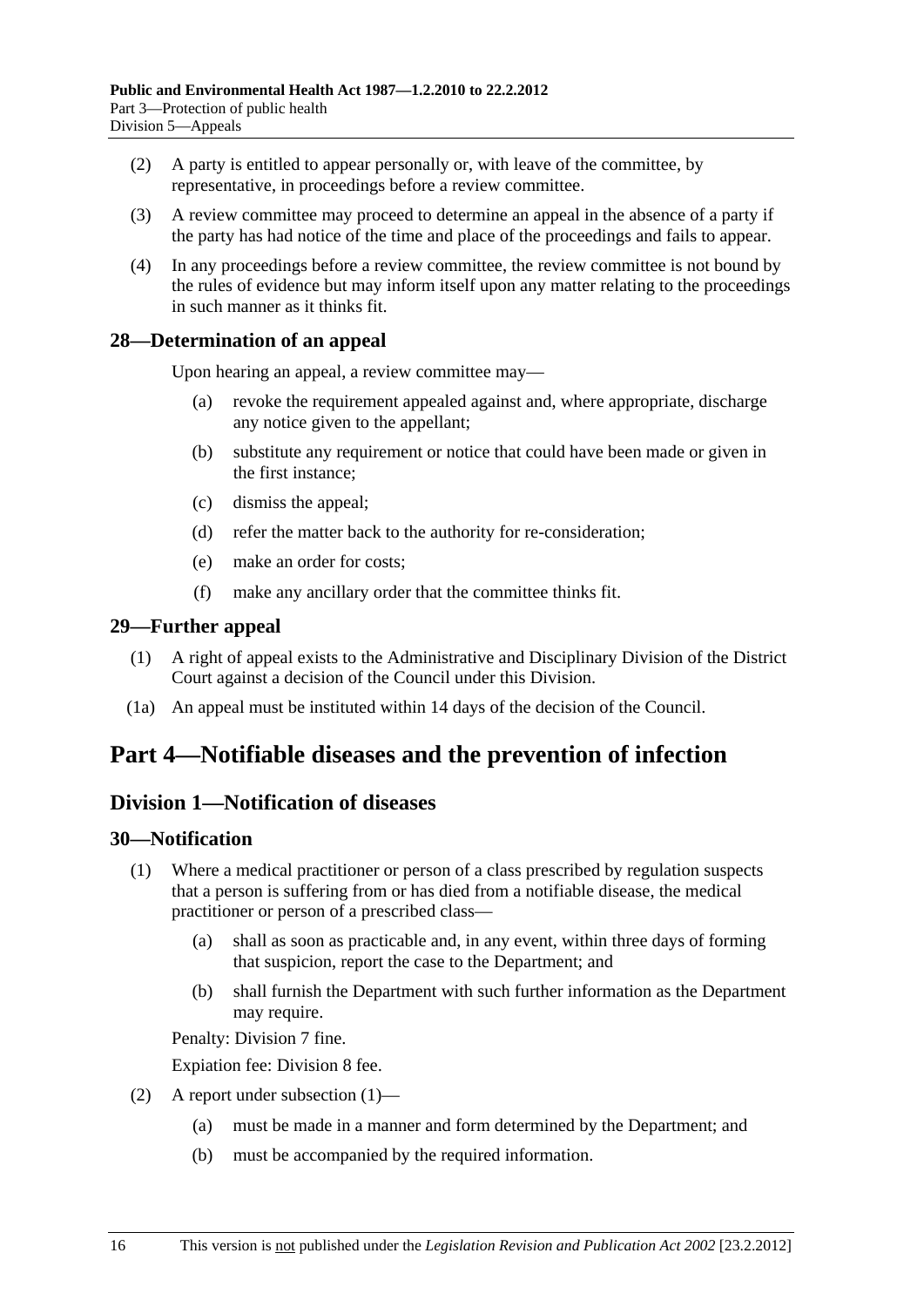- <span id="page-16-0"></span> (3) On the receipt of a report under [subsection \(1\)](#page-15-0) that relates to a person in a local government area, the Department must, where there is an immediate threat to public health in the area, immediately communicate the contents of the report to the local council for the area.
- (4) A medical practitioner (other than a person of a class prescribed by regulation) who suspects that a person is suffering from a notifiable disease is not required to make a report under [subsection \(1\)](#page-15-0) with respect to that case if the practitioner knows or reasonably believes that a report has already been made to the Department by another medical practitioner who is or who has been responsible for the treatment of that person.
- (5) A medical practitioner or person of a class prescribed by regulation who makes a report to the Department in accordance with this section is, subject to any prescribed exception, entitled to be paid the prescribed fee.
- (6) No civil liability arises from a statement made honestly and without malice in a report under this section.

# **Division 2—Examination and treatment of diseases**

## **31—Power of Chief Executive to require a person to undergo an examination**

- (1) Where the Chief Executive has reasonable grounds to suspect that a person is or may be suffering from a controlled notifiable disease, the Chief Executive may, by notice in writing addressed to the person, require the person to present himself or herself for examination by a medical practitioner at such time and place as is specified in the notice.
- (2) If a person who has been served with a notice under [subsection \(1\)](#page-16-0) fails to comply with the notice, a magistrate may issue a warrant for the apprehension and examination of that person.
- (3) Reasonable force may be exercised in the execution of a warrant under [subsection \(2\).](#page-16-0)
- (4) A person apprehended in pursuance of a warrant may be detained for a period not exceeding 48 hours for the purpose of examination.
- (5) Where—
	- (a) a person is examined pursuant to this section; and
	- (b) the examination discloses that the person is not suffering from a controlled notifiable disease,

the person is entitled to reasonable compensation from the Department for costs and expenses directly incurred by the person in attending for the examination.

(6) Compensation payable under [subsection \(5\)](#page-16-0) may be recovered as a debt.

## **32—Power of Chief Executive, in the interests of public health, to detain persons suffering from diseases**

- (1) Where—
	- (a) a medical practitioner has certified that a person is suffering from a controlled notifiable disease; and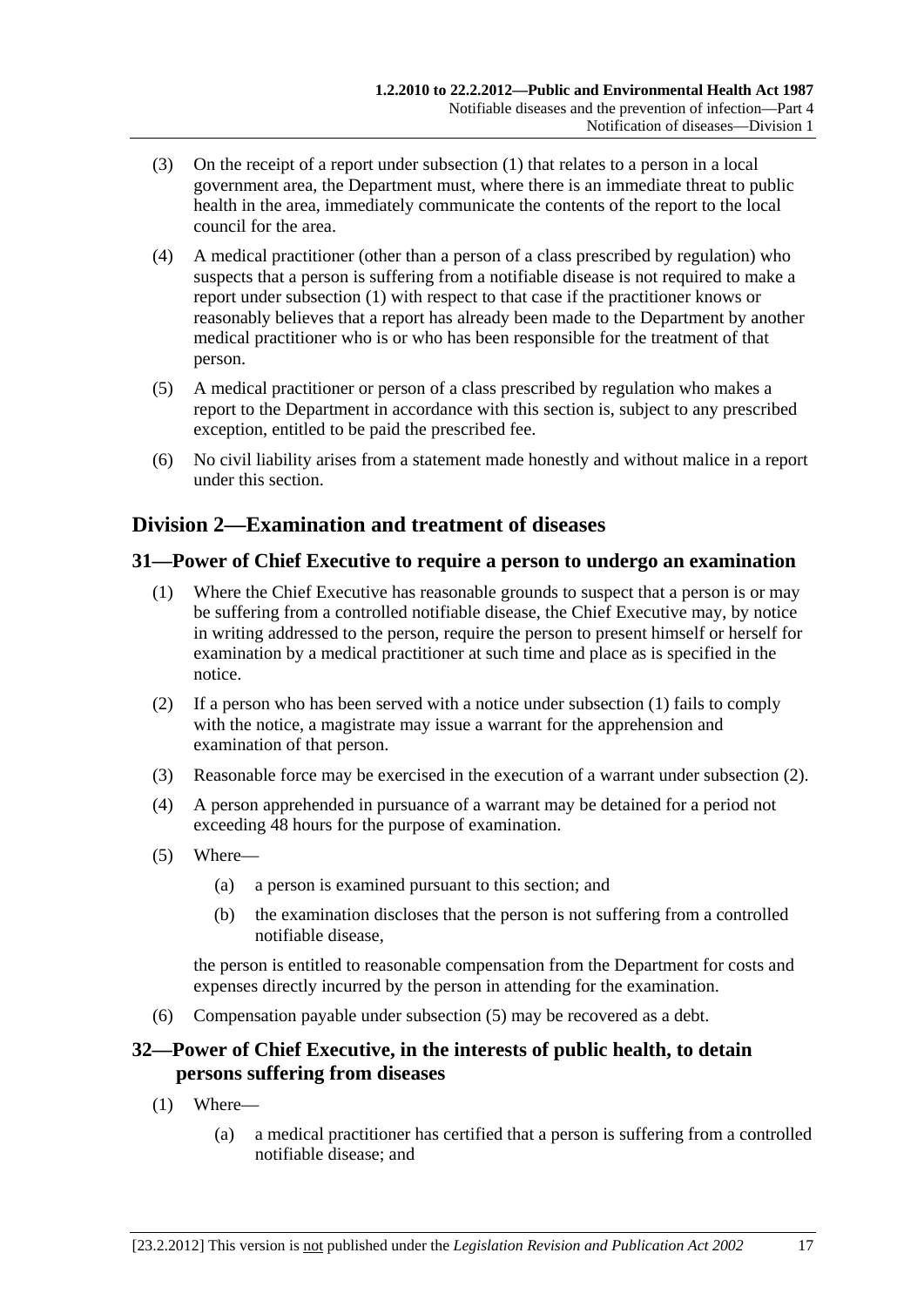<span id="page-17-0"></span> (b) the Chief Executive is of the opinion that in the interests of public health the person should be kept at a suitable place of quarantine,

a magistrate may, on the application of the Chief Executive, issue a warrant for the detention of the person at a suitable place of quarantine.

- (2) An application for a warrant under [subsection \(1\)](#page-16-0) may, in an emergency, be made by telephone.
- (3) A person held in detention under [subsection \(1\)](#page-16-0) must be given a notice setting out the reason for his or her detention and such other information as may be prescribed.
- (4) A person may not be held in detention under [subsection \(1\)](#page-16-0) for more than 72 hours unless—
	- (a) the Chief Executive applies to a magistrate for an extension of the period of detention; and
	- (b) the magistrate, after considering any representations made by or on behalf of the person under detention, extends the period of detention.
- (5) Subject to [subsection \(6\),](#page-17-0) a person must not be detained under this section for more than six months.
- (6) A person may be detained for more than six months on the authorisation of a Supreme Court judge.
- (7) A person who is being detained pursuant to the decision of a magistrate under [subsection \(4\)](#page-17-0) or the authorisation of a Supreme Court judge under [subsection \(6\)](#page-17-0) must be examined by a medical practitioner at intervals not exceeding—
	- (a) four weeks; or
	- (b) such shorter period or periods as the magistrate or judge may determine having regard to the nature of the particular notifiable disease and the extent of the infection.
- (8) An examination under [subsection \(7\)](#page-17-0) is not to proceed if the person objects to being examined.

### **33—Power of Chief Executive to give directions to persons suffering from diseases**

- (1) Where—
	- (a) a medical practitioner has certified that a person is suffering from a controlled notifiable disease; and
	- (b) the Chief Executive is of the opinion that the person should take or refrain from certain action to prevent the risk of infection spreading to others,

the Chief Executive may, by notice in writing, give appropriate directions to the person.

- (2) The directions that may be given to a person under [subsection \(1\)](#page-17-0) include—
	- (a) a direction that the person reside at a specified place;
	- (b) a direction that the person place himself or herself under the supervision of a member of the staff of the Department or a medical practitioner nominated by the Chief Executive and obey the reasonable directions of that person;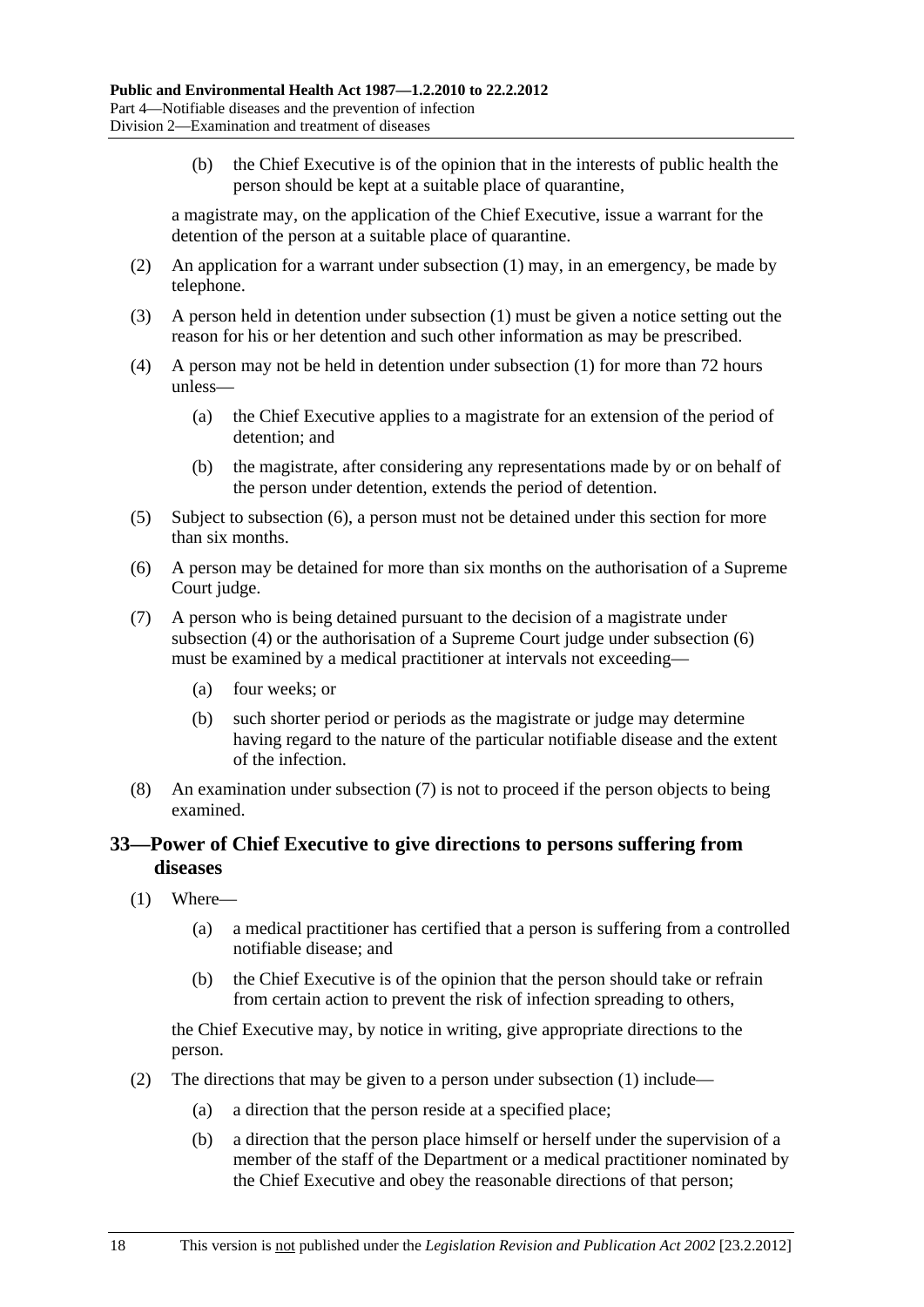- <span id="page-18-0"></span> (c) a direction that the person submit himself or herself to examination by a medical practitioner at such intervals as the Chief Executive may require;
- (d) a direction that the person refrain from performing specified work or any work other than specified work;
- (e) such other directions as to the person's conduct or supervision that the Chief Executive considers should apply in order to prevent the spread of infection.
- (3) A person to whom a direction is given under this section may apply to a magistrate for a review of the direction.
- (4) On a review under [subsection \(3\),](#page-18-0) the magistrate may—
	- (a) confirm, vary or quash the direction;
	- (b) make any further or other direction.
- (5) A person who, without reasonable excuse, contravenes or fails to comply with a direction under this section is guilty of an offence.

Penalty: Division 5 fine.

Expiation fee: Division 6 fee.

- (6) If a person fails to comply with a direction under this section, a magistrate may issue a warrant for the apprehension of that person.
- (7) A person apprehended in pursuance of a warrant must be brought as soon as practicable before the magistrate who may—
	- (a) add to, or vary, the directions; or
	- (b) issue a warrant for the detention of the person under this Part in a place of quarantine.

### **34—Right of appeal against a decision of a magistrate**

- (1) A right of appeal exists to the Supreme Court (constituted of a single judge) against a decision of a magistrate under this Division.
- (2) On an appeal, the Supreme Court may—
	- (a) vary or quash the magistrate's decision;
	- (b) make any order that the justice of the case may require.

### **Division 3—Control and prevention of infection**

#### **35—Reporting to local councils**

The Department—

- (a) shall, on a monthly basis, provide each local council with a report on the occurrence of notifiable diseases in its area and any problems caused by such diseases that may exist in the area; and
- (b) shall inform a local council of the occurrence of any notifiable disease in its area that constitutes, or may constitute, a threat to public health.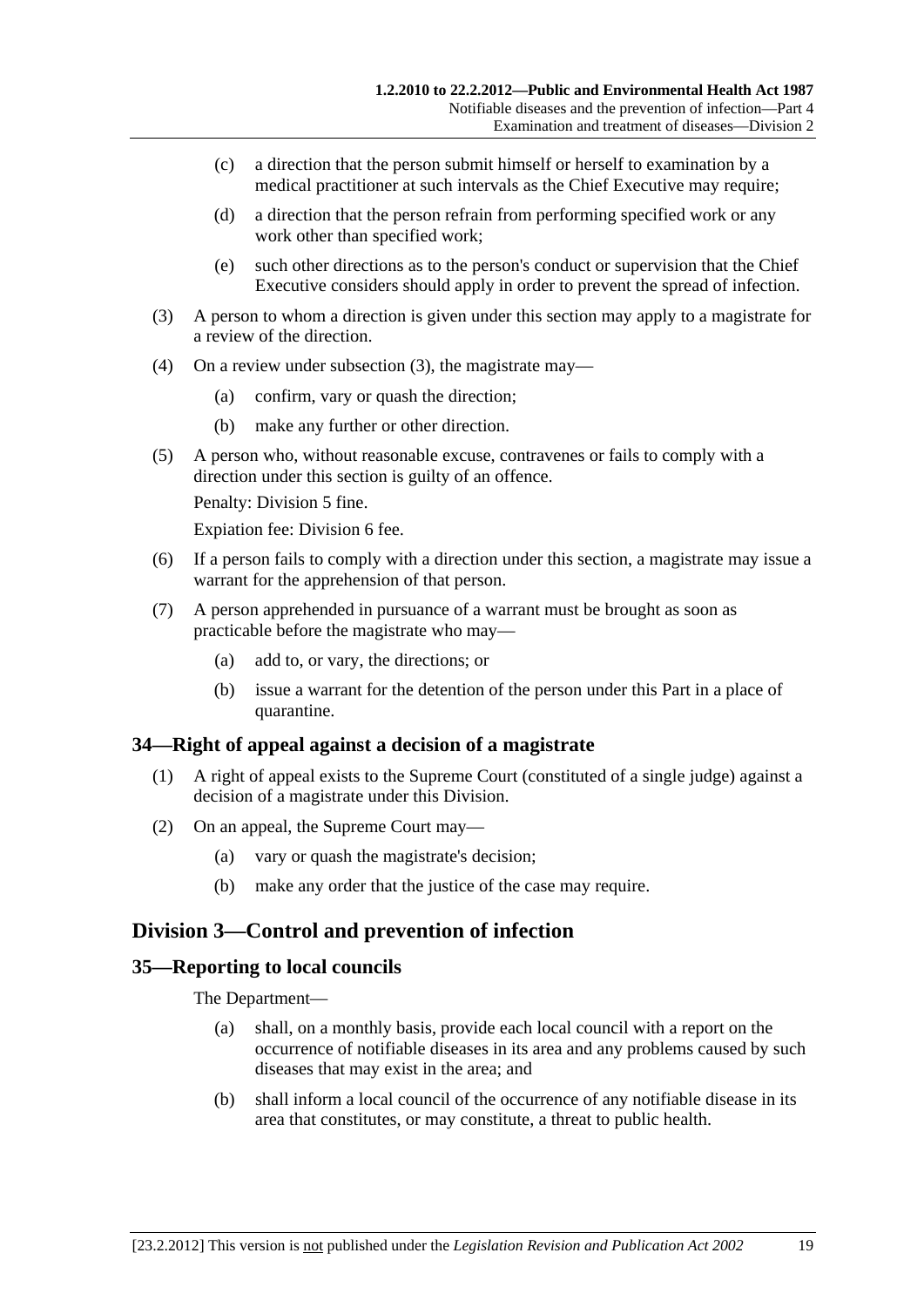#### <span id="page-19-0"></span>**36—Action to prevent the spread of infection**

- (1) Where there is danger to public health from the possible spread of a notifiable disease, the Chief Executive or an authorised officer authorised by the Chief Executive for the purposes of this section may give directions and take such action as may be appropriate to avert that danger.
- (2) Without limiting the generality of [subsection \(1\),](#page-19-0) the Chief Executive or authorised officer may—
	- (a) direct that any premises, vehicle or article be cleansed or disinfected;
	- (b) direct the destruction of any article, substance or food;
	- (c) seize any vehicle, article, substance or food;
	- (d) impose areas of quarantine or close premises;
	- (e) restrict movement into and out of any place or premises;
	- (f) take such other action as may be prescribed.
- (3) A person who is given a direction under [subsection \(1\)](#page-19-0) or [\(2\)](#page-19-0) shall not, without reasonable excuse, fail to comply with the direction.

Penalty: Division 5 fine.

Expiation fee: Division 6 fee.

- (4) For the purpose of exercising a power under [subsection \(1\)](#page-19-0) or [\(2\)](#page-19-0), an authorised officer may be accompanied by such assistants as may be necessary or desirable in the circumstances.
- (5) Where a person fails to take action in accordance with a direction, the Chief Executive or an authorised officer may take that action or cause it to be taken.
- (6) The Crown may recover as a debt costs and expenses reasonably incurred in exercising powers under [subsection \(5\)](#page-19-0) from the person who failed to take the required action.
- (7) For the purpose of exercising any power under this section, a person authorised to do so by the Chief Executive may enter premises at any reasonable time, but shall not break into the premises unless authorised to do so by warrant of a justice.
- (8) A justice may issue a warrant under [subsection \(7\)](#page-19-0) if satisfied, by affidavit or other sworn evidence, that the warrant is reasonably required in the circumstances of the case.
- (9) Where the Chief Executive informs a local council of the occurrence of a notifiable disease in its area that constitutes a threat to public health, the local council must take such action as is reasonably open to the local council to assist in preventing the spread of that disease.

#### **37—Person infected with disease must prevent transmission to others**

 (1) A person infected with a controlled notifiable disease shall take all reasonable measures to prevent transmission of the disease to others. Penalty: Division 3 fine.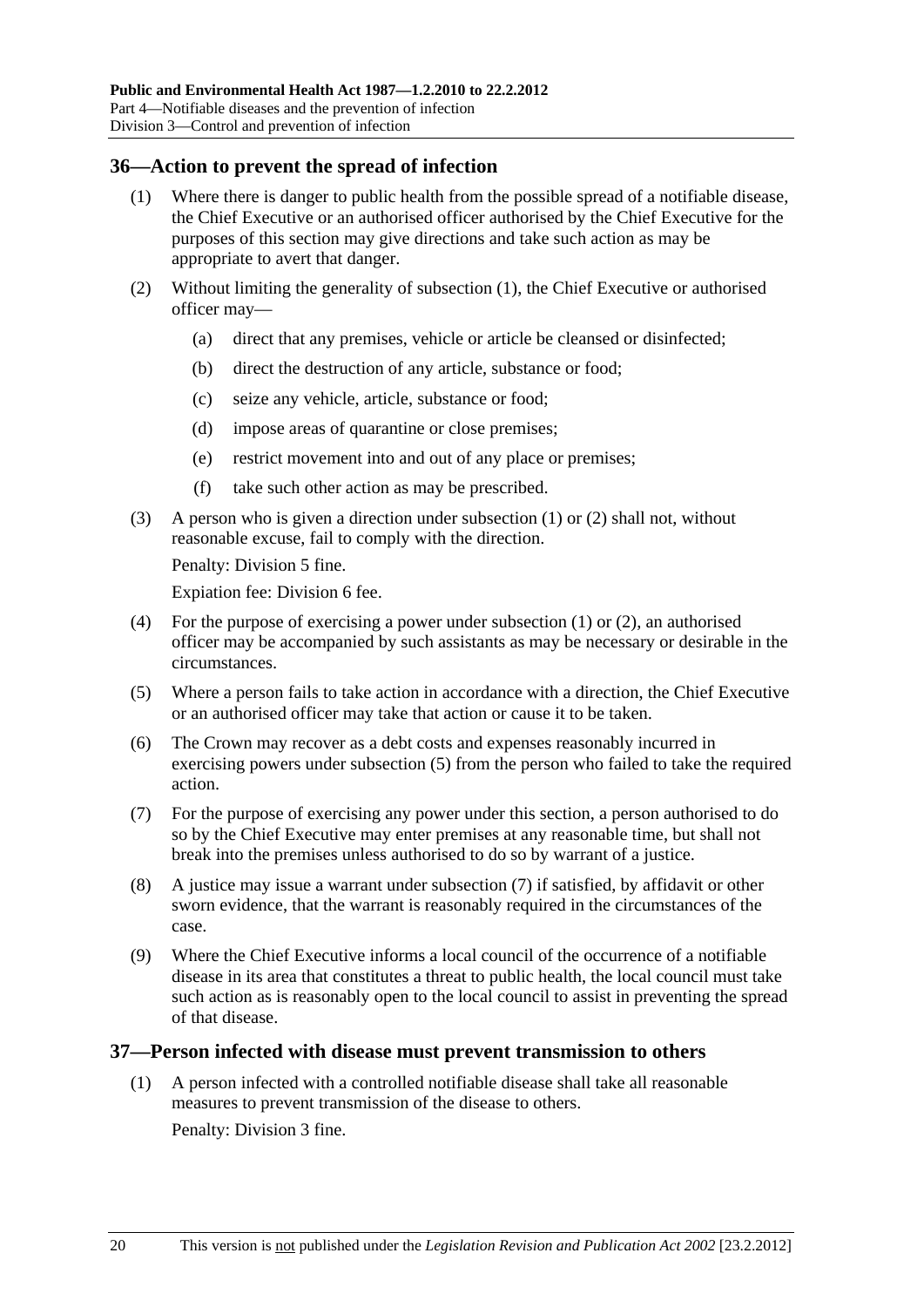# <span id="page-20-0"></span>**Part 4A—Management of emergencies**

## **37A—Public health incidents**

- (1) If it appears to the Chief Executive that the nature or scale of an emergency that has occurred, is occurring or is about to occur, is such that it should be declared to be a public health incident, the Chief Executive may, with the approval of the Minister, declare the emergency to be a public health incident.
- (2) A declaration under this section—
	- (a) may be made orally (but if made orally must, as soon as is reasonably practicable, be reduced to writing and a copy provided to the Minister); and
	- (b) subject to this section, remains in force while response operations are being carried out in relation to the emergency (but not for a period exceeding 12 hours).
- (3) The Chief Executive may, at any time, revoke a declaration under this section.

## **37B—Public health emergencies**

- (1) If it appears to the Chief Executive that an emergency has occurred, is occurring or is about to occur, the Chief Executive may, with the approval of the Minister, declare the emergency to be a public health emergency (whether or not the emergency has previously been declared to be a public health incident under [section 37A](#page-20-0)).
- (2) A declaration under this section—
	- (a) must be in writing and published in a manner and form determined by the Minister; and
	- (b) remains in force for a period specified in the declaration (which must not exceed 14 days) and for such further periods (which may be of any length) as may be approved by the Governor.
- (3) The Chief Executive may, at any time, revoke a declaration under this section.

## **37C—Making and revocation of declarations**

- (1) The Public Health Emergency Management Plan may contain guidelines setting out circumstances in which an emergency should be declared to be a public health incident or to be a public health emergency.
- (2) Before making a declaration under this Part, the Chief Executive must consult with—
	- (a) the Chief Medical Officer; and
	- (b) the State Co-ordinator.
- (3) The Chief Executive must revoke a declaration under this Part at the request of the State Co-ordinator.

### **37D—Powers and functions of Chief Executive**

 (1) On the declaration of a public health incident or public health emergency, and while that declaration remains in force, the Chief Executive must take any necessary action to implement the Public Health Emergency Management Plan and cause such response and recovery operations to be carried out as he or she thinks appropriate.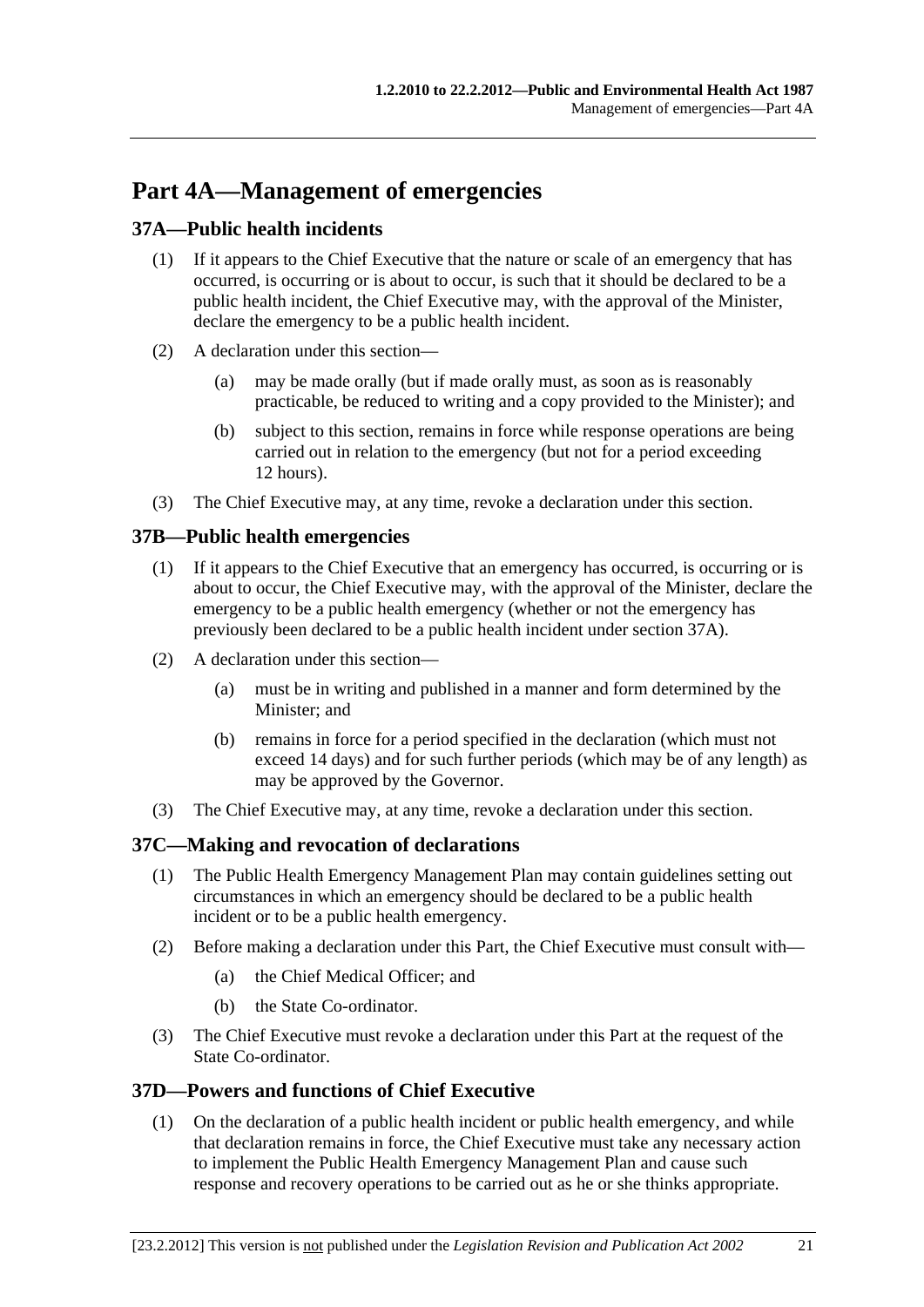<span id="page-21-0"></span> (2) The Chief Executive must provide information relating to a public health incident or public health emergency to the State Co-ordinator in accordance with any requirements of the State Co-ordinator.

#### **37E—Application of Emergency Management Act**

- (1) On the declaration of a public health incident or public health emergency, the following provisions of the *[Emergency Management Act 2004](http://www.legislation.sa.gov.au/index.aspx?action=legref&type=act&legtitle=Emergency%20Management%20Act%202004)* apply in relation to the emergency as if those provisions formed part of this Act but subject to the modifications specified in [subsection \(2\)](#page-21-0) and any other prescribed modifications:
	- (a) Part 4 Division 4 (Powers that may be exercised in relation to declared emergencies) except section  $25(1)$  and  $(2)(n)$ ;
	- (b) Part 4 Division 5 (Recovery operations);
	- (c) Part 5 (Offences);
	- (d) Part 6 (Miscellaneous) except sections 37 and 38;
	- (e) definitions in section 3 of terms used in the above provisions.
- (2) The provisions of the *[Emergency Management Act 2004](http://www.legislation.sa.gov.au/index.aspx?action=legref&type=act&legtitle=Emergency%20Management%20Act%202004)* applied under [subsection \(1\)](#page-21-0)  are modified as follows:
	- (a) a reference to the Minister is to be read as a reference to the Minister responsible for the administration of this Act;
	- (b) a reference to the State Co-ordinator is to be read as a reference to the Chief Executive;
	- (c) a reference to an authorised officer is to be read as a reference to an emergency officer;
	- (d) a reference to the State Emergency Management Plan is to be read as a reference to the Public Health Emergency Management Plan;
	- (e) a reference to an identified major incident is to be read as a reference to a public health incident;
	- (f) a reference to a major emergency is to be read as a reference to a public health emergency;
	- (g) a reference to a declaration is to be read as a reference to a declaration under this Part;
	- (h) a reference to this Act (meaning the *[Emergency Management Act 2004](http://www.legislation.sa.gov.au/index.aspx?action=legref&type=act&legtitle=Emergency%20Management%20Act%202004)*) is to be read as a reference to this Part;
	- (i) a reference to section 25(1) of the *[Emergency Management Act 2004](http://www.legislation.sa.gov.au/index.aspx?action=legref&type=act&legtitle=Emergency%20Management%20Act%202004)* is to be read as a reference to [section 37D\(1\)](#page-20-0) of this Act;
	- (i) section  $25(2)(m)$  is to be read as if it did not include the words in brackets.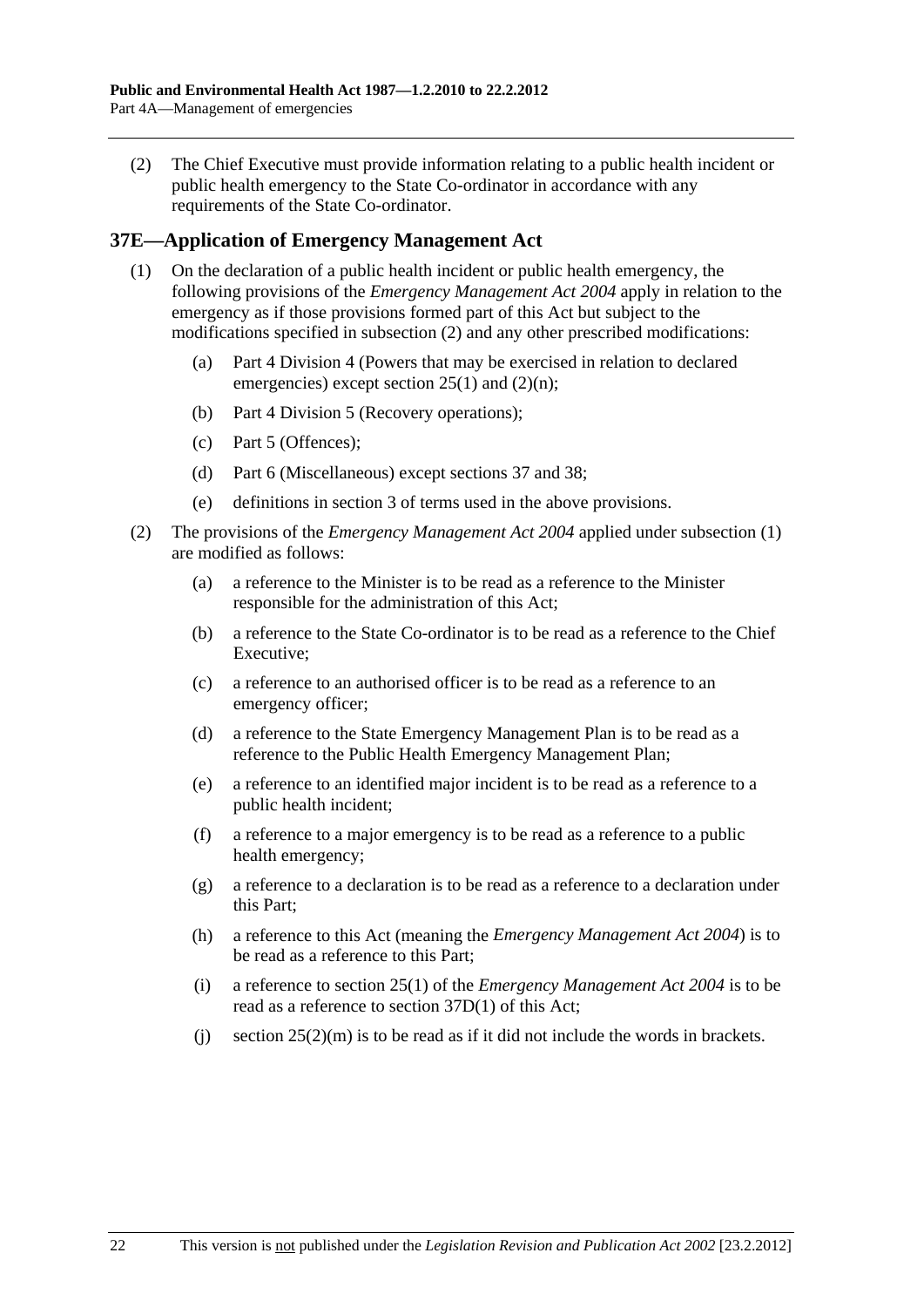# <span id="page-22-0"></span>**Part 5—Miscellaneous**

#### **38—Inspections etc**

- (1) An authorised officer may, for purposes connected with the exercise, performance or discharge of any power, function or duty under this Act—
	- (a) at any reasonable time, enter or inspect any premises or vehicle; and
	- (b) during the course of the inspection of any premises or vehicle—
		- (i) ask questions of any person found in the premises or vehicle; and
		- (ii) inspect any article or substance found in the premises or vehicle; and
		- (iii) take and remove samples of any substance found in the premises or vehicle; and
		- (iv) require any person to produce any plans, specifications, books, papers or documents; and
		- (v) examine, copy and take extracts from any plans, specifications, books, papers or documents; and
		- (vi) take photographs, films or video recordings; and
		- (vii) take measurements, make notes and carry out tests; and
		- (viii) remove any article that may constitute evidence of the commission of an offence against this Act; and
	- (c) require any person to answer any question that may be relevant to—
		- (i) ascertaining whether the person is suffering from a notifiable disease; or
		- (ii) the administration or enforcement of this Act.
- (2) In the exercise of powers under [subsection \(1\)](#page-22-0), an authorised officer may be accompanied by such assistants as may be necessary or desirable in the circumstances.
- (2a) An authorised officer may use force to enter any premises or vehicle—
	- (a) on the authority of a warrant issued by a magistrate; or
	- (b) if the officer believes, on reasonable grounds, that the circumstances require immediate action to be taken.
- (2b) A magistrate must not issue a warrant under [subsection \(2a\)](#page-22-0) unless satisfied, on information given on oath—
	- (a) that there are reasonable grounds to suspect that an offence against this Act has been, is being, or is about to be, committed; or
	- (b) that the warrant is reasonably required in the circumstances.
- (3) Where an authorised officer is inspecting premises or a vehicle under this section, the person in charge of the premises or vehicle shall provide such assistance as the authorised officer reasonably requires to facilitate the inspection.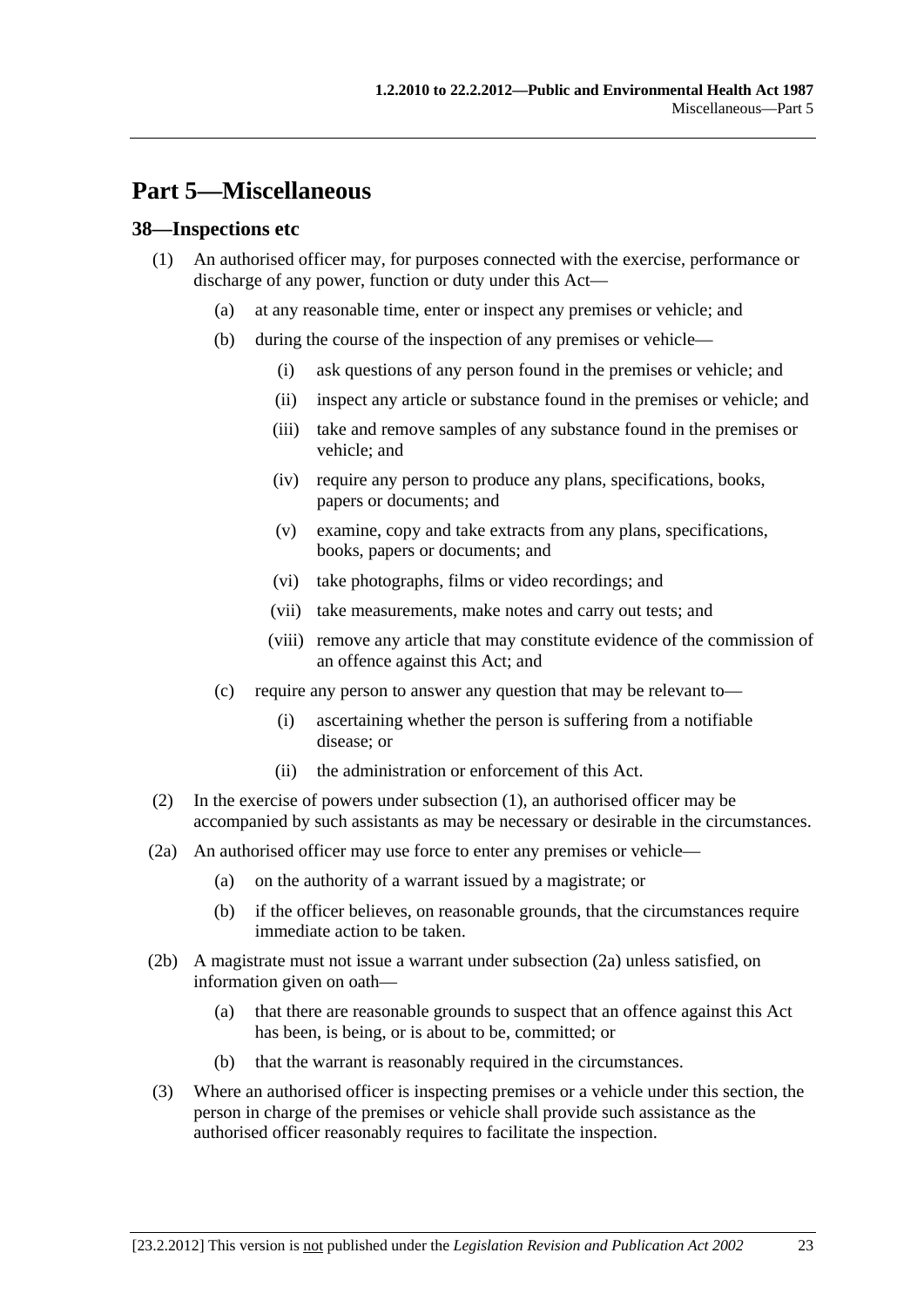- <span id="page-23-0"></span> (4) A person who—
	- (a) hinders or obstructs an authorised officer, or a person assisting an authorised officer, in the exercise of a power under this section; or
	- (b) having been asked a question under this section, does not answer the question to the best of his or her knowledge, information and belief; or
	- (c) being the person in charge of premises or a vehicle subject to an inspection and having been required to provide reasonable assistance to facilitate the inspection, refuses or fails to provide such assistance,

is guilty of an offence.

Penalty: Division 6 fine.

 (5) A person is not required to answer a question under this section if the answer would tend to incriminate him or her.

### **39—Councils may appoint officers of health**

A local council may appoint a person to act as the officer of health for its area.

#### **41—Power to require information**

- (1) The Minister, the Chief Executive or a local council may require a person to furnish such information relating to public or environmental health as may be reasonably required for the purposes of this Act.
- (2) Subject to [subsection \(3\),](#page-23-0) a person who fails to comply with a requirement under [subsection \(1\)](#page-23-0) is guilty of an offence.

Penalty: Division 6 fine.

Expiation fee: Division 7 fee.

- (3) A person is not required to furnish information under [subsection \(1\)](#page-23-0) if the information would tend to incriminate him or her.
- (4) A person who furnishes information under this section cannot, by virtue of doing so, be held to have breached any law or any principle of professional ethics.

### **42—Confidentiality**

Where a person, in the course of official duties, obtains—

- (a) medical information relating to another; or
- (b) information the disclosure of which would involve the disclosure of information relating to the personal affairs of another,

the person shall not intentionally disclose that information unless—

- (c) the disclosure is made in the course of official duties; or
- (d) the disclosure is made with the consent of the other person; or
- (e) the disclosure is required by a court or tribunal constituted by law.

Penalty: Division 6 fine.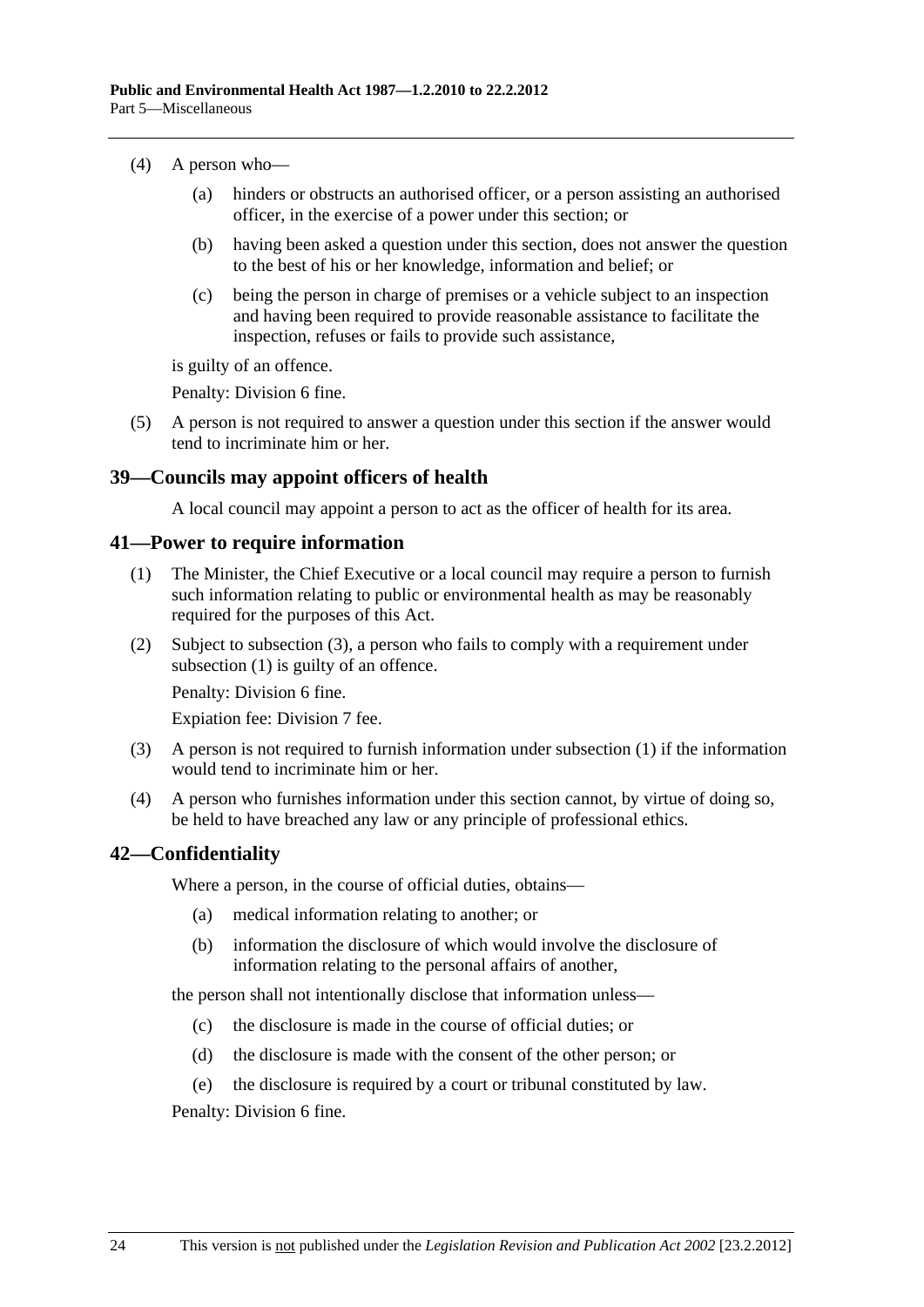### <span id="page-24-0"></span>**42A—Provision of certain information**

- (1) This section applies to a person employed or engaged by the State for the purpose of—
	- (a) monitoring public health in the State; or
	- (b) investigating public health problems within the State; or
	- (c) assessing and improving the quality of public health in the State.
- (2) The Governor may, by instrument in writing, authorise a person to whom this section applies to have access to confidential information relating to the performance of any function referred to in [subsection \(1\).](#page-24-0)
- (3) Confidential information may be disclosed to a person authorised under [subsection \(2\),](#page-24-0) and to any person providing technical, administrative or secretarial assistance to that person, without breach of any law or any principle of professional ethics.
- (4) A person must not disclose confidential information obtained directly or indirectly pursuant to this section unless—
	- (a) the disclosure is made in the course of official duties; or
	- (b) the disclosure is made with the consent of the person to whom the information relates; or
	- (c) the disclosure is required by a court or tribunal constituted by law.

Penalty: Division 6 fine.

(5) In this section—

*confidential information* means—

- (a) medical information; or
- (b) information relating to a person's personal affairs.

#### **43—Manner of giving notice**

A notice required or authorised by this Act may be given or served—

- (a) personally; or
- (b) by post; or
- (c) if the notice relates to premises and is to be served on an owner of those premises—by affixing the notice to a conspicuous part of the premises.

#### **43A—Person infested with vermin must prevent transmission to others**

- (1) A person infested with vermin must take all reasonable measure to prevent transmission of the vermin to others. Penalty: Division 9 fine.
- (2) If a child is infested with vermin, a parent of the child must take all reasonable measures to prevent transmission of the vermin to others. Penalty: Division 9 fine.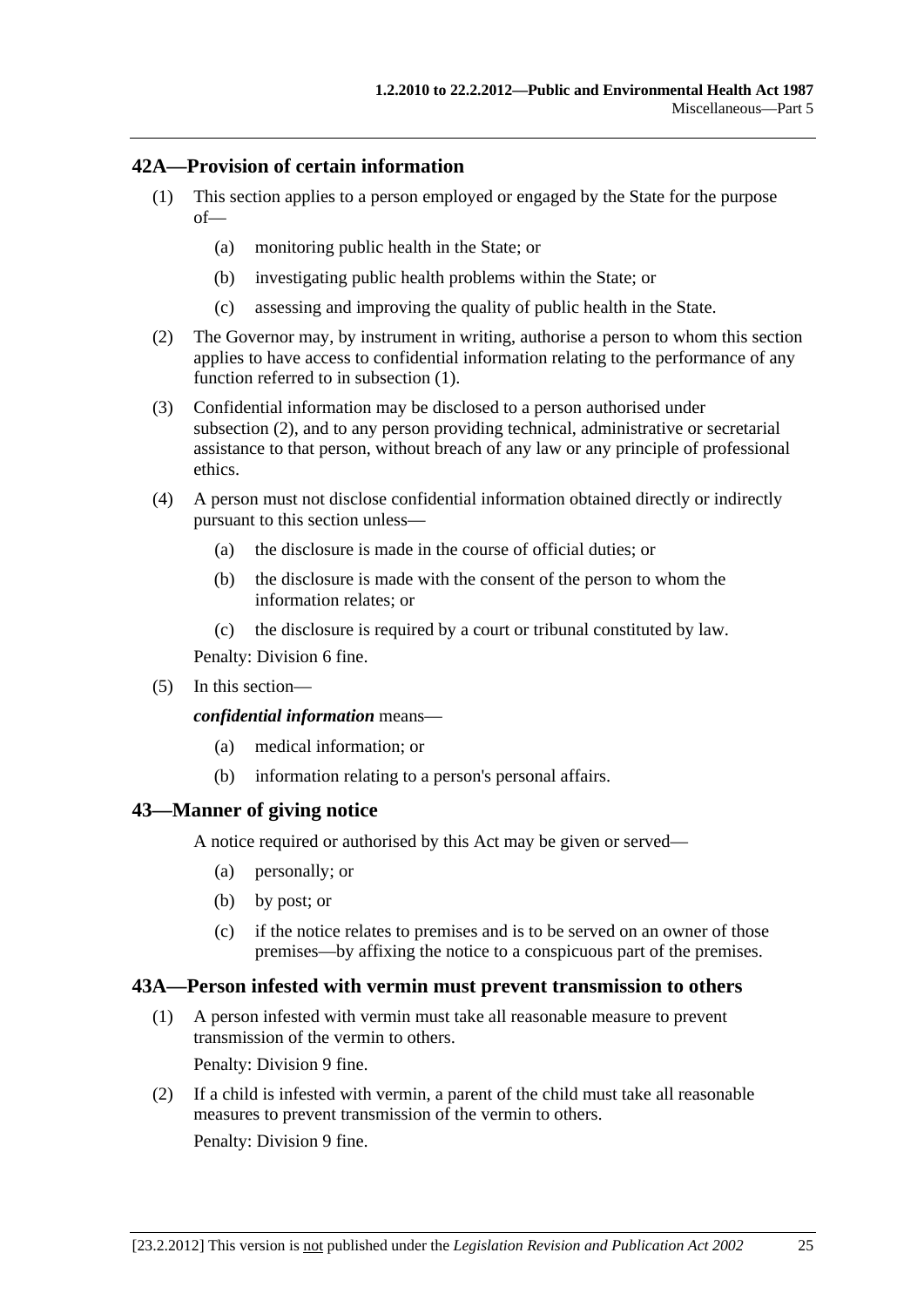### <span id="page-25-0"></span>**44—Reporting**

- (1) Every local council shall, on or before the thirtieth day of September in each year, submit to the Council a report on the work of the local council under this Act during the financial year ending on the thirtieth day of June in that year, and the report must include, in respect of that financial year—
	- (a) a report on the standard of public and environmental health in the local council's area;
	- (b) details of the measures that the local council has taken under [Part 3](#page-10-0).
- (2) The Council shall, on or before the thirtieth day of October in each year, submit to the Minister—
	- (a) a report on the work of the Council under this Act during the financial year ending on the thirtieth day of June in that year; and
	- (b) a copy of each report of a local council submitted to the Council under subsection  $(1)$ .
- (3) The Department shall, on or before the thirty-first day of December in each year, submit to the Minister a report on the operation of this Act during the financial year ending on the thirtieth day of June in that year, and the report must include, in respect of that financial year a report on the standard of public and environmental health in the State generally.
- (4) The Minister shall within 12 sitting days after the receipt of the two reports under [subsection \(3\)](#page-25-0), cause a copy of each report to be laid before each House of Parliament.

### **45—Offences**

- (1) Subject to [subsection \(1a\),](#page-25-0) an offence against this Act is a summary offence.
- (1a) An offence against this Act for which the maximum penalty prescribed by this Act is a division 1 fine is a minor indictable offence.
- (2) Proceedings for an offence against this Act cannot be commenced except upon the complaint of—
	- (a) an authorised officer; or
	- (b) a member of the staff of the Department; or
	- (c) the chief executive officer of a local council; or
	- (d) a member of the police force; or
	- (e) a person acting on the written authority of the Minister.
- (2a) An apparently genuine document purporting to be under the hand of the Minister and to authorise the commencement of proceedings under this Act must be accepted in legal proceedings, in the absence of proof to the contrary, as proof of an authorisation under [subsection \(2\)\(e\)](#page-25-0).
- (3) Proceedings for an offence against this Act must be commenced within one year after the date on which the offence is alleged to have been committed.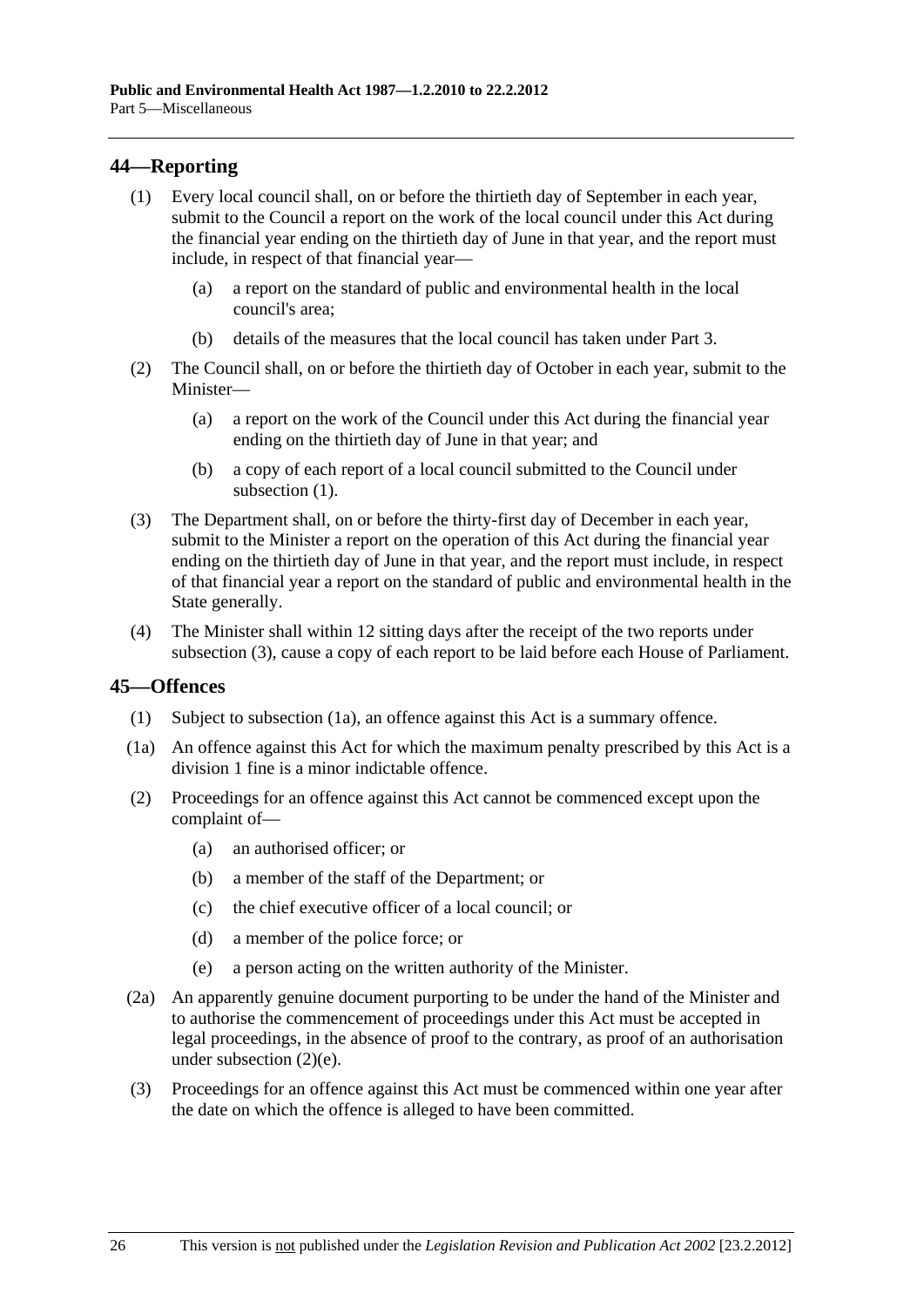<span id="page-26-0"></span> (4) Where a person is convicted of an offence against this Act and after that conviction the act or omission of the person that constituted the offence continues, that person is guilty of a separate and further offence in respect of each day during which the act or omission continues.

Penalty: Division 10 fine for each separate and further offence.

#### **46—Offences by bodies corporate**

Where a body corporate is guilty of an offence against this Act, each director of the body corporate is guilty of an offence and liable to the same penalty as is prescribed for the principal offence unless it is proved that the director could not by the exercise of reasonable diligence have prevented the commission of the offence by the body corporate.

#### **47—Regulations**

- (1) The Governor may make such regulations as are contemplated by this Act or as are necessary or expedient for the purposes of this Act.
- (2) Without limiting the generality of [subsection \(1\),](#page-26-0) those regulations may—
	- (a) provide for the removal or destruction of any object or substance that creates a risk to public health;
	- (b) prohibit, restrict or regulate the manufacture, possession or use of substances that may create a risk to public health;
	- (c) prohibit or restrict the construction of premises that may create a risk to public health;
	- (d) prohibit or regulate the keeping of animals of a particular class;
	- (e) authorise or require the taking of specified measures to prevent the occurrence or spread of any notifiable disease;
	- (f) require the furnishing of reports to the Chief Executive relating to notifiable diseases;
	- (fa) provide for such matters as are necessary in consequence of conditions directly or indirectly caused by an emergency declared to be a public health incident or public health emergency under this Act;
	- (g) regulate the construction, installation, maintenance and operation, and provide for the inspection, of swimming pools, spa pools, waterslides, wave pools or any other similar structure designed for human use;
	- (h) prescribe standards that must be observed in relation to the installation and operation of waste control systems;
	- (ha) regulate the construction, installation, maintenance, alteration and operation of waste control systems;
	- (hb) provide for the inspection and testing of waste control systems;
	- (hc) require the provision of technical reports or other forms of information in relation to any waste control system, or any proposed waste control system;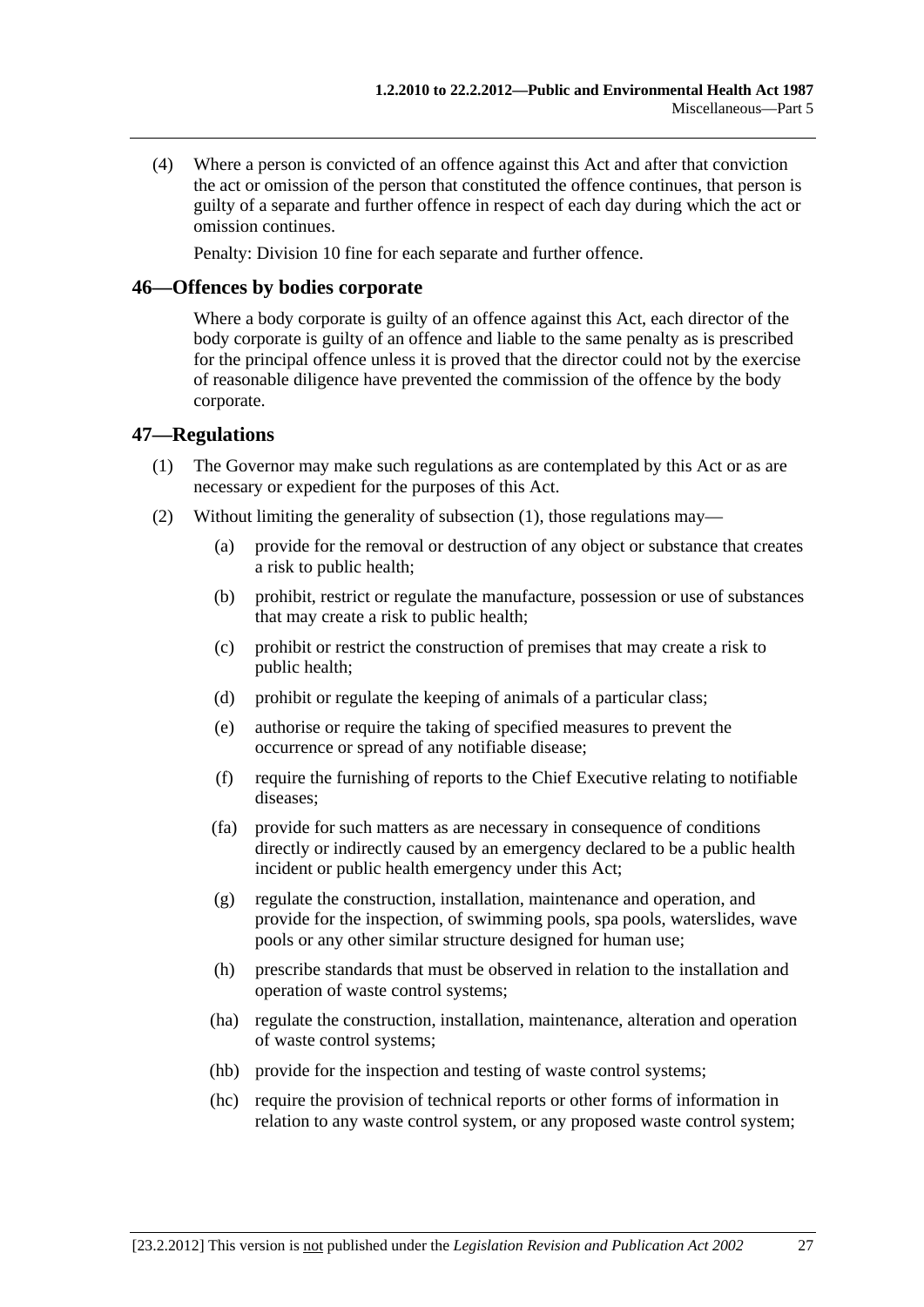- (i) provide for the provision of returns and information to the Minister, the Chief Executive or the Council by prescribed persons or persons of prescribed classes;
- (j) on the recommendation of the Council, prescribe guidelines to assist local councils in the administration of this Act;
- (k) prescribe fees and expenses in connection with any matter arising under this Act, which may be of varying amounts according to factors prescribed in the regulations or determined by the Minister from time to time and published in the Gazette;
- (ka) provide for the payment and recovery of prescribed fees and expenses;
- (kb) empower or require the Minister or local council to refund, reduce or remit any fee payable under this Act;
- (l) prescribe forms for the purposes of this Act;
- (la) regulate the requirements and prescribe information that must be provided in connection with any application made for the purposes of this Act;
- (m) exempt, either absolutely or subject to prescribed conditions or limitations—
	- (i) persons or classes of persons;
	- (ii) areas of the State,

from this Act or specified provisions of this Act;

- (n) prescribe penalties not exceeding a division 6 fine for breach of any regulation.
- (3) Regulations made under [subsection \(2\)\(d\)](#page-26-0) in relation to the keeping of animals may provide for—
	- (a) the nature and condition of land or buildings in which the animals may be kept;
	- (b) the inspection of any place where the animals are kept;
	- (c) the maximum number of animals that may be kept per unit area;
	- (d) the storage of animal food;
	- (e) the control of vermin;
	- (f) the disposal of wastes.
- (4) A regulation may not be made under [subsection \(2\)\(d\)](#page-26-0) unless the Governor is satisfied—
	- (a) that the regulation is reasonably necessary to prevent the transmission of disease from the animals to humans or to prevent insanitary conditions; and
	- (b) that there has been reasonable consultation with the persons who would be directly affected by the regulation, or with their representatives.
- (5) The regulations may adopt, wholly or partially and with or without modification—
	- (a) a code or standard relating to matters in respect of which regulations may be made under this Act; or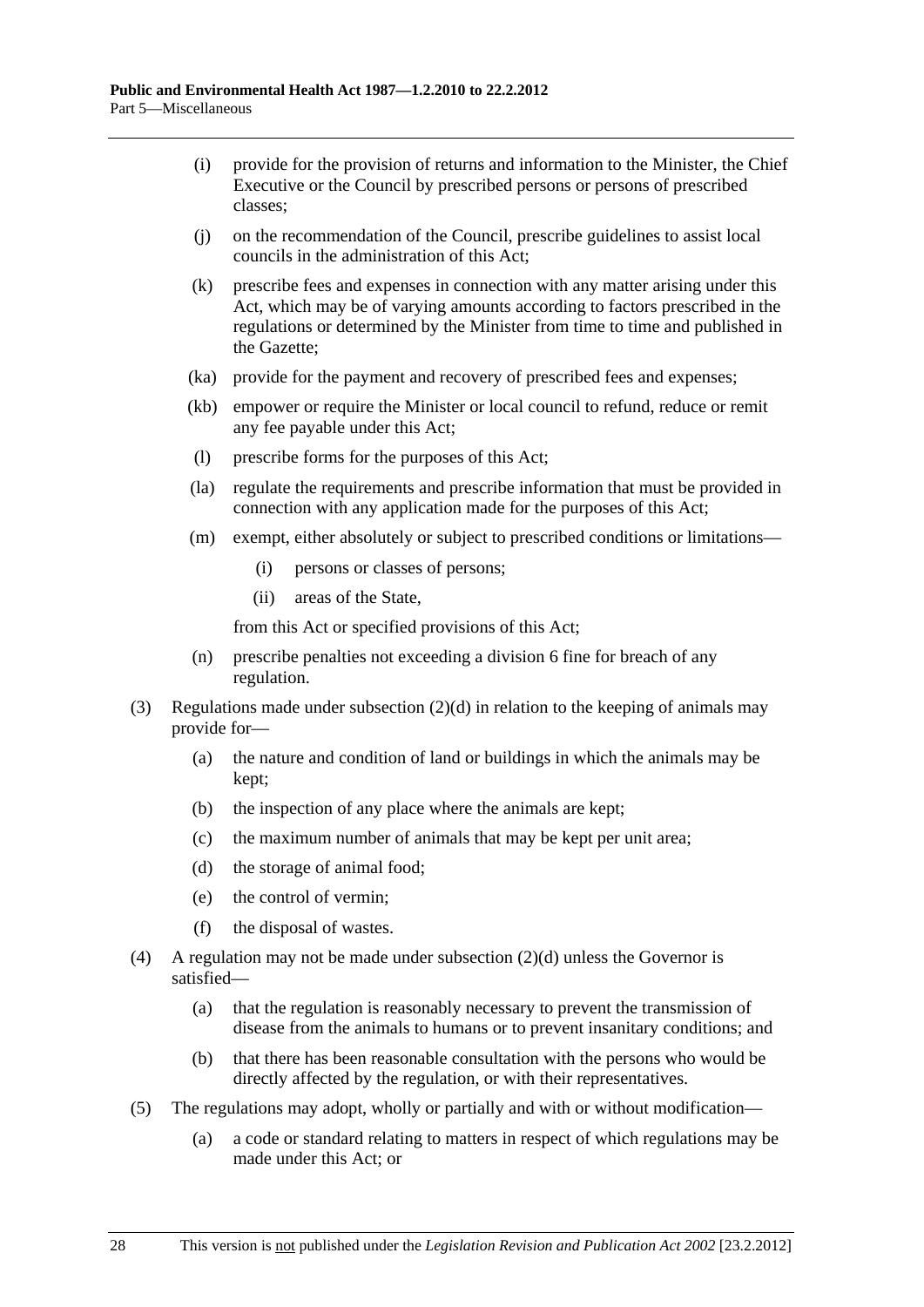- (b) an amendment to such a code or standard.
- <span id="page-28-0"></span> (6) Any regulations adopting a code or standard, or an amendment to a code or standard, may contain such incidental, supplementary and transitional provisions as appear to the Governor to be necessary.
- (7) The regulations or a code or standard adopted by the regulations may—
	- (a) refer to or incorporate, wholly or partially and with or without modification, a standard or other document prepared or published by a prescribed body, either as in force at the time the regulations are made or as in force from time to time; and
	- (b) be of general or limited application; and
	- (c) make different provision according to the persons, things or circumstances to which they are expressed to apply; and
	- (d) provide that any matter or thing is to be determined, dispensed with, regulated or prohibited according to the discretion of the Minister, the Chief Executive or a local council.
- (8) Where—
	- (a) a code or standard is adopted by the regulations; or
	- (b) the regulations, or a code or standard adopted by the regulations, refers to a standard or other document prepared or published by a prescribed body,

then—

- (c) a copy of the code, standard or other document must be kept available for inspection by members of the public, without charge and during normal office hours, at an office or offices specified in the regulations; and
- (d) in any legal proceedings, evidence of the contents of the code, standard or other document may be given by production of a document purporting to be certified by or on behalf of the Minister as a true copy of the code, standard or other document; and
- (e) the code, standard or other document has effect as if it were a regulation made under this Act.

# **Schedule 1—Notifiable diseases**

Acquired Immuno-Deficiency Syndrome

Arbovirus Infection

Brucellosis

Campylobacter Infection

Chlamydia Infection

Cholera

Cryptosporidiosis

Diphtheria

Food Poisoning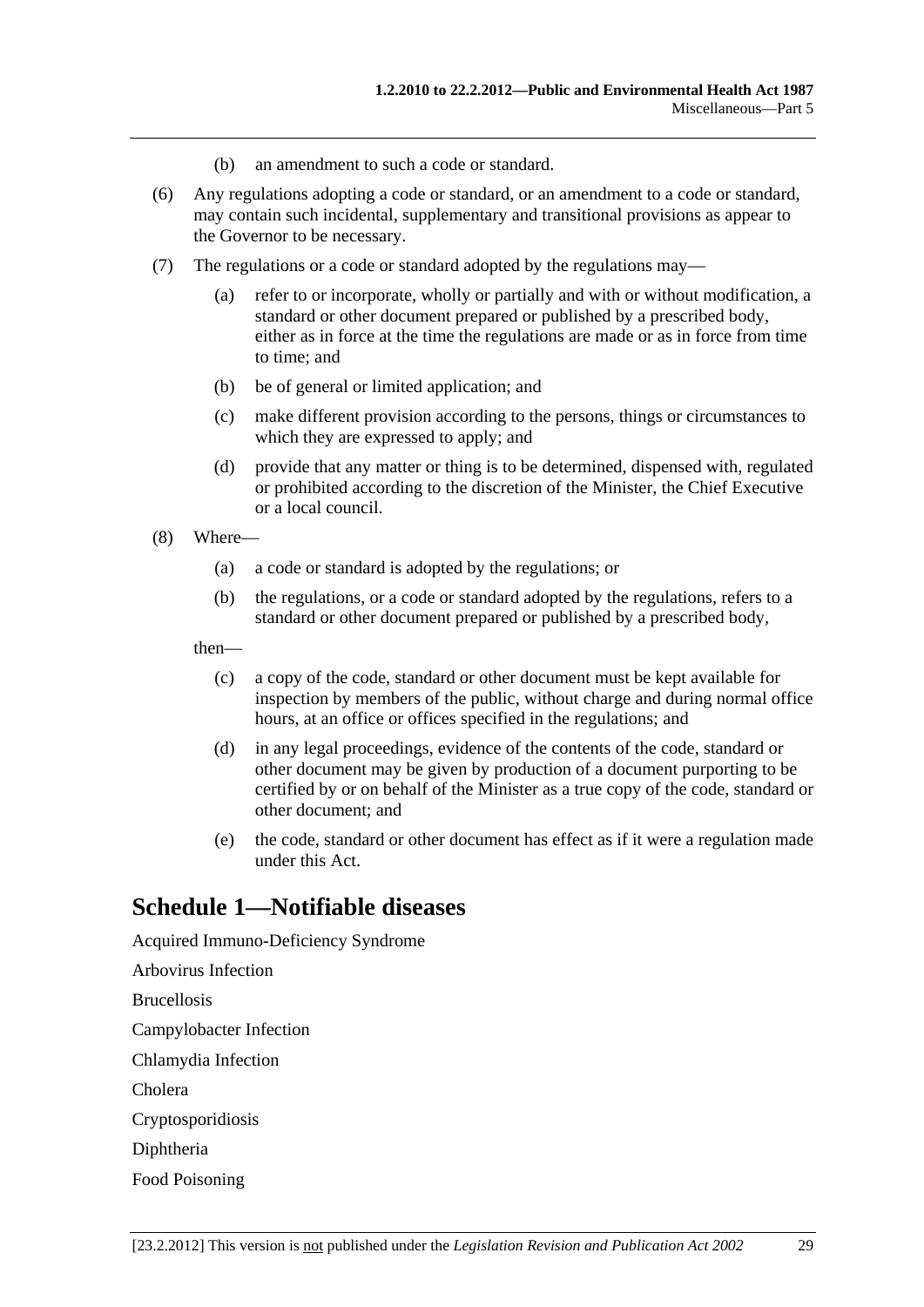<span id="page-29-0"></span>

| <b>Gonococcal Infection</b>            |
|----------------------------------------|
| Haemophilus Influenzae Infection       |
| Human Immunodeficiency Virus Infection |
| <b>Hydatid Disease</b>                 |
| Legionellosis                          |
| Leptospirosis                          |
| Listeriosis                            |
| Malaria                                |
| Measles                                |
| Meningococcal Infection                |
| <b>Mumps</b>                           |
| Mycobacterial Infection                |
| Pertussis                              |
| Plague                                 |
| Poliomyelitis                          |
| Q Fever                                |
| Rabies                                 |
| Rubella                                |
| Salmonella Infection                   |
| Shigella Infection                     |
| Syphilis                               |
| Tetanus                                |
| Viral Haemorrhagic Fever               |
| Viral Hepatitis                        |
| <b>Yellow Fever</b>                    |
| Yersinia Infection                     |
|                                        |

# **Schedule 2—Controlled notifiable diseases**

Acquired Immuno-Deficiency Syndrome Cholera Diphtheria Haemophilus Influenzae Infection Human Immunodeficiency Virus Infection Measles Meningococcal Infection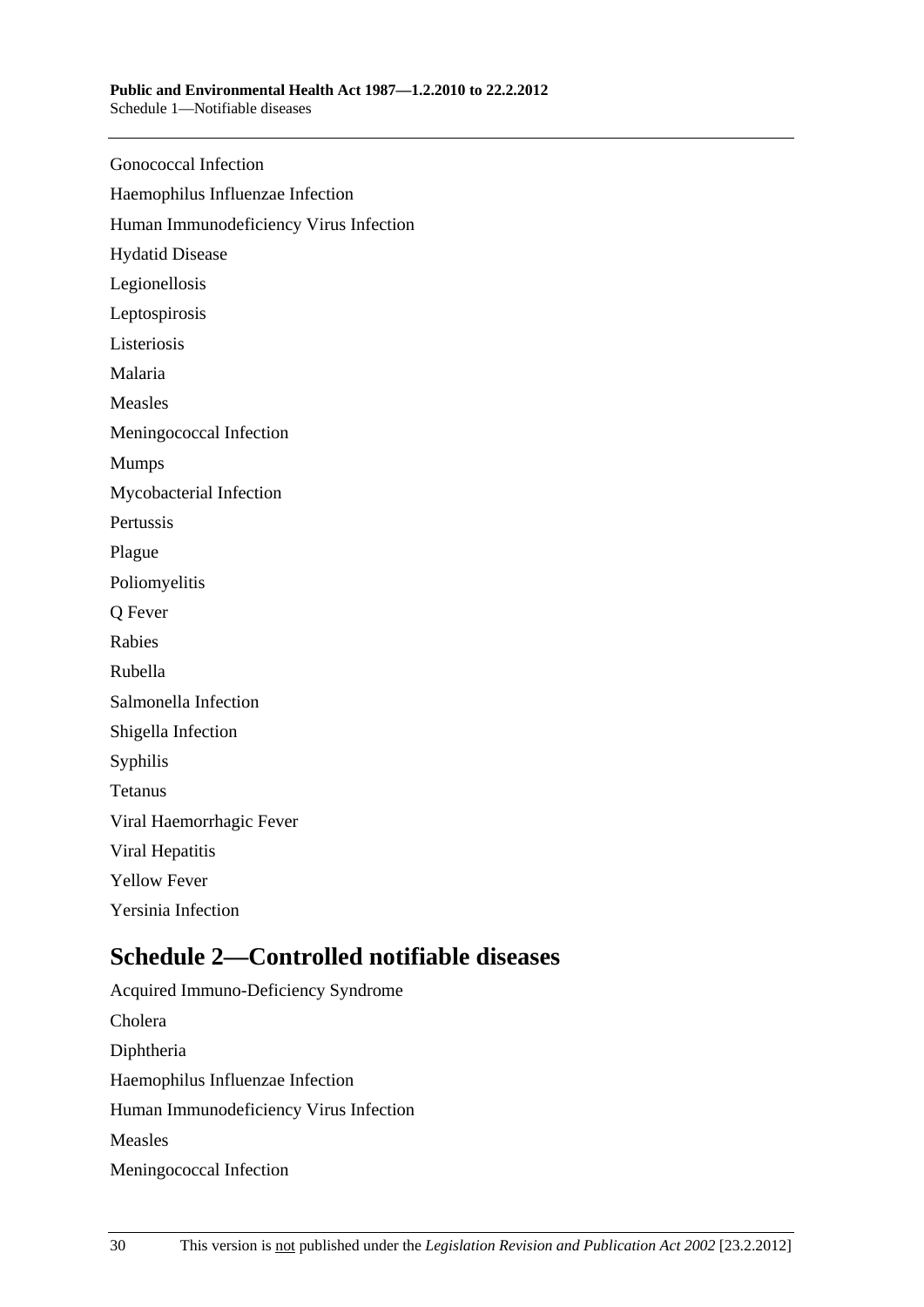<span id="page-30-0"></span>Mycobacterial Infection

Plague

Poliomyelitis

Rabies

Salmonella Infection

Shigella Infection

Viral Haemorrhagic Fever

Viral Hepatitis

Yellow Fever

# **Schedule 3—Repeal of certain Acts and transitional provisions**

### **1—Repeal of certain Acts**

(1) The following Acts are repealed:

The *[Health Act 1935](http://www.legislation.sa.gov.au/index.aspx?action=legref&type=act&legtitle=Health%20Act%201935)* The *[Noxious Trades Act 1943](http://www.legislation.sa.gov.au/index.aspx?action=legref&type=act&legtitle=Noxious%20Trades%20Act%201943)*

The *[Venereal Diseases Act 1947](http://www.legislation.sa.gov.au/index.aspx?action=legref&type=act&legtitle=Venereal%20Diseases%20Act%201947)*.

- (2) The Governor may, by proclamation, suspend the repeal of specified provisions of the *[Health Act 1935](http://www.legislation.sa.gov.au/index.aspx?action=legref&type=act&legtitle=Health%20Act%201935)* until a subsequent day fixed in the proclamation, or a day to be fixed by subsequent proclamation.
- 2 The following transitional provisions apply in relation to the repeal of the *[Health](http://www.legislation.sa.gov.au/index.aspx?action=legref&type=act&legtitle=Health%20Act%201935)  [Act 1935](http://www.legislation.sa.gov.au/index.aspx?action=legref&type=act&legtitle=Health%20Act%201935)*:
	- (a) a proclamation made by the Governor under the *[Health Act 1935](http://www.legislation.sa.gov.au/index.aspx?action=legref&type=act&legtitle=Health%20Act%201935)* declaring a disease to be an infectious disease or a notifiable disease and in force immediately before the repeal of the provisions of that Act providing for the making of the proclamation shall be deemed to be a prescription under this Act that the disease is a notifiable disease; and
	- (b) a resolution passed by a local board of health under the *[Health Act 1935](http://www.legislation.sa.gov.au/index.aspx?action=legref&type=act&legtitle=Health%20Act%201935)*, and in force immediately before the repeal of the provisions of that Act providing for the passing of the resolution shall be deemed to be a resolution passed pursuant to this Act by the local council that constituted that local board; and
	- (c) where a county board of health was in existence immediately before the repeal of those provisions of the *[Health Act 1935](http://www.legislation.sa.gov.au/index.aspx?action=legref&type=act&legtitle=Health%20Act%201935)*, that provide for county boards of health, the assets and liabilities of the county board shall be divided—
		- (i) by agreement, between the local councils in respect of which the county board was constituted; or
		- (ii) if agreement cannot be reached by those local councils, according to the directions of the Minister of Local Government; and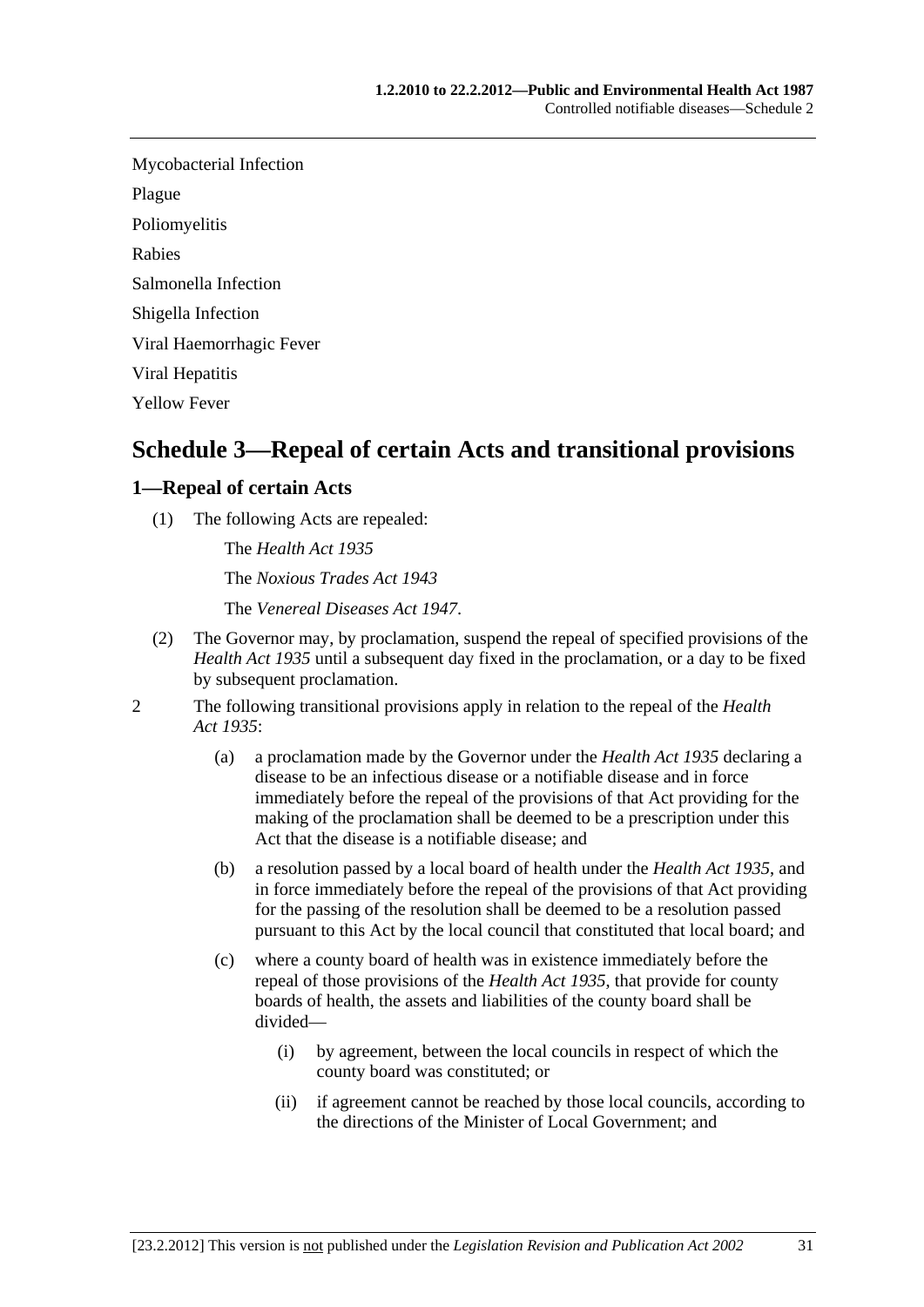- (d) all actions and proceedings which but for the repeal of provisions of the *[Health Act 1935](http://www.legislation.sa.gov.au/index.aspx?action=legref&type=act&legtitle=Health%20Act%201935)*, could have been taken or commenced by an authorised officer or local board of health may be taken or commenced by an authorised officer or a local council; and
- (e) all actions and proceedings which before the repeal of provisions of the *[Health Act 1935](http://www.legislation.sa.gov.au/index.aspx?action=legref&type=act&legtitle=Health%20Act%201935)*, had been taken or commenced by an authorised officer or local board of health under that Act may be continued in all respects by the authorised officer or a local council; and
- (f) the Council may require a local council to provide a report (in a form approved by the Council) on the sanitary condition of its area immediately before the repeal of any of the provisions of the *[Health Act 1935](http://www.legislation.sa.gov.au/index.aspx?action=legref&type=act&legtitle=Health%20Act%201935)*.

3 The *[Acts Interpretation Act 1915](http://www.legislation.sa.gov.au/index.aspx?action=legref&type=act&legtitle=Acts%20Interpretation%20Act%201915)* shall, except to the extent of any inconsistency with the provisions of this Schedule, apply to the repeal of the Acts referred to in [clause 1.](#page-30-0)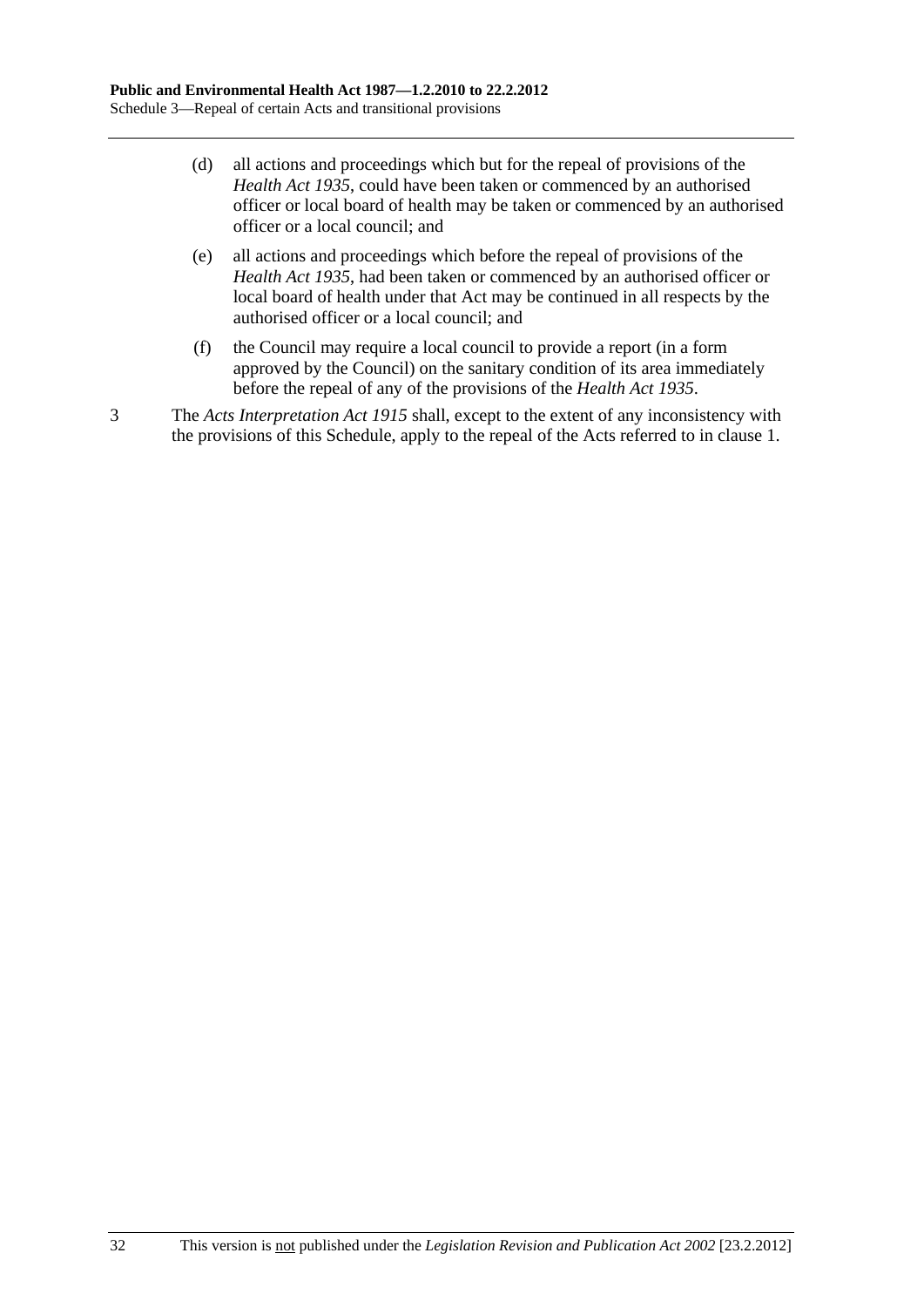# <span id="page-32-0"></span>**Legislative history**

## **Notes**

- Please note—References in the legislation to other legislation or instruments or to titles of bodies or offices are not automatically updated as part of the program for the revision and publication of legislation and therefore may be obsolete.
- Earlier versions of this Act (historical versions) are listed at the end of the legislative history.
- For further information relating to the Act and subordinate legislation made under the Act see the Index of South Australian Statutes or www.legislation.sa.gov.au.

# **Repeal of Act**

The *Public and Environmental Health Act 1987* will be repealed by Sch 1 cl 11(1) of the *South Australian Public Health Act 2011*.

# **Principal Act and amendments**

New entries appear in bold.

| Year | No             | Title                                                                                              | Assent     | Commencement                                                                                                                                                                                                                                                                                                                                                                                                  |
|------|----------------|----------------------------------------------------------------------------------------------------|------------|---------------------------------------------------------------------------------------------------------------------------------------------------------------------------------------------------------------------------------------------------------------------------------------------------------------------------------------------------------------------------------------------------------------|
| 1987 | 36             | <b>Public and Environmental Health</b><br>Act 1987                                                 | 23.4.1987  | 7.12.1989 (Gazette 7.12.1989 p1700)<br>except ss 7, 13-29, 39, 44, Sch 3<br>$(cl 2(b), (c) \& (f))$ and the repeal of the<br>Noxious Trades Act 1943-1.7.1991<br>(Gazette 6.6.1991 p1774) and except the<br>repeal of Pt 9AA of the Health<br>Act 1935-10.3.1995 (Gazette<br>$8.12.1994$ $p1943$ ) and except the repeal<br>of the remainder of the Health<br>Act 1935-15.5.1995 (Gazette<br>11.5.1995 p2135) |
| 1991 | -7             | <b>Statutes Amendment (Water</b><br>Resources) Act 1991                                            | 28.3.1991  | 15.7.1991 (Gazette 11.7.1991 p244)                                                                                                                                                                                                                                                                                                                                                                            |
| 1992 | - 71           | Statutes Amendment (Expiation of<br>Offences) Act 1992                                             | 19.11.1992 | 1.3.1993 (Gazette 18.2.1993 p600)                                                                                                                                                                                                                                                                                                                                                                             |
| 1993 | -9             | <b>Public and Environmental Health</b><br>(Review) Amendment Act 1993                              | 25.3.1993  | 1.7.1993 (Gazette 1.7.1993 p196)                                                                                                                                                                                                                                                                                                                                                                              |
| 1996 | -14            | <b>Public and Environmental Health</b><br>(Notification of Diseases)<br>Amendment Act 1996         | 24.4.1996  | 1.8.1996 (Gazette 1.8.1996 p223)                                                                                                                                                                                                                                                                                                                                                                              |
| 2000 | $\overline{4}$ | District Court (Administrative and<br>Disciplinary Division) Amendment<br>Act 2000                 | 20.4.2000  | Sch 1 (cl 34)-1.6.2000 (Gazette<br>18.5.2000 p2554)                                                                                                                                                                                                                                                                                                                                                           |
| 2000 | 34             | South Australian Health Commission 6.7.2000<br>(Administrative Arrangements)<br>Amendment Act 2000 |            | Sch 1 (cl 13)-6.7.2000 (Gazette<br>6.7.2000 p5                                                                                                                                                                                                                                                                                                                                                                |
| 2008 | 3              | Health Care Act 2008                                                                               | 13.3.2008  | Sch 4 (cll 22-31)-1.7.2008 (Gazette<br>26.6.2008 p2563)                                                                                                                                                                                                                                                                                                                                                       |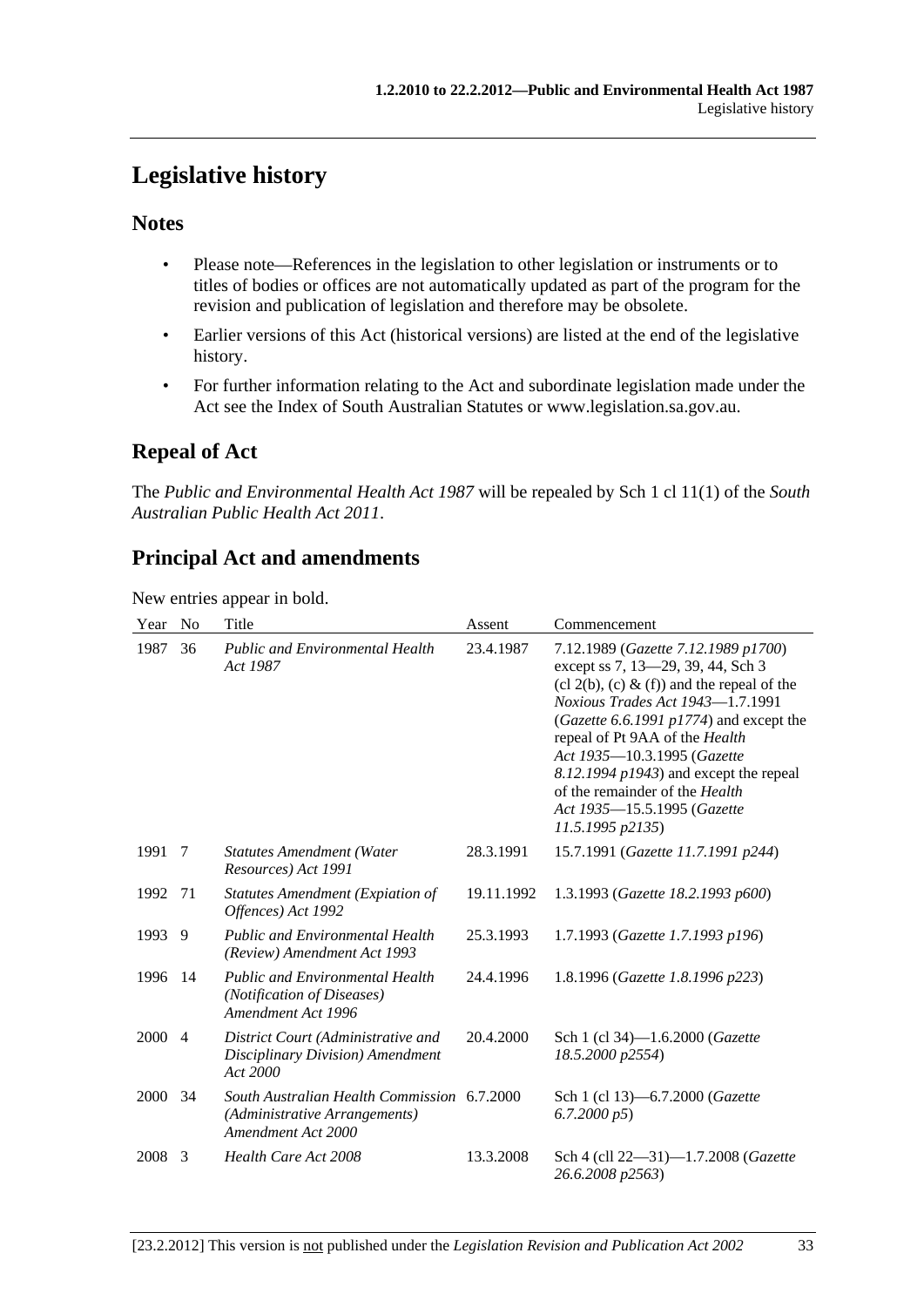| Public and Environmental Health Act 1987—1.2.2010 to 22.2.2012 |  |
|----------------------------------------------------------------|--|
| Legislative history                                            |  |

| 2009 | -29 | Statutes Amendment (Public Health)<br>Incidents and Emergencies) Act<br>2009             | 25.6.2009  | Pt 8 (ss $24 - 27$ ) $-25.6.2009$                           |
|------|-----|------------------------------------------------------------------------------------------|------------|-------------------------------------------------------------|
| 2009 | 84  | <b>Statutes Amendment (Public Sector</b><br><b>Consequential Amendments) Act</b><br>2009 | 10.12.2009 | Pt 124 (ss 283 & 284)-1.2.2010<br>(Gaz,ette 28.1.2010 p320) |

# **Provisions amended**

New entries appear in bold.

Entries that relate to provisions that have been deleted appear in italics.

| Provision                                     | How varied                                                            | Commencement |
|-----------------------------------------------|-----------------------------------------------------------------------|--------------|
| Pt <sub>1</sub>                               |                                                                       |              |
| s <sub>2</sub>                                | omitted under Legislation Revision and<br><b>Publication Act 2002</b> |              |
| s <sub>3</sub>                                |                                                                       |              |
| $s \; 3(1)$                                   |                                                                       |              |
| the authority                                 | amended by 34/2000 Sch 1 cl 13(a)                                     | 6.7.2000     |
| authorised officer                            | amended by 34/2000 Sch 1 cl 13(b)                                     | 6.7.2000     |
| <b>Chief Executive</b>                        | inserted by $3/2008$ Sch 4 cl 22(1)                                   | 1.7.2008     |
| <b>Chief Medical</b><br>Officer               | inserted by 29/2009 s 24(1)                                           | 25.6.2009    |
| child                                         | inserted by $9/1993$ s $3(a)$                                         | 1.7.1993     |
| the Commission                                | deleted by 3/2008 Sch 4 cl 22(2)                                      | 1.7.2008     |
| the Department                                | inserted by $34/2000$ Sch 1 cl $13(c)$                                | 6.7.2000     |
| emergency                                     | inserted by 29/2009 s 24(2)                                           | 25.6.2009    |
| emergency officer                             | inserted by 29/2009 s 24(2)                                           | 25.6.2009    |
| notifiable disease                            | substituted by 9/1993 s 3(b)                                          | 1.7.1993     |
| public health<br>emergency                    | inserted by 29/2009 s 24(3)                                           | 25.6.2009    |
| public health<br>incident                     | inserted by 29/2009 s 24(3)                                           | 25.6.2009    |
| Public Health<br>Emergency<br>Management Plan | inserted by 29/2009 s 24(3)                                           | 25.6.2009    |
| recovery<br>operations                        | inserted by 29/2009 s 24(4)                                           | 25.6.2009    |
| response<br>operations                        | inserted by $29/2009$ s $24(5)$                                       | 25.6.2009    |
|                                               | State Co-ordinator inserted by 29/2009 s 24(5)                        | 25.6.2009    |
| vermin                                        | inserted by $9/1993$ s $3(c)$                                         | 1.7.1993     |
| waste control<br>system                       | inserted by $9/1993$ s $3(c)$                                         | 1.7.1993     |
| Pt 2                                          |                                                                       |              |
| Pt 2 Div 1                                    |                                                                       |              |
| s <sub>5</sub>                                | deleted by $34/2000$ Sch 1 cl $13(d)$                                 | 6.7.2000     |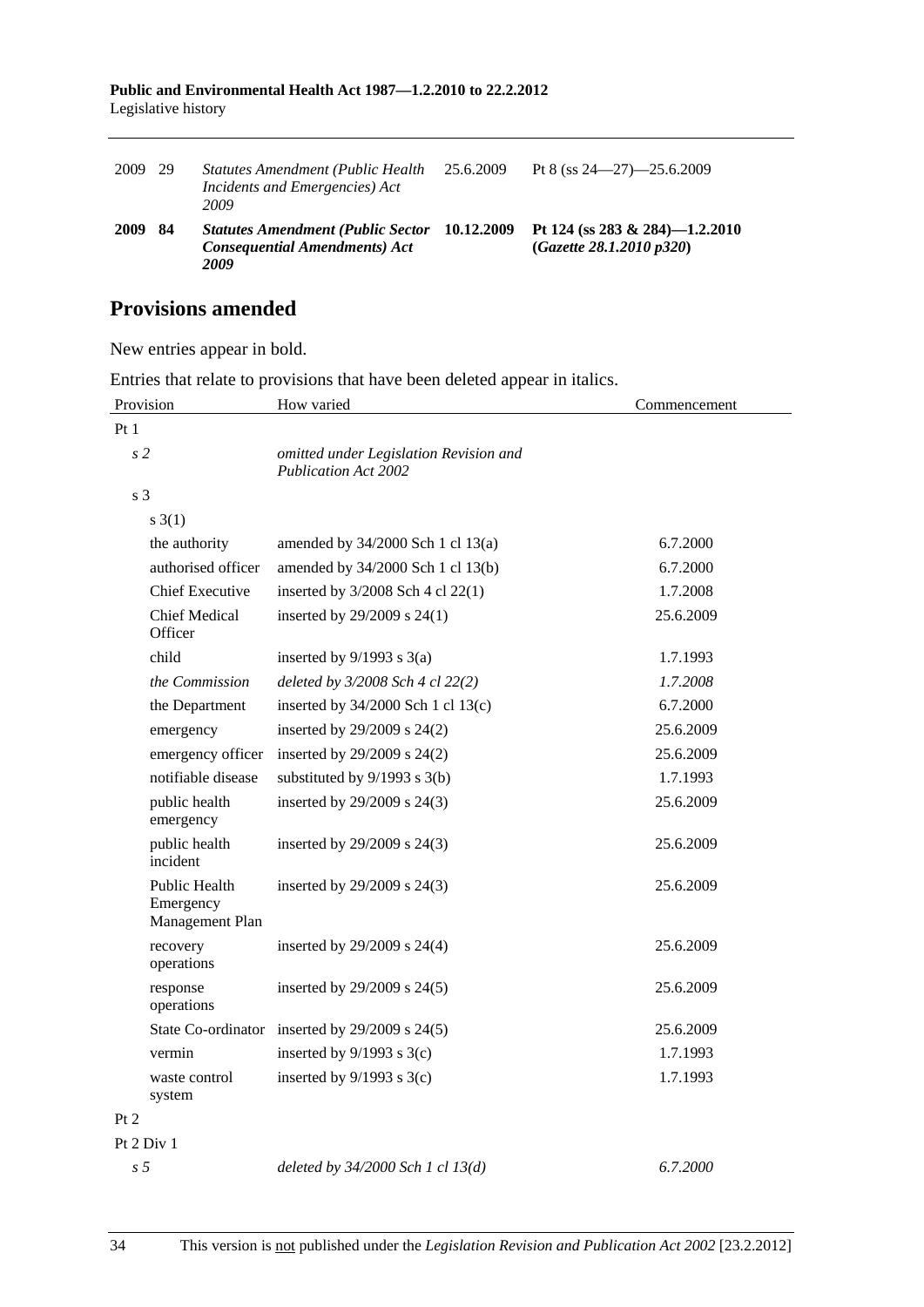| s <sub>6</sub>      |                                        |           |
|---------------------|----------------------------------------|-----------|
| s(6a1)              | inserted by 34/2000 Sch 1 cl 13(e)     | 6.7.2000  |
| s(6(1))             | substituted by $9/1993$ s $4(a)$       | 1.7.1993  |
|                     | amended by 3/2008 Sch 4 cl 23(1)       | 1.7.2008  |
| $s\ 6(1aa)$         | inserted by 3/2008 Sch 4 cl 23(2)      | 1.7.2008  |
| s(6(1a))            | inserted by $9/1993$ s $4(a)$          | 1.7.1993  |
| s(6(2))             | amended by $9/1993$ s $4(b)$           | 1.7.1993  |
|                     | amended by 34/2000 Sch 1 cl 13(f)      | 6.7.2000  |
| s 6(4)              | amended by $34/2000$ Sch 1 cl $13(g)$  | 6.7.2000  |
|                     | amended by 3/2008 Sch 4 cl 23(3)       | 1.7.2008  |
| s <sub>7</sub>      |                                        |           |
| s $7(1)$ — $(4)$    | amended by 34/2000 Sch 1 cl 13(h)      | 6.7.2000  |
| S <sub>7A</sub>     | inserted by 29/2009 s 25               | 25.6.2009 |
| Pt 2 Div 2          |                                        |           |
| $\sqrt{s}$ 8        |                                        |           |
| 8(2)                | amended by 34/2000 Sch 1 cl 13(i), (j) | 6.7.2000  |
| s 9                 |                                        |           |
| $s \, 9(2)$         | deleted by $34/2000$ Sch 1 cl $13(k)$  | 6.7.2000  |
| s 11                |                                        |           |
| s $11(2)$ and (3)   | deleted by 84/2009 s 283               | 1.2.2010  |
| s 12                |                                        |           |
| s 12(1)             | amended by 3/2008 Sch 4 cl 24(1), (2)  | 1.7.2008  |
| Pt 2 Div 3          | inserted by 9/1993 s 5                 | 1.7.1993  |
| s 12A               |                                        |           |
| s 12A(1)            | amended by 34/2000 Sch 1 cl 13(l)      | 6.7.2000  |
| s 12A(5)            | amended by 34/2000 Sch 1 cl 13(m)      | 6.7.2000  |
| s 12A(8)            | amended by 34/2000 Sch 1 cl 13(n)      | 6.7.2000  |
| s 12A(10)           | amended by 34/2000 Sch 1 cl 13(o)      | 6.7.2000  |
| s 12A(12)           | amended by 34/2000 Sch 1 cl 13(p)      | 6.7.2000  |
| Pt <sub>3</sub>     |                                        |           |
| Pt 3 Div 1          | deleted by $9/1993 s 6$                | 1.7.1993  |
| Pt 3 Div 2          |                                        |           |
| s 15                |                                        |           |
| s $15(3)$ and $(5)$ | amended by $71/1992$ s $3(1)$ (Sch)    | 1.3.1993  |
|                     | amended by 9/1993 s 18                 | 1.7.1993  |
| s 16                |                                        |           |
| s 16(1)             | amended by $71/1992$ s $3(1)$ (Sch)    | 1.3.1993  |
|                     | amended by 9/1993 s 18                 | 1.7.1993  |
| s 17                |                                        |           |
| $s\ 17(2)$          | amended by $71/1992$ s $3(1)$ (Sch)    | 1.3.1993  |
|                     | amended by 9/1993 s 18                 | 1.7.1993  |
| s 18                |                                        |           |
| s $18(1)$ and $(2)$ | amended by 9/1993 s 18                 | 1.7.1993  |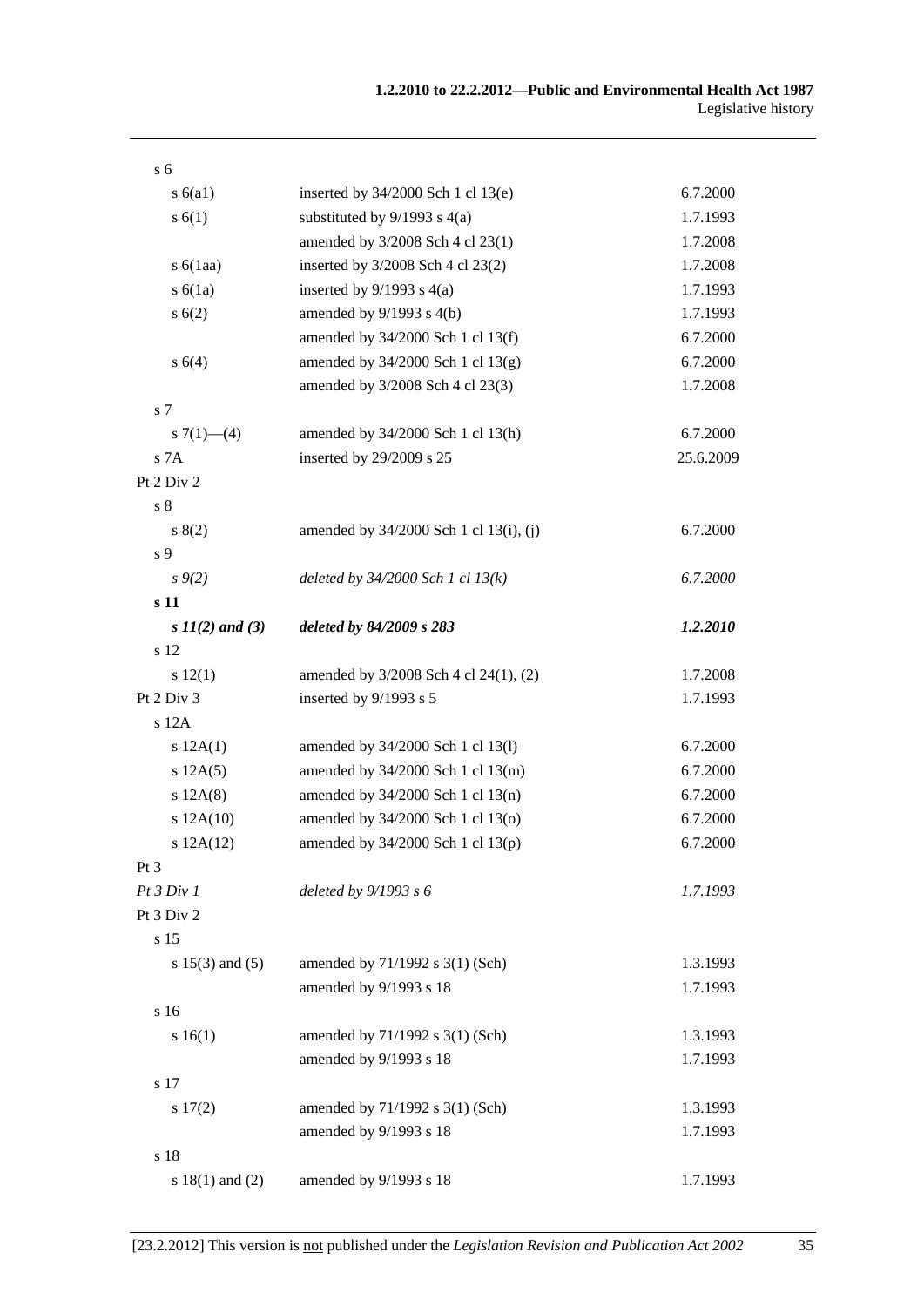#### **Public and Environmental Health Act 1987—1.2.2010 to 22.2.2012**  Legislative history

| s 18(4)             | amended by 71/1992 s 3(1) (Sch)               | 1.3.1993  |
|---------------------|-----------------------------------------------|-----------|
|                     | amended by 9/1993 s 18                        | 1.7.1993  |
| s 19                |                                               |           |
| s $19(1)$ and $(3)$ | amended by 71/1992 s 3(1) (Sch)               | 1.3.1993  |
|                     | amended by 9/1993 s 18                        | 1.7.1993  |
| s 20                |                                               |           |
| s $20(2)$ and $(4)$ | amended by 71/1992 s 3(1) (Sch)               | 1.3.1993  |
|                     | amended by 9/1993 s 18                        | 1.7.1993  |
| Pt 3 Div 3          |                                               |           |
| s 21                |                                               |           |
| $s \ 21(1)$ and (3) | amended by 9/1993 s 18                        | 1.7.1993  |
| $s \, 21(5)$        | inserted by $7/1991$ s $6(a)$                 | 15.7.1991 |
| s 22                |                                               |           |
| $s\,22(1)$          | substituted by $7/1991$ s $6(b)$              | 15.7.1991 |
| $s\ 22(2)$          | amended by 9/1993 s 18                        | 1.7.1993  |
| Pt 3 Div 5          |                                               |           |
| s 26                |                                               |           |
| $s \; 26(1)$        | amended by 34/2000 Sch 1 cl 13(q), (r)        | 6.7.2000  |
| s 29                |                                               |           |
| $s\,29(1)$          | amended by $4/2000$ s $9(1)$ (Sch 1 cl 34(a)) | 1.6.2000  |
| $s\,29(1a)$         | inserted by 9/1993 s 7                        | 1.7.1993  |
|                     | amended by 4/2000 s 9(1) (Sch 1 cl 34(b))     | 1.6.2000  |
| $s\,29(2)$          | deleted by $4/2000 s 9(1)$ (Sch 1 cl 34(c))   | 1.6.2000  |
| Pt 4                |                                               |           |
| s 30                |                                               |           |
| $s \ 30(1)$         | amended by 71/1992 s 3(1) (Sch)               | 1.3.1993  |
|                     | amended by 9/1993 s 18                        | 1.7.1993  |
|                     | amended by $14/1996$ s $3(a)$ , (b)           | 1.8.1996  |
|                     | amended by $34/2000$ Sch 1 cl $13(s)$         | 6.7.2000  |
| s $30(2)$ and $(3)$ | amended by 34/2000 Sch 1 cl 13(s)             | 6.7.2000  |
| $s \ 30(4)$         | substituted by $14/1996$ s $3(c)$             | 1.8.1996  |
|                     | amended by 34/2000 Sch 1 cl 13(s)             | 6.7.2000  |
| $s \ 30(5)$         | amended by $14/1996$ s $3(d)$                 | 1.8.1996  |
|                     | amended by 34/2000 Sch 1 cl 13(s)             | 6.7.2000  |
| $s \, 30(7)$        | deleted by $14/1996 s 3(e)$                   | 1.8.1996  |
| s 31                |                                               |           |
| $s \, 31(1)$        | amended by 3/2008 Sch 4 cl 25(1)              | 1.7.2008  |
| $s \, 31(5)$        | amended by 3/2008 Sch 4 cl 25(2)              | 1.7.2008  |
| s 32                |                                               |           |
| $s \, 32(1)$        | amended by 3/2008 Sch 4 cl 26(1)              | 1.7.2008  |
| $s \frac{32(4)}{2}$ | amended by 3/2008 Sch 4 cl 26(2)              | 1.7.2008  |
| s 33                |                                               |           |
| $s \, 33(1)$        | amended by 3/2008 Sch 4 cl 27(1)              | 1.7.2008  |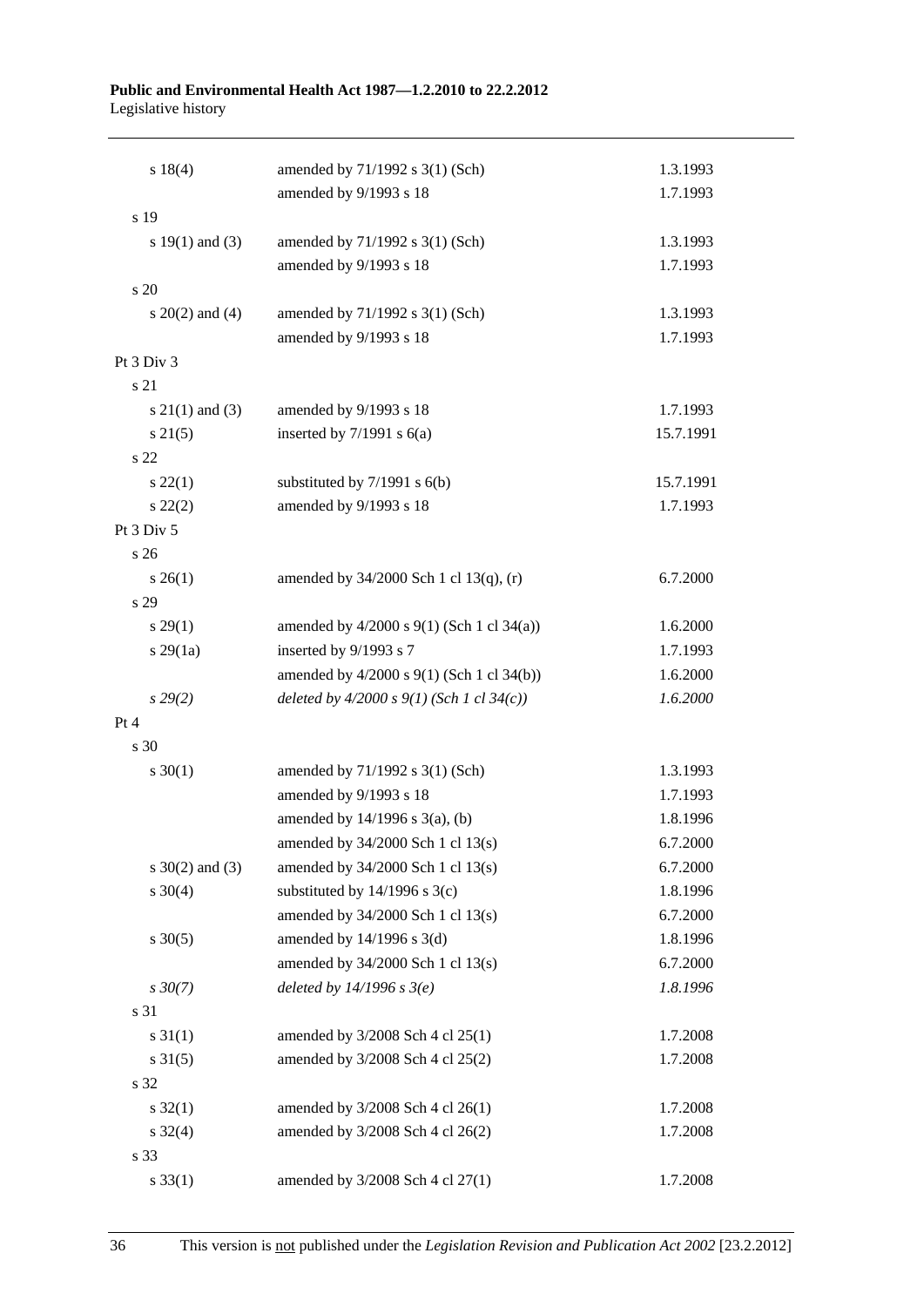| $s \, 33(2)$                       | amended by $34/2000$ Sch 1 cl 13(t)         | 6.7.2000  |
|------------------------------------|---------------------------------------------|-----------|
|                                    | amended by 3/2008 Sch 4 cl 27(2)            | 1.7.2008  |
| $s \, 33(5)$                       | amended by 71/1992 s 3(1) (Sch)             | 1.3.1993  |
|                                    | amended by 9/1993 s 18                      | 1.7.1993  |
| s 35                               | amended by 34/2000 Sch 1 cl 13(u)           | 6.7.2000  |
| s 36                               |                                             |           |
| $s \; 36(1)$                       | amended by $9/1993$ s $8(a)$                | 1.7.1993  |
|                                    | amended by 3/2008 Sch 4 cl 28(1)            | 1.7.2008  |
| $s \; 36(3)$                       | amended by 71/1992 s 3(1) (Sch)             | 1.3.1993  |
|                                    | amended by 9/1993 s 18                      | 1.7.1993  |
| $s \; 36(5)$                       | amended by 3/2008 Sch 4 cl 28(2)            | 1.7.2008  |
| $s \; 36(6)$                       | amended by 3/2008 Sch 4 cl 28(3)            | 1.7.2008  |
| $s \, 36(7)$                       | amended by 3/2008 Sch 4 cl 28(4)            | 1.7.2008  |
| $s \ 36(9)$                        | amended by $9/1993$ s $8(b)$                | 1.7.1993  |
|                                    | amended by 3/2008 Sch 4 cl 28(5)            | 1.7.2008  |
| s 37                               |                                             |           |
| $s \frac{37(1)}{2}$                | amended by 9/1993 s 18                      | 1.7.1993  |
| $s \frac{37(2)}{-4}$               | deleted by 9/1993 s 9                       | 1.7.1993  |
| Pt 4A                              | inserted by 29/2009 s 26                    | 25.6.2009 |
| Pt 5                               |                                             |           |
| s 38                               |                                             |           |
| $s \ 38(1)$                        | amended by $9/1993$ s $10(a)$               | 1.7.1993  |
| s $38(2a)$ and $(2b)$              | inserted by $9/1993$ s $10(b)$              | 1.7.1993  |
| $s \ 38(4)$                        | amended by 9/1993 s 18                      | 1.7.1993  |
| s 40 before deletion<br>by 84/2009 |                                             |           |
| $s\,40(1)$                         | amended by $34/2000$ Sch 1 cl $13(v)$       | 6.7.2000  |
|                                    | amended by 3/2008 Sch 4 cl 29               | 1.7.2008  |
| $s\,40$                            | deleted by 84/2009 s 284                    | 1.2.2010  |
| s 41                               |                                             |           |
| $s\ 41(1)$                         | substituted by $34/2000$ Sch 1 cl $13(w)$   | 6.7.2000  |
|                                    | amended by 3/2008 Sch 4 cl 30               | 1.7.2008  |
| $s\ 41(2)$                         | amended by 71/1992 s 3(1) (Sch)             | 1.3.1993  |
|                                    | amended by 9/1993 s 18                      | 1.7.1993  |
| $s\ 41(4)$                         | inserted by 9/1993 s 11                     | 1.7.1993  |
| s 42                               | amended by 9/1993 s 18                      | 1.7.1993  |
| s 42A                              | inserted by 9/1993 s 12                     | 1.7.1993  |
| s 43A                              | inserted by 9/1993 s 13                     | 1.7.1993  |
| s 44                               |                                             |           |
| $s\,44(2)$                         | amended by $34/2000$ Sch 1 cl $13(x)$       | 6.7.2000  |
| $s\,44(3)$                         | amended by $34/2000$ Sch 1 cl $13(y)$ —(za) | 6.7.2000  |
| s <sub>45</sub>                    |                                             |           |
| $s\,45(1)$                         | substituted by $9/1993$ s $14(a)$           | 1.7.1993  |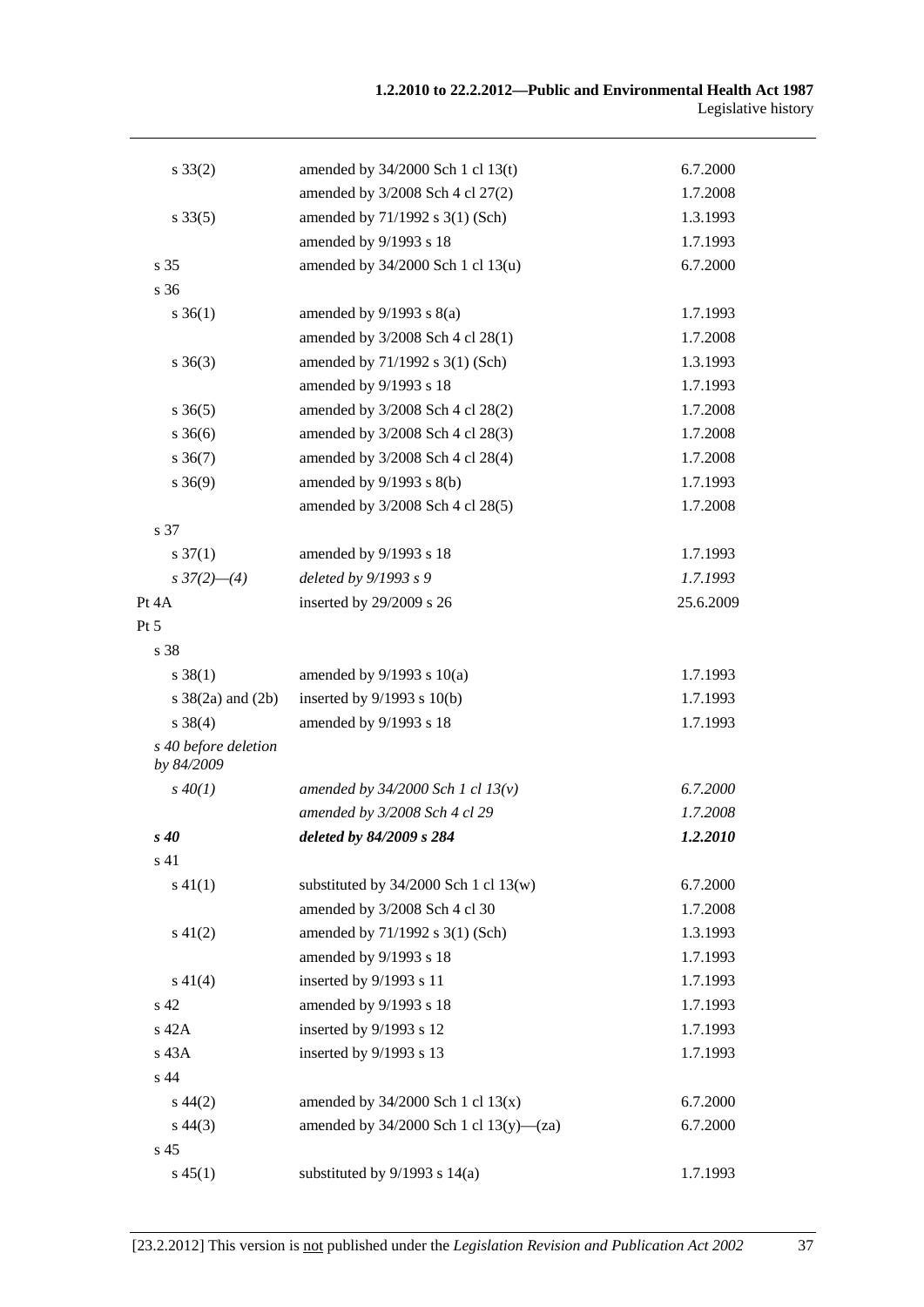<span id="page-37-0"></span>

| $s\,45(1a)$         | inserted by $9/1993$ s $14(a)$                  | 1.7.1993  |
|---------------------|-------------------------------------------------|-----------|
| $s\,45(2)$          | amended by $34/2000$ Sch 1 cl $13$ (zb)         | 6.7.2000  |
| $s\,45(2a)$         | inserted by $9/1993$ s $14(b)$                  | 1.7.1993  |
| $s\,45(4)$          | amended by 9/1993 s 18                          | 1.7.1993  |
| s 47                |                                                 |           |
| $s\,47(2)$          | amended by $9/1993$ ss $15(a)$ —(e), 18         | 1.7.1993  |
|                     | amended by $34/2000$ Sch 1 cl $13(zc)$ , $(zd)$ | 6.7.2000  |
|                     | amended by $3/2008$ Sch 4 cl 31(1), (2)         | 1.7.2008  |
|                     | amended by $29/2009$ s 27                       | 25.6.2009 |
| s $47(5)$ and $(6)$ | substituted by $9/1993$ s $15(f)$               | 1.7.1993  |
| $s\,47(7)$          | inserted by $9/1993$ s $15(f)$                  | 1.7.1993  |
|                     | amended by $34/2000$ Sch 1 cl $13(ze)$          | 6.7.2000  |
|                     | amended by $3/2008$ Sch 4 cl 31(3)              | 1.7.2008  |
| $s\,47(8)$          | inserted by $9/1993$ s $15(f)$                  | 1.7.1993  |
| Sch 1               | substituted by 9/1993 s 16                      | 1.7.1993  |
| Sch 2               | substituted by 9/1993 s 17                      | 1.7.1993  |

# **Historical versions**

Reprint No 1—15.11.1991 Reprint No 2—1.3.1993 Reprint No 3—1.7.1993 Reprint No 4—1.8.1996 Reprint No 5—1.6.2000 Reprint No 6—6.7.2000 1.7.2008 25.6.2009

# **Appendix—Divisional penalties and expiation fees**

At the date of publication of this version divisional penalties and expiation fees are, as provided by section 28A of the *[Acts Interpretation Act 1915](http://www.legislation.sa.gov.au/index.aspx?action=legref&type=act&legtitle=Acts%20Interpretation%20Act%201915)*, as follows:

| <b>Division</b> | <b>Maximum</b><br>imprisonment | <b>Maximum</b> fine | <b>Expiation fee</b> |
|-----------------|--------------------------------|---------------------|----------------------|
| 1               | 15 years                       | \$60 000            |                      |
| $\overline{2}$  | 10 years                       | \$40 000            |                      |
| 3               | 7 years                        | \$30 000            |                      |
| $\overline{4}$  | 4 years                        | \$15 000            |                      |
| 5               | 2 years                        | \$8 000             |                      |
| 6               | 1 year                         | \$4 000             | \$300                |
| 7               | 6 months                       | \$2 000             | \$200                |
| 8               | 3 months                       | \$1 000             | \$150                |
| 9               |                                | \$500               | \$100                |